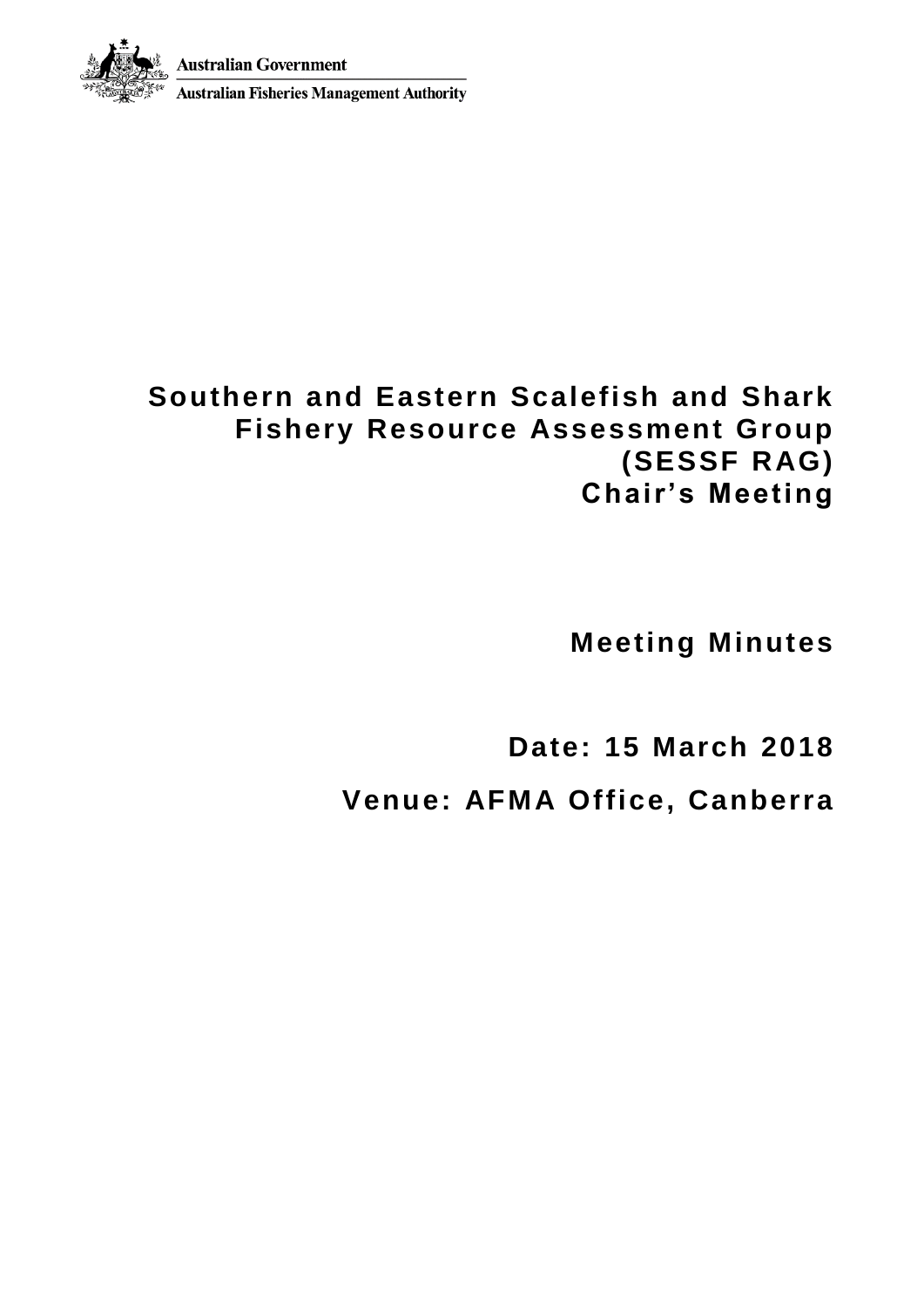# **Attendees**

| <b>Members</b>              |                                 |
|-----------------------------|---------------------------------|
| Dr Cathy Dichmont           | <b>SESSFRAG Chair</b>           |
| Mr Sandy Morison            | <b>SERAG and SharkRAG Chair</b> |
| Mr Lance Lloyd              | <b>GABRAG Chair</b>             |
| Dr Sarah Jennings           | <b>Economics Member</b>         |
| Mr George Day               | <b>AFMA Member</b>              |
| Dr Giverny Rodgers          | A/g Executive Officer, AFMA     |
| <b>Invited Participants</b> |                                 |
| Dr Geoff Tuck               | <b>CSIRO</b>                    |
| Dr Robin Thomson            | <b>CSIRO</b>                    |
| Dr Malcolm Haddon           | <b>CSIRO</b>                    |
| Mr Simon Boag               | <b>SETFIA</b>                   |
| Mr Neil MacDonald           | <b>GABIA</b>                    |
| Dr Ian Knuckey              | <b>Fishwell Consulting</b>      |
| Mr Andrew Penney            | <b>Pisces Australis</b>         |
| <b>Observers</b>            |                                 |
| Mr Brodie Macdonald         | <b>AFMA</b>                     |
| <b>Mr Daniel Corrie</b>     | <b>AFMA</b>                     |
| Mr Doug Ferrell             | <b>NSW DPI</b>                  |
| Dr Fay Helidoniotis         | <b>ABARES</b>                   |

# **1 Preliminaries**

## **1.1 Welcome & Apologies**

- The meeting commenced at 08:30 am.
- Dr Cathy Dichmont (SESSF RAG Chair) welcomed members, invited participants and observers to the meeting. The Chair noted apologies from David Stone (Sustainable Shark Fishing Association).

## **1.2 Declarations of Interest**

- Members and observers provided declarations of interest and conflicts as prescribed in Fisheries Administration Paper 12 and incorporated updates from the previous meeting **(Attachment 1)**.
- The Chair asked participants to declare any interests in matters being considered, not limited to pecuniary gain. Such interests were declared by: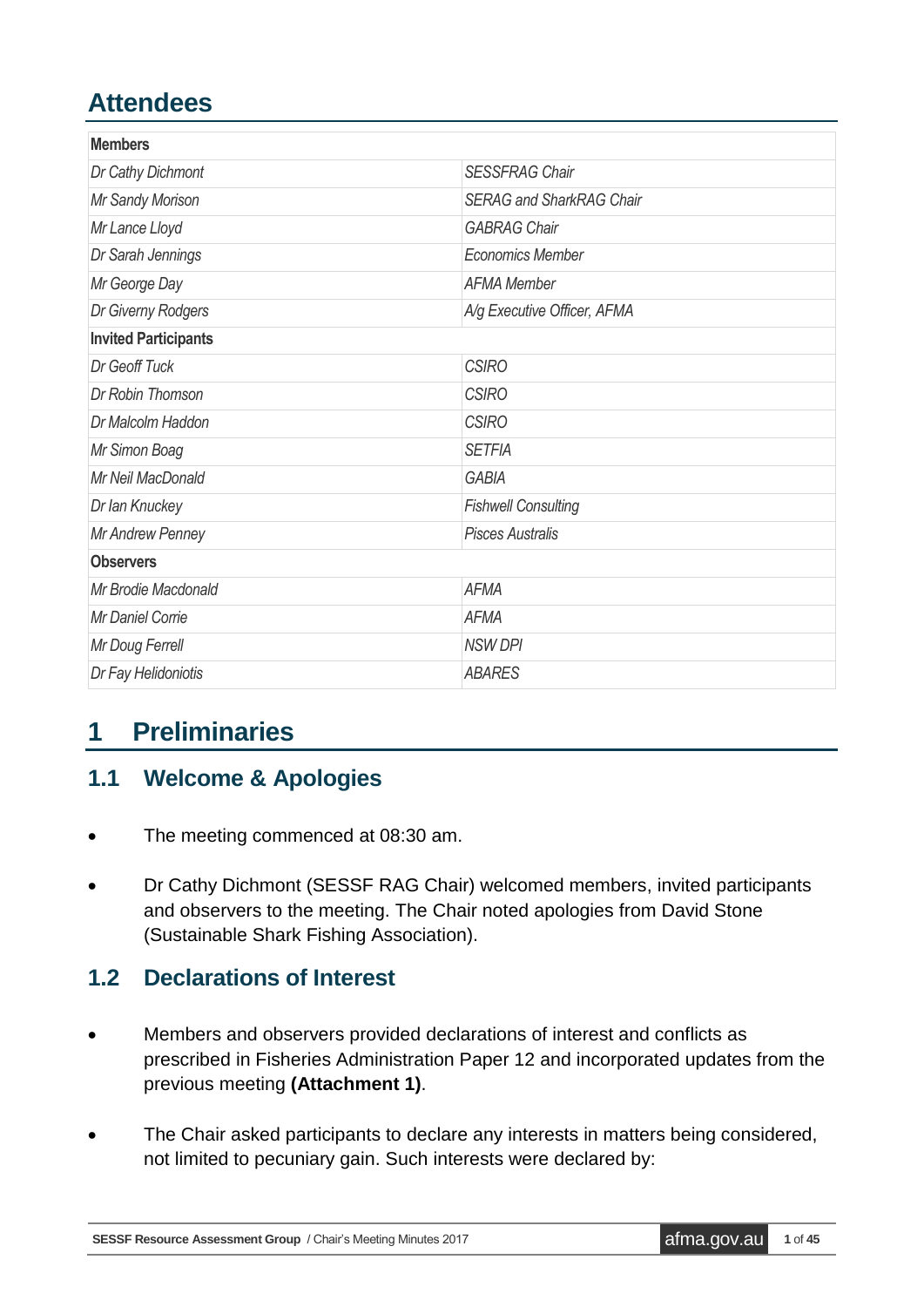- Agenda item 3.1 Simon Boag, Ian Knuckey and Neil MacDonald.
- Agenda item 4.3 Simon Boag, Ian Knuckey, Neil MacDonald, Malcolm Haddon, Geoff Tuck, Robin Thomson, Sarah Jennings and Andrew Penney.

Each member left the room in turn while the RAG considered their interests. In each case the RAG noted the conflict of interest and, recognising the participant's knowledge and valuable contribution to the discussions, the attendance of all members, invited participants and observers was supported for each of the discussions under each of the agenda items.

### **1.3 Adoption of Agenda**

The agenda was adopted **(Attachment 2)**.

### **1.4 Action Items**

- The RAG reviewed and commented on the status of the actions from previous meetings as detailed in **Attachment 3**. A list of new action items established at this meeting are outlined in **Attachment 4**. The RAG noted the following:
	- Chairs meeting 2015, action item 1 Gillnet, hook and trap (GHAT) manager Brodie Macdonald provided an update on proposed protocols for collecting biologicals in the shark sector and scalefish auto-longline sector. The action item has been superseded by observers being deployed in the fishery for 2018 and a proposal from the Southern Shark Industry Alliance (SSIA) for an industry run program to collect biological data.
	- Chairs meeting 2017, action item 10 The RAG agreed that the SESSF history of management events document should be uploaded to the AFMA website so that it could be readily accessed by stakeholders.

#### **ACTION ITEM 1: AFMA**

Upload the SESSF history of management events document to the AFMA website.

- **The RAG agreed that updating the SESSF history of management events document should be included as an agenda item for future SESSFRAG meetings.**
- Data meeting 2017, action item 1 The RAG agreed to adopt the observer Integrated Scientific Monitoring Program (ISMP) zone definitions and terminology for developing the discard estimates report.
- Data meeting 2017, action item 12 The RAG discussed whether if, because catches of alfonsino are currently negligible, there is any need to take further action and run a new simulation to obtain revised biological collection targets. The RAG agreed that given the current information available, no action is required as there is not currently a fishery (zero catch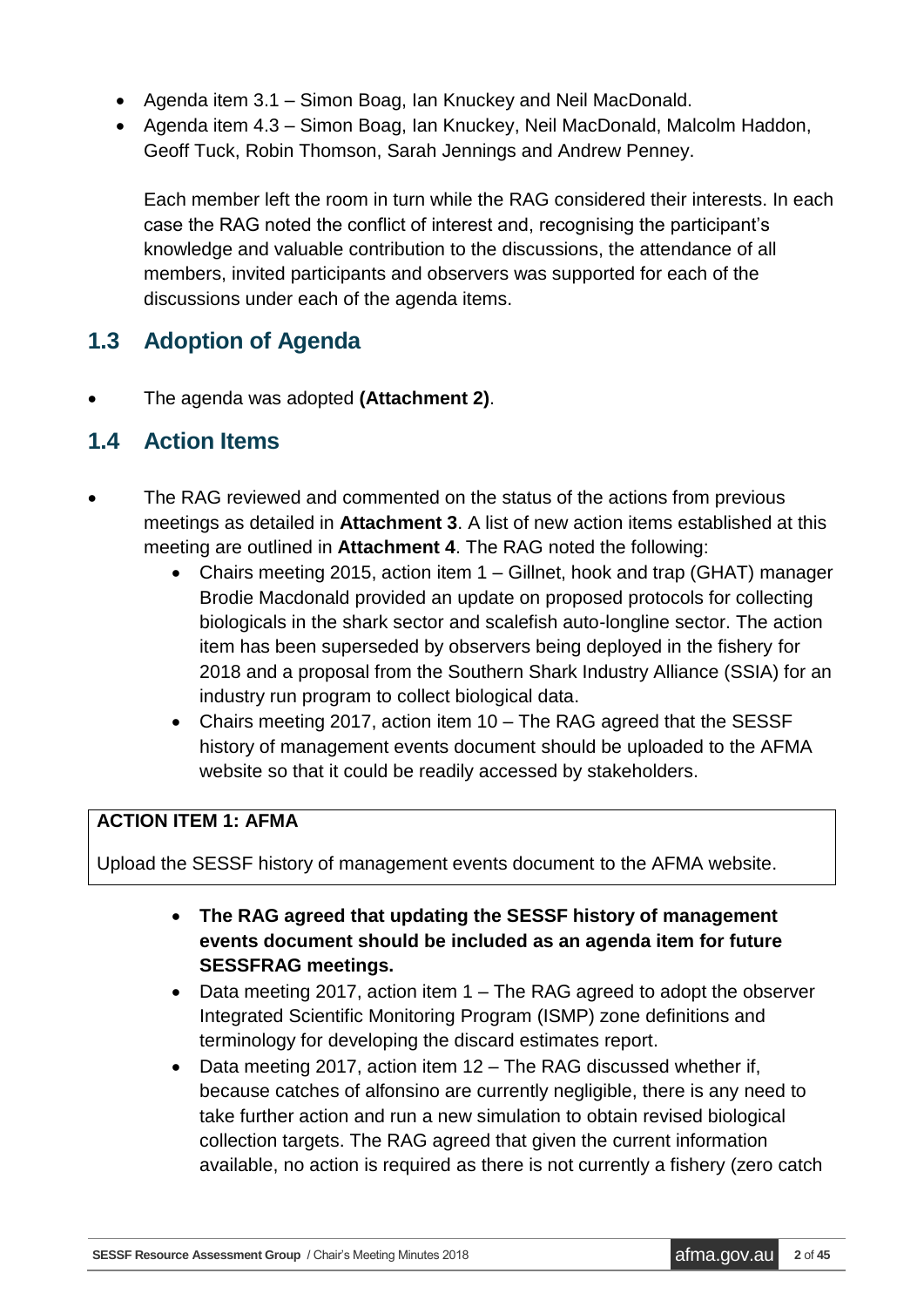for past three years). The RAG agreed that the current target of 600 is appropriate until catches increase (>10 t caught).

#### **ACTION ITEM 2: AFMA, Kyne Krusic-Golub (Fish Ageing Services)**

AFMA to contact Kyne for advice on the cost and amount of work involved in running a new simulation to obtain a current target for Alfonsino with new age estimate data. Also to determine if there are any additional reasons for running the simulation not considered by the RAG.

> • Data meeting 2017, action item 14 – Scientific participants advised that this item is now complete and has been reported on.

## **2 Review of last year's assessment process**

## **2.1 Review of 2018-19 TAC setting process**

- George Day summarised the outcomes of the SESSF 2018-19 total allowable catch (TAC) setting process and thanked all those involved. The RAG noted:
	- *Harvest Strategy Framework*
	- There were no changes to the Harvest Strategy Framework this season, however western gemfish collection triggers are to be revised this year along with approaches for assessing western gemfish in Commonwealth trawl sector (CTS) and Great Australian Bight (GAB).
	- AFMA will be seeking Shark Resource Assessment Group (SharkRAG) and South East Management Advisory Committee (SEMAC) advice on amending the Harvest Strategy Framework in relation to gummy shark TAC calculations. The agreed allocation for state catches is currently deducted from the recommended biological catch (RBC) to produce the TAC however the state allocation is being exceeded in some circumstances. AFMA will seek advice from RAGs to see if the TAC setting process should be adjusted in response. The South East Resource Assessment Group (SERAG) and SharkRAG member suggested that the process should take into account actual state catches.
	- Significant changes to Harvest Strategy Framework are expected within the next two – three years, resulting from the SESSF Monitoring and Assessment Review Project (SMARP), new Harvest Strategy Policy, multi species biomass at maximum economic yield (BMEY) project etc. *Concerns about RAG process*
	- RAG members have raised concerns with the stock assessment process. SESSFRAG advice is being sought on this issue in agenda item 4.4. *Further work on assessments for 2018*
	- The elephant fish assessment in 2017 was not accepted due to high discards and concerns that discarding was not being accurately represented in the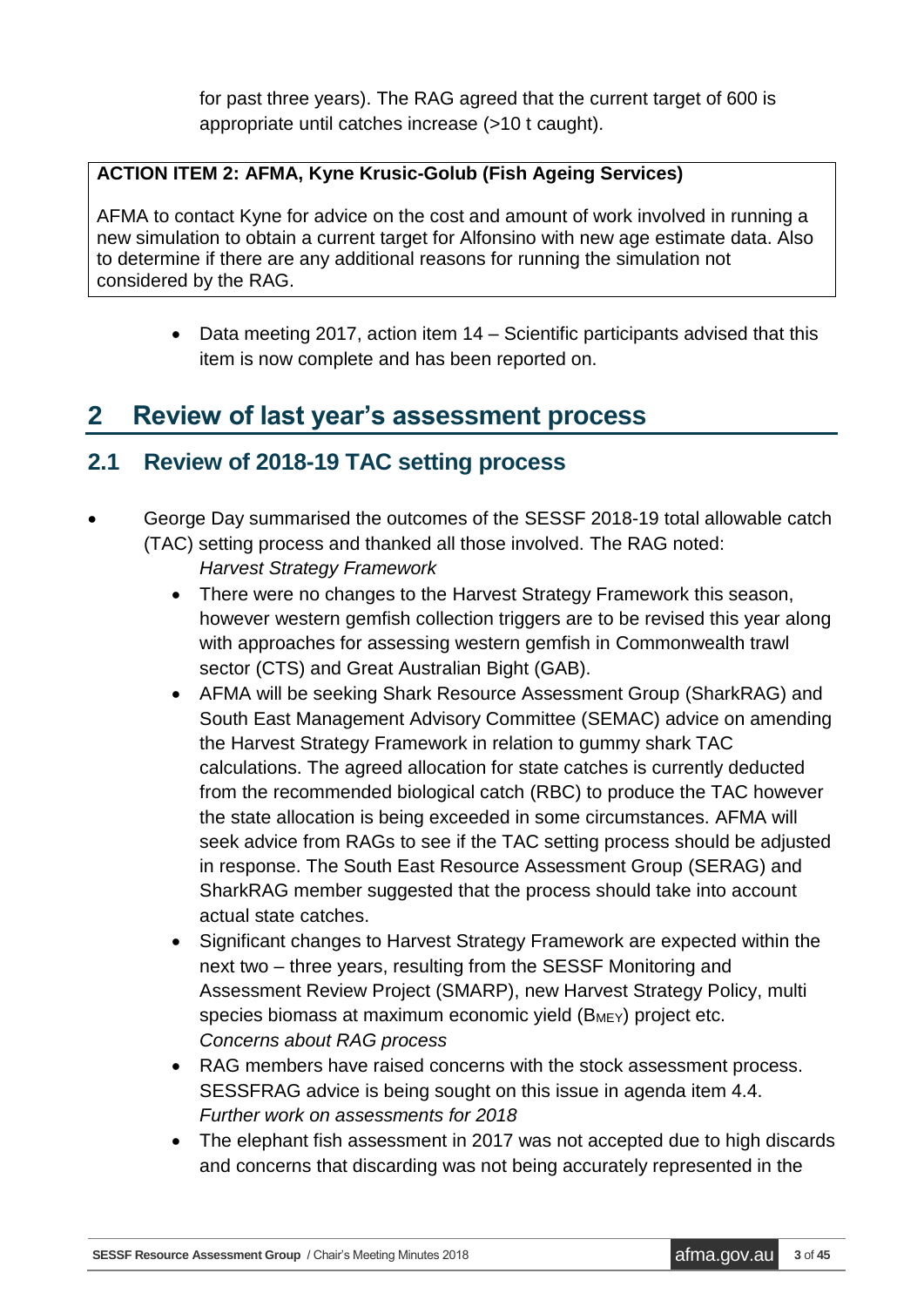CPUE series. AFMA is seeking SESSFRAG advice on how to better account for high levels of discards in agenda item 4.2.

- School shark close kin project is ongoing. AFMA will seek SESSFRAG advice at the 2018 data meeting with a view to conducting a tier 1 assessment at the end of the year.
- SERAG had concerns about whether assessments for deepwater shark (eastern) and deepwater shark (western) were providing an accurate index because large proportions of the stocks were protected by deepwater closures. The 2017 assessment was accepted but is scheduled to be redone in 2018 pending an investigation into habitat and closures.
- The Blue eye trevalla workshop was held on 13-14 March and identified three stocks, a seamount stock and possibly two slope stocks. Slope stocks as a whole will be assessed as tier 4 and the proportion of catch and catch per unit effort (CPUE) will be monitored between the two stocks for evidence of localised depletion in the GAB. It is not possible to do a tier 4 assessment for the seamount stock given the available data but a tier 5 assessment will be conducted. A potential close kin research project is being proposed to look at population size and structure.

*Proposed changes to species summaries timing and form*

 In response to concerns raised by the RAGs, species summaries will be circulated with meeting papers prior to meetings for review. This will improve the process however summaries will still need to be agreed on and finalised at meetings. Changes to the template may also be recommended by the AFMA Commission.

*Corrections required for Total Allowable Catch setting*

- The 2018-19 SESSF TAC recommendation paper sent to stakeholders in December contained significant errors relating to:
	- i. East/west discards For species with an east/west split only eastern discards were considered. A scientific member noted that program was relatively new and has been improved and errors should not occur again.
	- ii. Flathead All state catch of the flathead quota basket species was deducted from the tiger flathead RBC rather than, as previously advised by ShelfRAG, only deducting state catch of tiger flathead.
	- iii. School whiting Discards from the CSIRO catch and discards report were incorrectly deducted from the school whiting long-term RBC. Model estimated discards were used to calculate the final TAC recommendation, as per SERAG advice.
- All issues were resolved but new initiatives are being introduced to prevent such issues in the future (Agenda item 4.4). Industry members suggested that meeting time constraints may be the primary issue contributing to errors.
- Industry have stated that there are issues with understanding the weighting of discards. Formulas/a text explanation should be included in future assessments so that it can be understood by industry.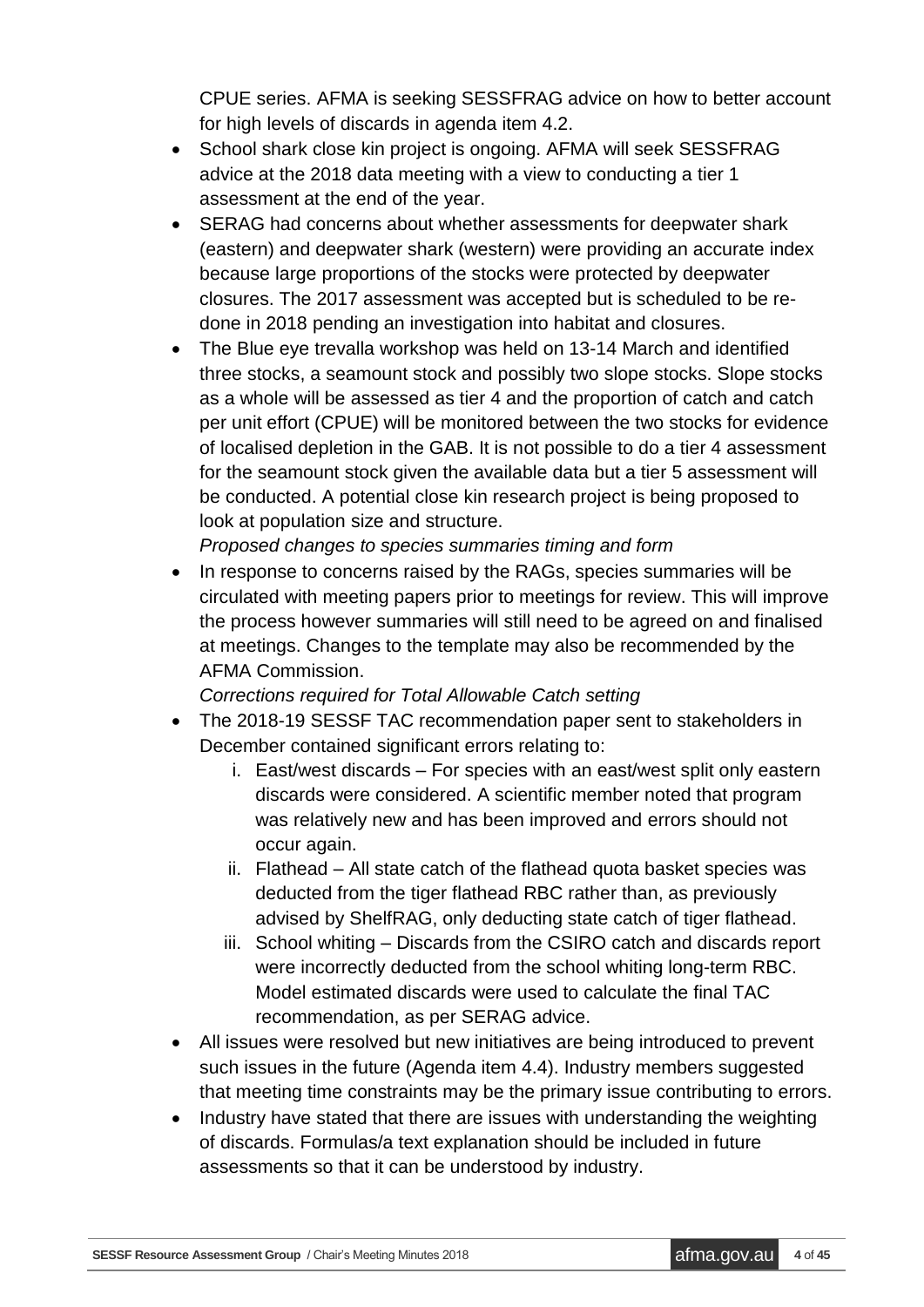#### **ACTION ITEM 3: Robin Thomson**

CSIRO to give a presentation to explain discard weighting calculations and any changes to the approach at the 2018 SESSFRAG Data Meeting.

> An industry participant highlighted industry confidence issues and potential cost implications created by large errors in the TAC calculation. The Chair noted that issues with timing of the assessment process have been consistently raised through SESSFRAG. Mr Penney raised that significant changes brought about by the introduction of new results or new tests into the established assessment process upset the business as usual and there is currently no method for properly incorporating these changes. Scientific members noted that the process for incorporating changes to the assessment should be explicitly documented.

#### **ACTION ITEM 4: AFMA**

Discards report and Catch and discard report to be included as an agenda item at the first RAG meetings in September. The numbers produced from those documents will be used to calculate the TACs and provided to MAC.

## **2.2 Update from the RAGs**

#### *South East Resource Assessment Group (SERAG) & Shark Resource Assessment Group (SharkRAG)*

- Sandy Morison, Chair of SERAG and SharkRAG provided an updated on the latest SERAG and SharkRAG activities. The RAG noted:
	- A range of issues with have been documented in the paper tabled by SERAG and SharkRAG to SESSFRAG. A large number of unforeseen problems occurred in the 2017 assessment process which have been flagged for advice under agenda item 4.4.
	- Time pressure was a large issue in the assessment process this year. The number of assessments run for this season contributed to the problem.
	- Mr Penney noted that there are two alternative views: either that it is better to spread out assessments or it is better to schedule them mostly in one year. The SMARP has been finalised and can help to inform this decision.

#### **ACTION ITEM 5: AFMA**

AFMA to circulate the SMARP implementation plan.

 AFMA will circulate an implementation plan for comment outlining new process guidelines following discussion in agenda item 4.4.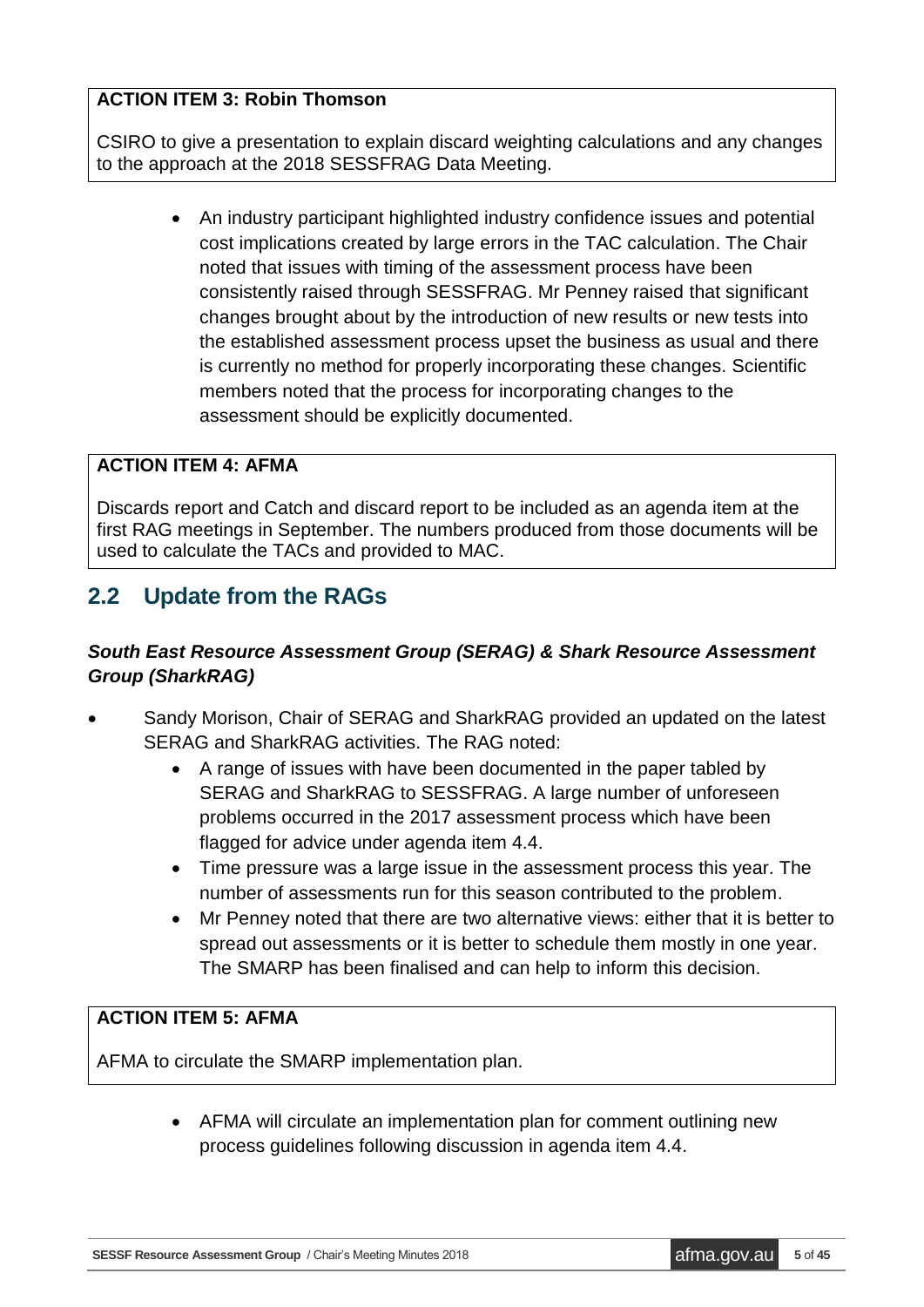#### **ACTION ITEM 6: AFMA**

Agenda item on scheduling of workload should be included on SERAG/SESSFRAG agenda.

• Dealing with discards has been a key issue for the RAGs.

#### *Great Australian Bight Resource Assessment Group (GABRAG)*

- GABRAG Chair, Lance Lloyd provided an update on recent GABRAG meetings. The RAG noted:
	- Fewer issues with stock assessments occurred for the GAB as most species were on multi-year total allowable catches (MYTACs).
	- A new Executive Officer has been appointed for GABIA, with Neil Macdonald has taking over from Christian Pyke.
	- Catches for the fishery experienced a dip but have stabilised.
	- The first stage of the FIS has been completed.

## **3 Implementing the Strategic Monitoring and Assessment Review Project (SMARP)**

### **3.1 Reviewing the Fishery Independent Survey (FIS), electronic monitoring and observers in South East Trawl, Gillnet, Hook and Trap and Great Australian Bight Trawl.**

- The RAG noted that members with a conflict of interest could contribute to the discussion but may wish to leave the room for the recommendation. Mr Boag and Dr Knuckey noted that they would voluntarily leave the room for any recommendations.
- The AFMA member introduced the agenda item and noted that a decision was made not to proceed with 2018 FIS pending a review of the FIS program because of budget pressure and interest in e-monitoring. AFMA is now seeking RAG advice on how to best proceed in the future.
- The AFMA member noted key points:
	- The FIS was put in place after a 2005 Ministerial Direction to increase transparency and integrity of catch and effort information.
	- FISs are conducted for the South East Trawl (SET) and the GHAT. Since being established the SET and GHAT programs have been reduced for a number of reasons, but primarily due to costs.
	- Flathead, pink ling and blue grenadier were cited in a New Zealand National Institute of Water and Atmosphere (NIWA) review of the FIS as being well addressed by the FIS and are among the 7 most economically important species in the SESSF.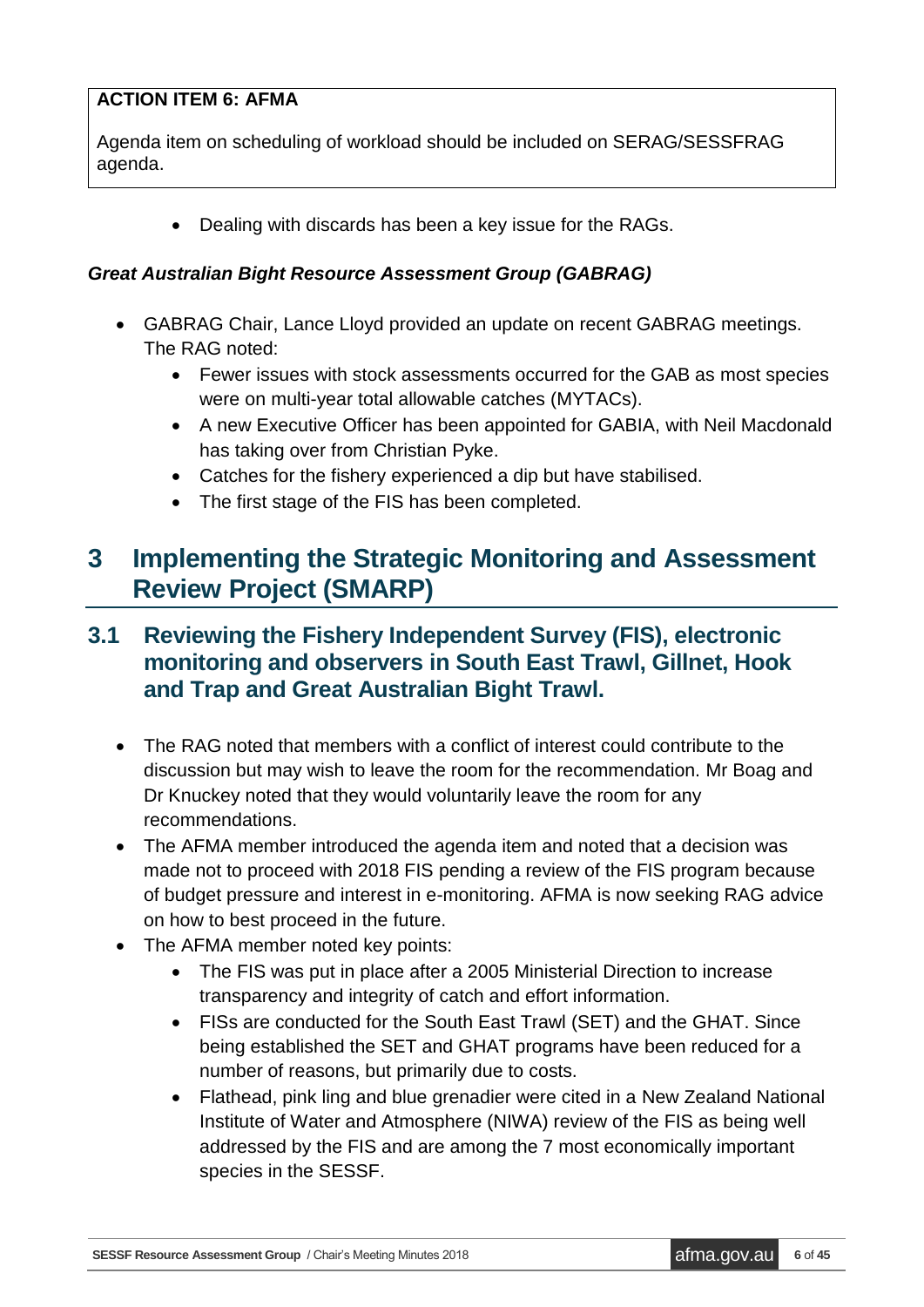- CSIRO are undertaking a research project looking at improving the design of the FIS.
- Fishwell is reviewing electronic monitoring in the GHAT and are looking to establish a process for obtaining discard weights and collecting length frequency data.
- ABARES is currently producing a report for e-monitoring in the GHAT which shows that, based on a comparison with e-monitoring data, logbook records of catch and discarded quota have improved. Non-quota species are generally not well reported.
- The SERAG/SharkRAG member advised the RAG that e-monitoring will not replace the FIS in terms of data collected. The AFMA member confirmed this and clarified that e-monitoring should improve industry dependant data. The SERAG/SharkRAG member expressed concerns that e-monitoring is an unproven method for estimating discards. Scientific members noted that discard reporting has not necessarily improved across the board with the introduction of e-monitoring.
- Industry noted that they are interested in both the FIS and e-monitoring as data collection methods. Industry interest in e-monitoring is in improving reporting of quota and non-quota discards to obtain better data for assessments. Industry want to understand if the FIS is working or not, what data e-monitoring will provide and what questions e-monitoring can answer.
- Concerns were raised that the cancellation of the 2018 FIS contradicts the previous advice of the RAG and that the NIWA review was incorrectly referenced within the meeting paper, which members interpreted as stating that it is too early to draw conclusions from the FIS. The SERAG/SharkRAG member expressed concerns that prioritisation has already been given to e-monitoring. The AFMA member clarified that the decision not to proceed with the 2018 FIS was made without RAG consultation due to the timing of producing the budget. RAG members suggested that alternative cost saving options should have been given greater consideration (i.e. postponing observer coverage).
- The RAG noted that the FIS has been a high priority project with high initial investment and expressed concern that the survey could go from a high priority project to being discontinued in a very short time period. Postponing 2018 FIS has significant impact by interrupting the time series.
- RAG members expressed dissatisfaction with process for postponing the 2018 FIS. The preference of the RAG would have been for the decision to be made after seeking RAG advice even if that was needed out of session. There was concern that the decision could distort the outcomes for future discussions on the merit of the FIS.
- Mr Penney noted that the FIS has been cut back since its initial implementation to the extent that it may no longer provide useful information (due to high inter-annual variation), however the value of the data is likely to increase over time. Fewer points hinder the ability to see trends. The structured sampling design of the FIS contributes to this high variability.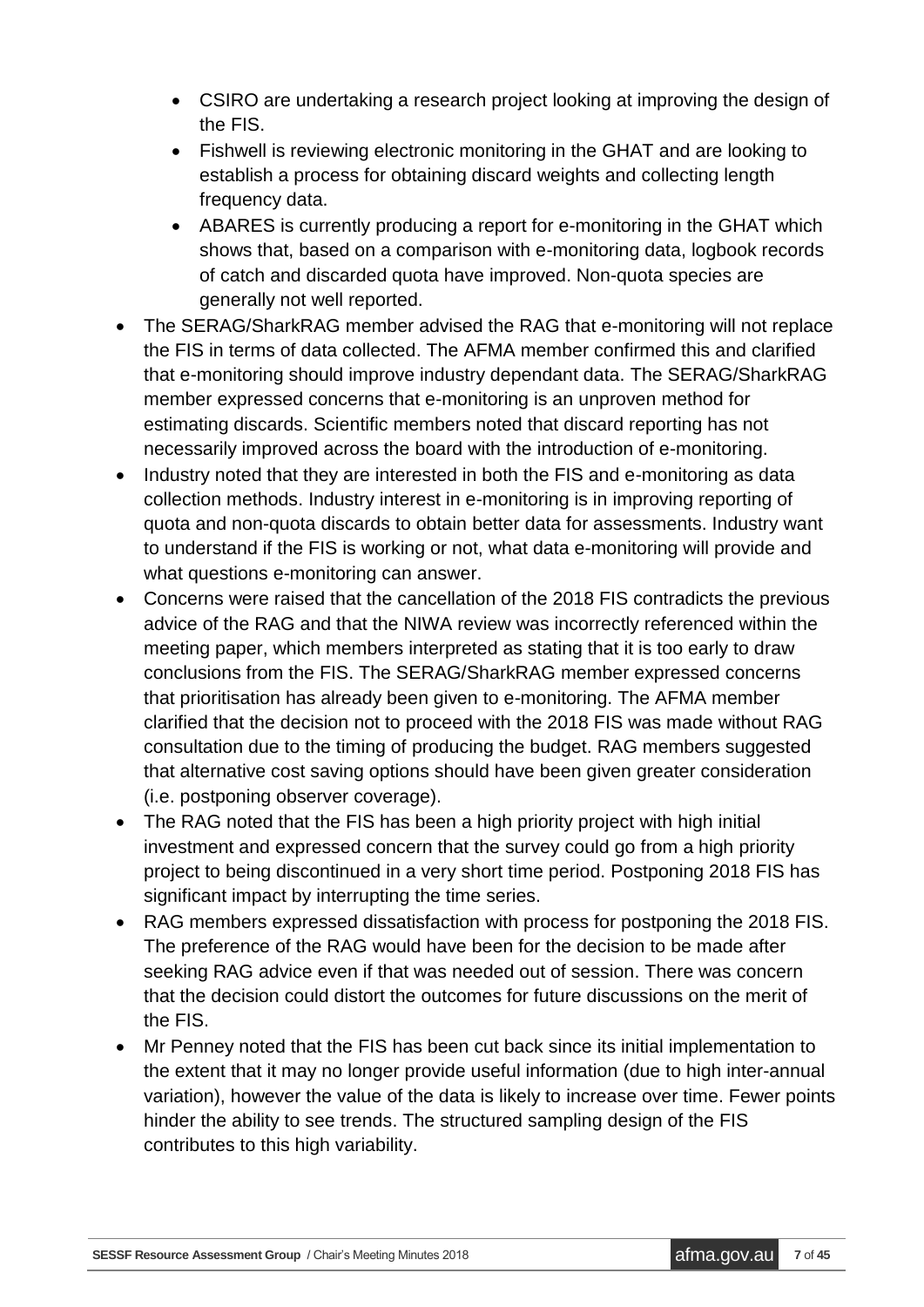- Scientific members confirmed issues relating to the program being reduced and suggested that the RAG should consider whether to improve the design of the program to collect appropriate information or to discard the program completely.
- The AFMA member outlined the recently funded CSIRO project which has objectives to:
	- re-examine some of the underlying assumptions of the survey
	- update data that conditions the model and find efficiencies in sampling design
	- use a data simulation exercise to examine the utility of the estimates given the process and sampling errors that have been observed.

The project draft final report is due in December 2018 and final report due February 2019.

- Dr Knuckey stated that the information to inform the discussion around whether or not to continue the FIS is not currently available, and the matter should be discussed in the context of new policies. Understanding the capabilities of emonitoring in trawl will also be essential. Given that the FIS has already been cancelled for 2018 a more useful discussion could be had later with that information. The Chair noted that discussion should be had after the results of the new CSIRO study early 2019.
- Some members of the RAG they were disappointed with the AFMA decision to cancel the 2018 FIS without RAG and MAC input.
- The RAG agreed that the reason for the decision was not clearly explained until the meeting. There is also a perception that it will affect the decision process in the future. There was a view that the trade between funding the FIS or e-monitoring is a narrow view of possible savings options given that these two monitoring options provided different types of data. Although the FIS has been eroded in terms of design, it was still seen as having value in principle. A full discussion of all data options should be undertaken so that questions in terms of improving the design, trading with another approach, or stopping the collection of a dataset in the context of the risk-cost-catch trade-off is required.
- The RAG therefore agreed that they are not in a position to make a recommendation. The AFMA member suggested that full consideration should be delayed to a later meeting. Such a meeting should set out the data needs of the SESSF and have full consideration of what data each collection tool is capable of providing. Smaller working groups may be useful in the lead up to the meeting.
- The RAG do not wish to make recommendation regarding the FIS in the long term until a further discussion at meeting in early (Feb) 2019.

#### **ACTION ITEM 7: AFMA**

A meeting to be held in February 2019 to re-asses data collection in the SESSF and review the Fishery Independent Survey (FIS), electronic monitoring and observers in South East Trawl, Gillnet, Hook and Trap and Great Australian Bight Trawl.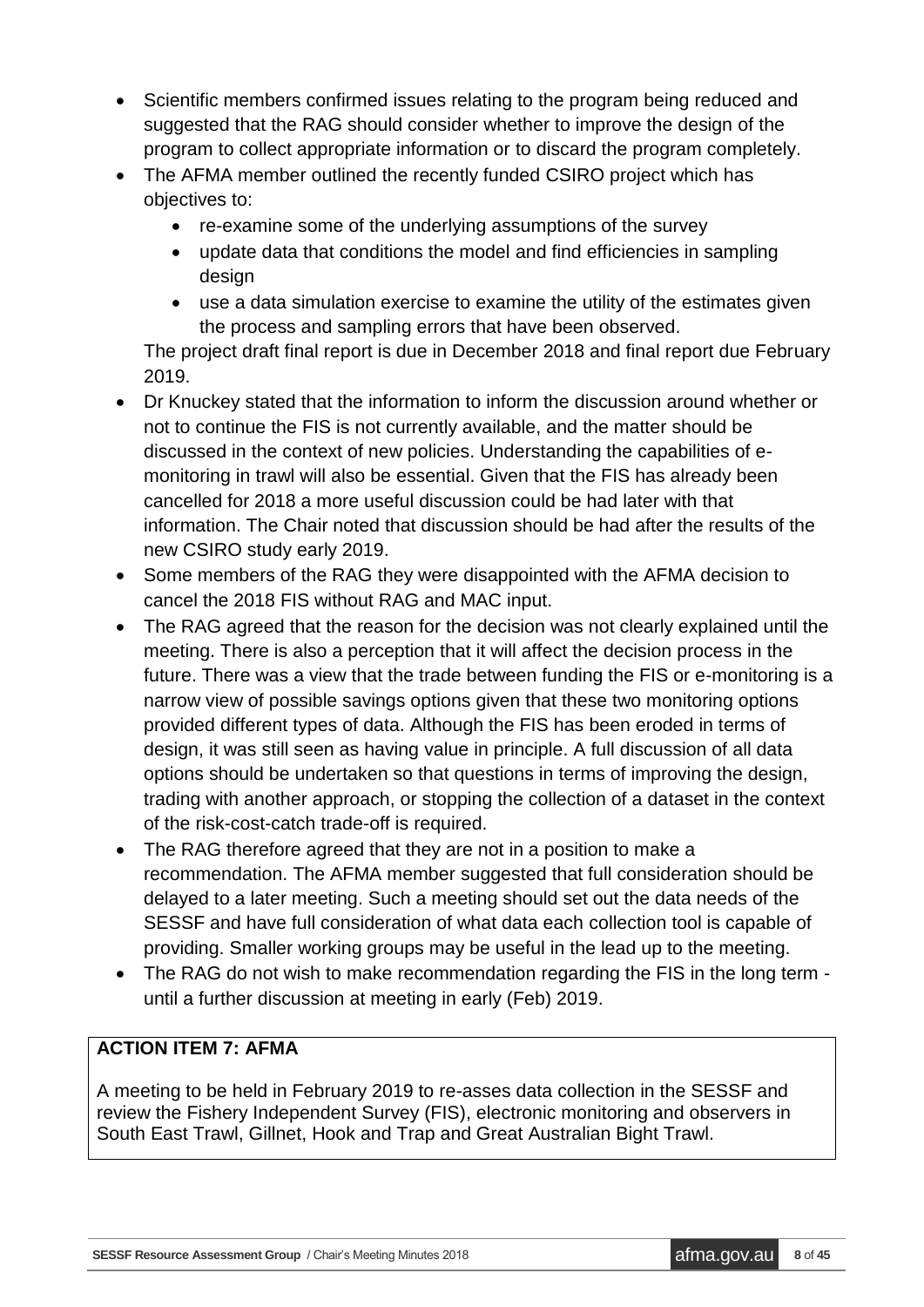- The industry participant noted that the February meeting should consider the SESSF data plan, taking into account different ways of achieving the data needs and defining how much information needs to be collected from each method to achieve the appropriate power. The RAG agreed that the meeting should also take into consideration the SMARP project in terms of efficiency recommendations – i.e. how could data collection be integrated across multiple programs.
- The RAG agreed that the February meeting would discuss cost and primary and secondary data needs. Three decision points should be considered for each data collection tool, to improve the design, trade the data collection off with another method or to stop the method. The meeting agenda should cover:
	- data requirements
	- how can we get them
	- different ways to get same data
	- different data collection packages/scenarios.
	- SMARP
	- FIS Review
	- Harvest Strategy Policy
	- Bycatch Policy
	- e-monitoring review
	- direct input of the FIS into a harvest control rule
	- trade-off between target species and bycatch
	- trade-off between short term and long term data needs
- Dr Knuckey noted that the upcoming declining indicators workshop will also help to inform the workshop.
- The AFMA member noted that protected species strategies being proposed by AFMA require consideration of cumulative impacts on threatened, endangered and protected species (TEPS).
- The SERAG/SharkRAG member noted his submission paper (**Attachment 5**), and asked the RAG to consider the use of the FIS as a direct input to a harvest control rule. Work could be done to assess the value of FIS based stock assessments which would reduce assessment costs.
- Scientific members expressed concern with using FIS based stock assessments as a reference period is still required.
- The Chair noted that the RAG should be open to changes or improvement in the FIS or other data collection when it is considered at the next meeting.
- A decision on whether to conduct a 2019 FIS needs to be made by March 2019. The RAG agreed that February would be the ideal time to conduct the meeting and that the SESSF chairs meeting should be moved earlier and two meetings held together.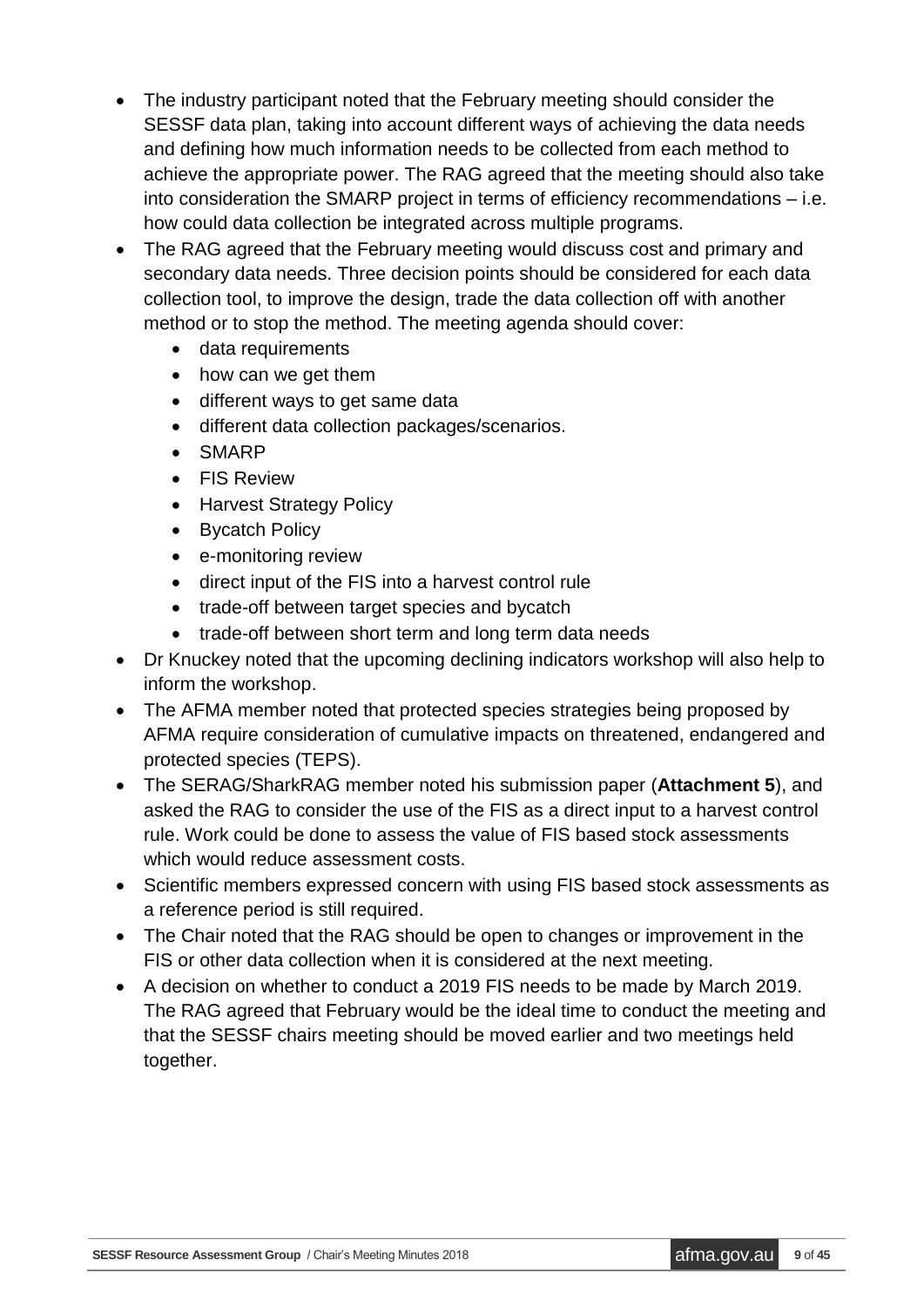# **4 Research, monitoring and assessments**

### **4.1 Integrated Scientific Monitoring Program (ISMP) report**

- AFMA Observer Program Coordinator Nick Mammides introduced the ISMP observer report.
- The RAG recommended that collection targets that had achieved greater than 90% collected should be coded green and deemed appropriate.
- Mr Penney noted that it would be useful to see how the collection is spread across seasons. The introduction of quarterly reports will provide this information and that part of the report will be filled in further as more quarterly reports are produced.
- The RAG agreed that percentage of observer sea day target covered should be included in future reports.
- At the end of the year a percentage of total sea days should also be included.
- Mr Mammides asked the RAG for advice on under sampled species and which of those should be targeted.
- The AFMA member suggested western gemfish should be a priority for collection as an assessment is approaching.
- The RAG recommended that western gemfish should be added onto the crew collected list for the GAB.
- Jackass morwong and pink ling were suggested as a high priority for observer targeting by the SERAG/SharkRAG member. Dr Knuckey clarified that these samples may have been collected however have not yet been transferred to AFMA.
- The RAG questioned school whiting and noted that more effort may need to be directed towards collections for that species.
- The RAG noted that the GHAT overall requires improvement, in particular pink ling. This is largely reflective of the timing of the re-introduction of observers to the GHAT fishery and should improve.
- The RAG had concerns that some otolith targets were not met for key species.
- The RAG acknowledged the contribution of Chris Burns to the observer program and improvements in reporting.

### **4.2 SERAG action item: dealing with catch per unit effort for high discard species**

- The AFMA member introduced the paper. AFMA management was seeking advice on five points relating to dealing with CPUE for high discard species. The RAG provided advice as follows:
	- 1. AFMA Management sought SESSFRAG advice about limiting the discard multiplier (D/C+1) to 8.
		- When the proportion of discards is >50% it has a significant effect on the model. Dr Knuckey suggested that applying discard estimates at the shot level would lessen the multiplier impact on the model. This assumes that the shots considered are representative. The scientific member noted that the idea has value but requires further investigation.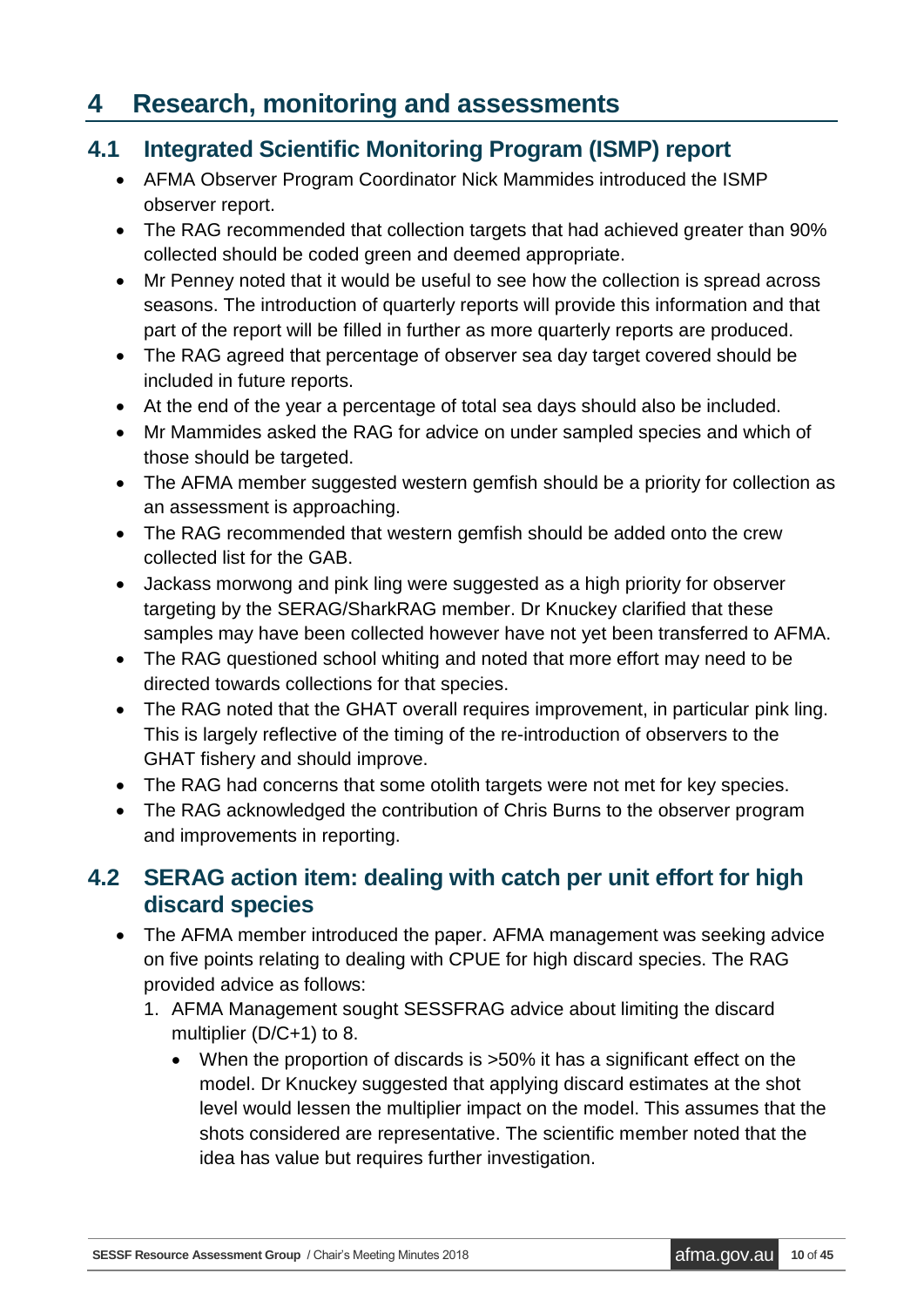#### **ACTION ITEM 8: Dr Knuckey, Dr Haddon and Dr Thomson**

Drs Knuckey, Haddon and Thomson to work out of session develop a proposed solution or a series of options for overcoming the effect that discards of >50% have on the discard multiplier and how tier 4 assessments should deal with large discards more generally. Options to be considered at the data meeting in July.

- 2. When undertaking Tier 4 assessments, when should discards be included in the:
	- Reference period catches?
	- CPUE series?
	- When deciding whether to apply discards to the RBC, in a case where there is a trend in discard rate over time it should be incorporated into both the catch rate and catch index.
	- If there is no reliable index of discards decisions should be made on a case by case basis.
	- If the discard rate is high the approach will be dependent on the above discussion regarding whether corrections can be applied for large discards.
- 3. If discards are not included in the CPUE series, should they be excluded from the reference period?
	- The RAG advised that the approach must be consistent for the reference period and recent period within a species. That is, if discards are included in the reference periods catches they should be included in the recent CPUE index.
- 4. How should Tier 4 assessments account for circumstances where there is a high proportion of shots having 100 per cent discards?
	- Scientific participants advised that complications occur where discarding involves throwing away the complete catch. When there is no landed catch, effort is not included in the model and this results in the total catch rate estimate being biased high.
	- A scientific participant recommended that in these situations a tier 4 should not be applied as catch rates are not representative of the fishery and violate the assumptions of the model. Mr Penney informed the RAG that a second proposal was to put a cap on discards included in the model.
	- Dr Knuckey suggested scaling against something other than catch of that species – for example discards proportionate to the entire catch.
	- Mr Penney suggested that it would be more relevant to abandon trying to produce an index of abundance and assess the stock in a different way. A scientific participant suggested that, if the proportion of discards in any one year is greater than 50%, the assessment may be abandoned as the CPUE index becomes exponential and is bias and errors are inflated. Refer to action item 8.
- 5. For Tier 4 assessments, how should discards be accounted for when undertaking TAC calculations? In particular, should discards be deducted from the RBC where discards are included in the reference period catches but not in the CPUE series?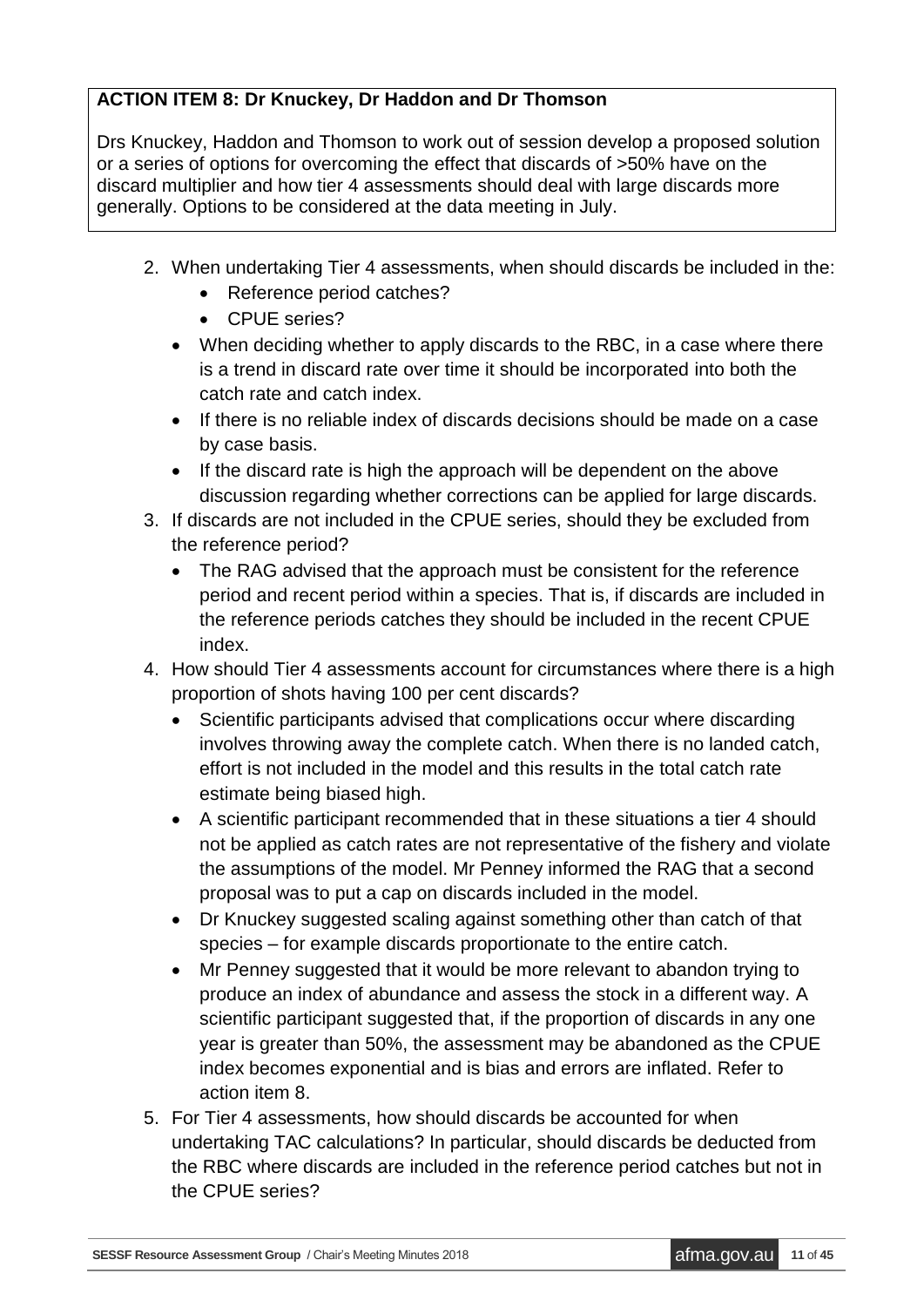• The RAG agreed that when discards are included in reference period catch they should be deducted from the RBC to calculate the TAC, when not included they should not come off the RBC.

## **4.3 Five Year Strategic Plan & 2019-20 Research Statement**

 AFMA sought advice on the upcoming research needs for their fisheries for potential AFMA or FRDC funding in the context of the SESSF 2016-20 Five Year Strategic Plan. Daniel Corrie presented the draft 2018-19 Annual Research Plan **(Attachment 6)** incorporating comments from SERAG and SharkRAG. There are five key areas for research priorities: target species; bycatch and byproduct; ecosystem based fisheries management; economic and social; and development (gear technology).

The RAG noted that the research items had already been considered by the RAGs and SESSFRAG and provided the following further advice for each section;

### *AFMA funding in 2018-19 – AFMA Research Committee (ARC)*

- The SESSF data services project was added.
- The essential status of the FIS project was noted as pending the result of the February 2019 data prioritisation meeting.

### *Newly identified research funded by the ARC*

- Orange roughy (non-eastern) stock status update Given the stock status in the east, the RAG noted that industry may wish to leave the western stock and give the stock more time to recover. Industry may write to AFMA advising not to progress project given that they do not wish to invest in developing the fishery at the current time. The RAG agreed to adjust the priority of the project to medium.
- GHAT CPUE calculation methodology This project is currently being considered by the ARC.
- Pre-1998 data Pre-emptive work has been done to identify data by Matt Koopman. The RAG agreed to change the project priority to essential.
- Blue eye trevalla close kin desktop study This project was added following BET workshop recommendation. The project will involve a desktop study looking at the potential for using close kin data for this species. The project will provide a budget, what could be achieved, sample sizes required etc. for applying close kin.
- Blue eye trevalla fishery description Produce a description of fishery history, including recreational catch, black market etc. Not to be listed as a research projects, AFMA will coordinate with the RAGs to produce the document.

### **ACTION ITEM 9: AFMA**

AFMA to coordinate via the RAGs to produce a description of the blue eye trevalla fishery history, including recreational catch, black market etc.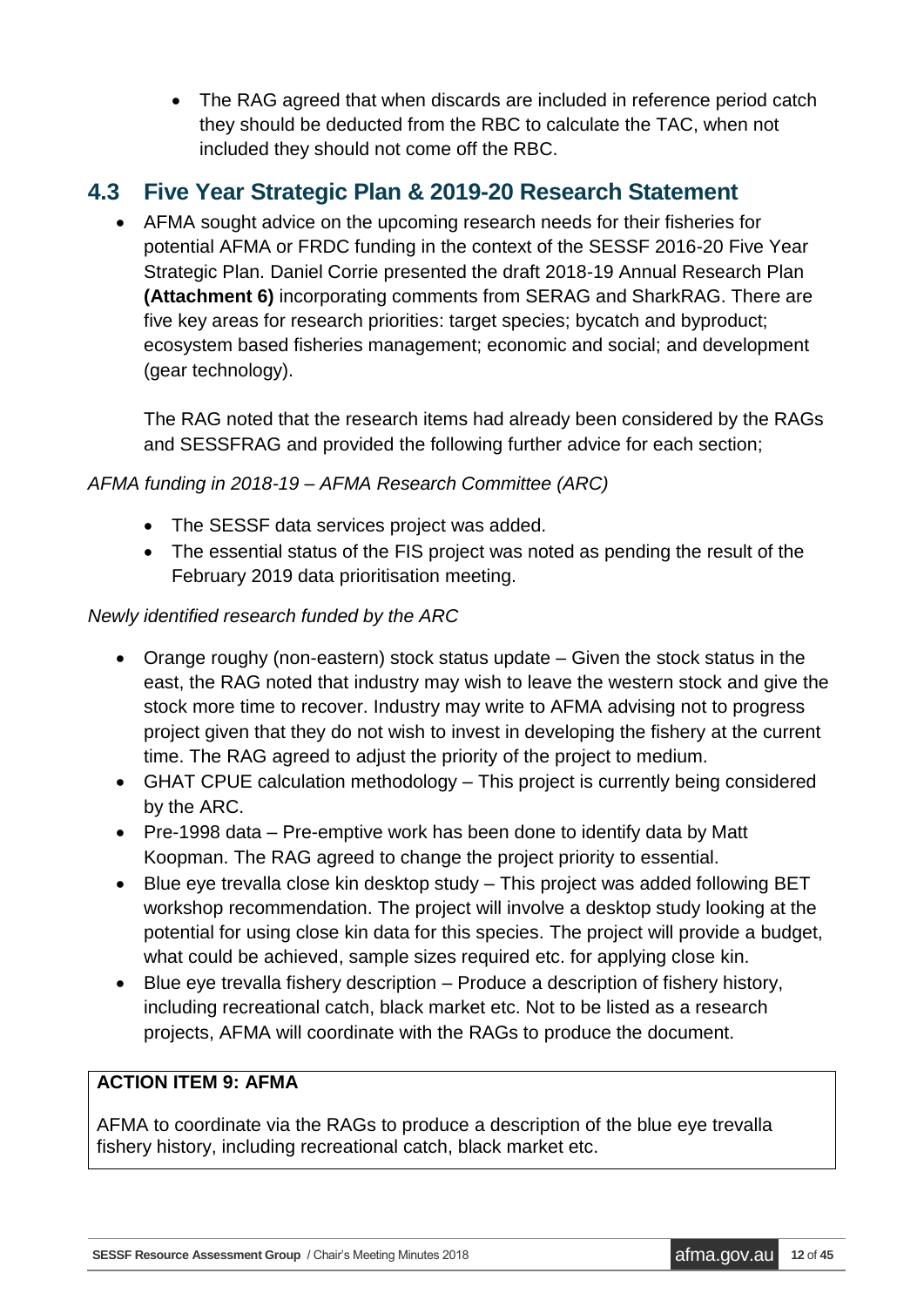#### *ComRAC funding research underway*

- Undercaught TACs and declining indicators Workshop planned for April.
- Re-examination of underlying model assumptions and resulting abundance errors in the SESS FIS – Proposal submitted.
- Multi-species fisheries proposal submitted. Progress was updated to "initial proposal supported by ComRAC 2018".
- School whiting stock structure and catch composition AFMA has submitted a scoping document to ComRAC. The SERAG/SharkRAG member suggested approaching NSW fisheries to gauge interest in participating in project.
- Quantifying discards and bycatch reduction strategies GABTF AFMA has submitted a scoping document to ComRAC. The project has been expanded to include gear optimisation in CTS.

#### *Research projects identified for inclusion in future research plans*

- Changes in fishing power SESSF fleet audit survey distributed to industry will help inform this project and has already received 20 responses.
- Review of SESSF catch history Update Neil Klaer's spreadsheet of SESSF catch history. None of the RAGs have ranked this project as high. A scientific member suggested that better documentation of where information came from may be required. Dr Knuckey suggested that the historical data sheet already produced is likely to be the most reliable available and therefore it may be that we just need to provide new updates. The RAG agreed to leave the project as medium priority.

#### **ACTION ITEM 10: AFMA**

AFMA to work with assessors to update catch history within the SESSF catch history spreadsheet with information for tier 1 species.

 Updating knowledge of key species biology – Not currently actioned. This project may be relevant for informing impacts of climate change or declining indicators projects. Mr Corrie asked the RAG how to action the project if not for FRDC. The RAG suggested approaching potential supervisors interested in advertising as a PhD project. The Chair suggested identifying priority species based on importance and information with priority given to tier 1 species. Pink ling and tiger flathead were suggested.

#### **ACTION ITEM 11: SERAG**

SERAG 2018 to recommend species for prioritisation in the 'Updating knowledge of key species biology' project.

- How to account for discards in CPUE analysis May be replaced or added to at a later date based on action items arising from agenda item 4.2.
- Maximising economic returns for the Australian community Awaiting under caught TAC project. The Economic member asked the RAG to note that under FRDC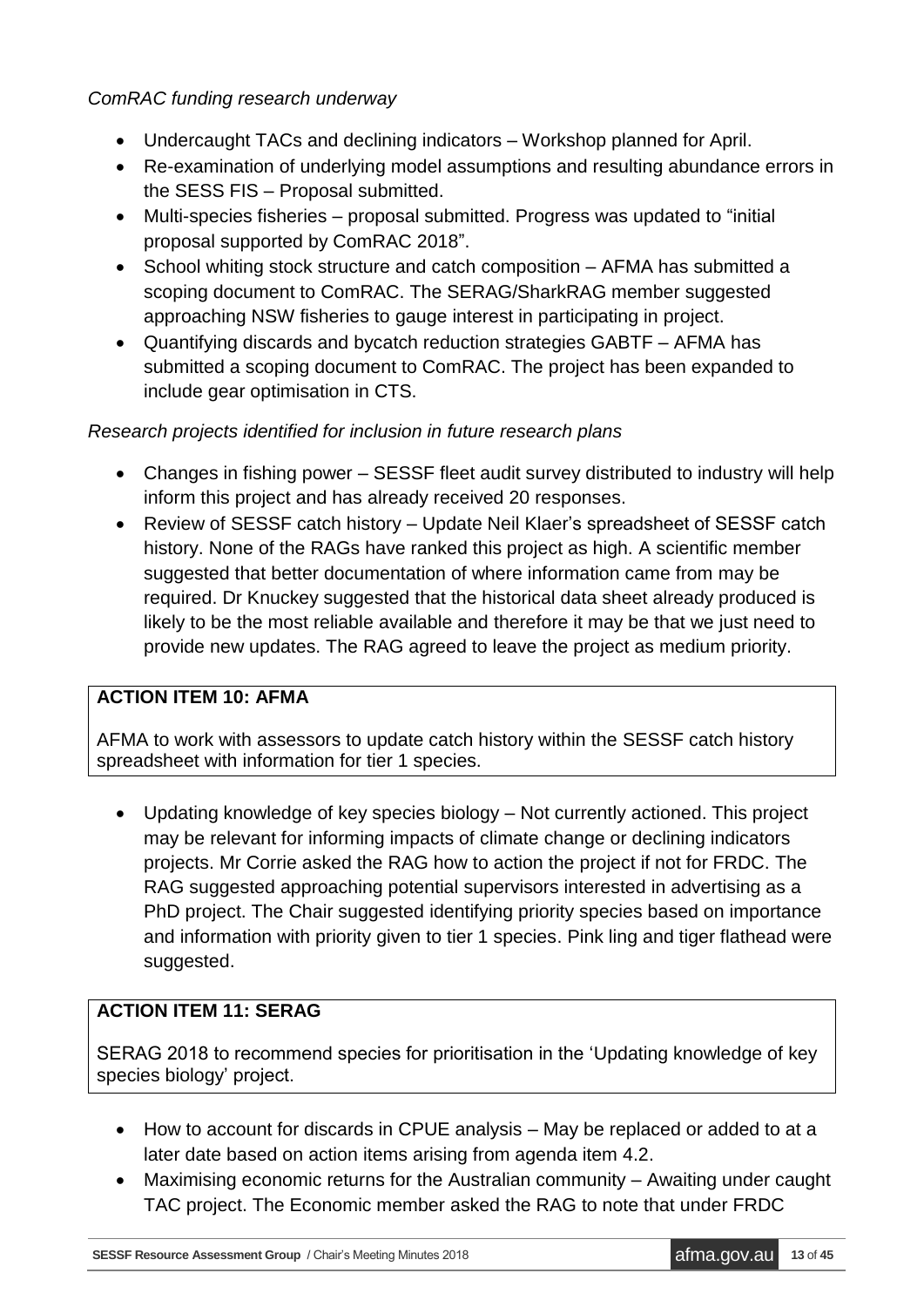board and Seafood Industry Australia direction the Human Dimensions Research Subprogram are conducting a project on economic and social contributions of fisheries and aquaculture. They will be asking if there are particular case studies that should be embedded in the project. SESSF may wish to put forward case studies to ComRAC.

- Gummy shark project Removed based on SharkRAG recommendation due to low discard rates.
- School shark The RAG agreed to change the priority of the project to low pending the results of the school shark assessment.
- Review of Australian sea lion science The RAG agreed to remove this project from the Research Statement as it will be considered by the Marine Mammal Working Group.
- School shark nursery areas Currently underway.
- Gummy shark assessment Needs to be undertaken prior to 2019 assessment. Dr Thomson noted that much of the project has already been completed. The RAG agreed to remove the project from the Annual Research Statement.
- Options for data poor assessments project complete and removed from the Annual Research Statement. Dr Haddon to present the results to SESSFRAG at the data meeting.

#### **ACTION ITEM 12: Malcolm Haddon**

Malcolm to inform SESSFRAG on the results of the data poor assessment project (which is looking at options for dealing with data poor assessments) at July SESSFRAG data meeting.

#### *Project submission from PiSeas*

- Mr Corrie introduced the submission and asked the RAG to provide advice on whether there is an interest in pursuing a project to investigate the use of the models proposed in the attachment.
- The RAG noted concerns with whether a reference value can be provided by the model. Mr Penney noted that the model requires proof of concept. Ground work such as data preparation, sensitivity analysis etc. is not considered by the model currently.
- The Chair noted the need to consider fundamental strategic questions regarding why we want to consider this model in particular. The RAG needs to consider if we want to change the model we use, why and what models are available if we do want to change? Other models are available which have the capacity to perform the same or a similar function.
- The RAG noted that costing of the model is needed to assess the appetite for change.
- The RAG noted that this is not currently a research priority and will not be included in the plan but more information should be provided for later consideration.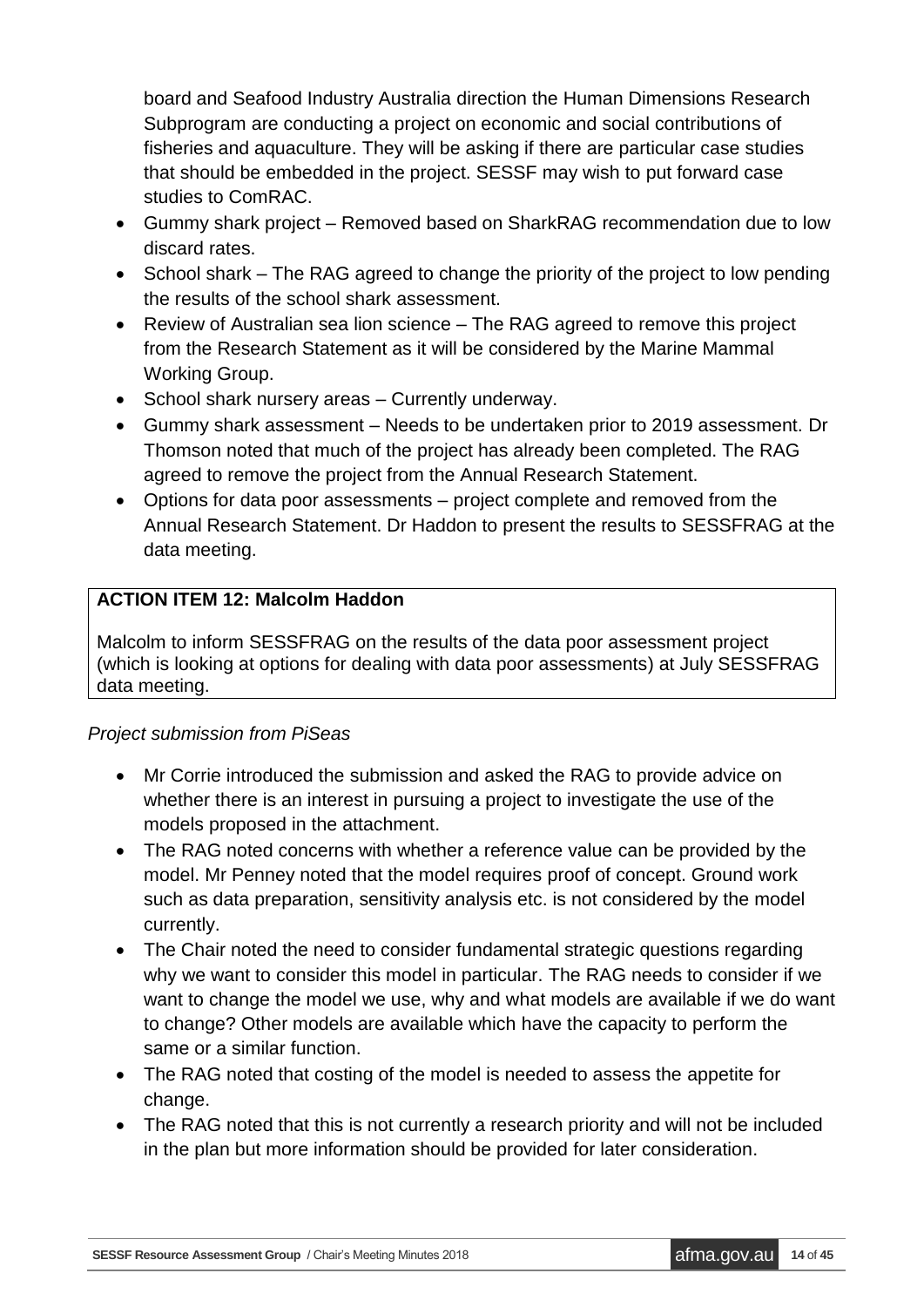#### **ACTION ITEM 13: SERAG**

SERAG to strategically discuss the utility of the model proposed by PiSeas at their next meeting, pending the outputs of the demonstration assessments.

#### *Assessments for 2018*

- The RAG agreed on the following adjustments to the 2018 assessment schedule:
	- Re-do eastern and western deepwater shark tier 4 assessments pending investigation of habitat and closures (SERAG recommendation).
	- Blue eye trevalla workshop recommendation Tier 5 assessment to be conducted for seamount blue eye trevalla in 2018.
	- Blue eye trevalla workshop recommendation New tier 4 to be conducted for slope blue eye trevalla in 2018.
	- Elephant fish to be assessed this year as a tier 4 depending on the outcomes of Dr Haddon's work and discussions around discards. Also scheduled as a tier 5 assessment for 2018.
	- Alfonsino assessment to be pushed back due to low catches.
	- Dr Knuckey proposed an investigation of the use of tier 5 assessments for some byproduct species and/or current tier 3/4 species.

### **ACTION ITEM 14: SESSFRAG**

Application of a tier 5 assessment for some byproduct species and/or current tier 3/4 species to be considered in an additional agenda item at the SESSFRAG July Data Meeting when considering the assessment program – to be discussed in the context of the new harvest strategy policy.

## **4.4 Review of stock assessment timing, process and accessibility**

AFMA member introduced the agenda item, listing suggested guidelines to be introduced for the stock assessment process **(Attachment 7)**. The RAG recommended the following changes;

- "Assessments to be provided to the AFMA EO at least one week before the meeting for sending out, unless otherwise agreed by AFMA and the Chair". Mr Penney suggested that this needs to be edited to "unless otherwise agreed by AFMA and RAG members". The RAG could then agree to defer the assessment for another year or to move the meeting to a later date.
- The RAG suggested that there needs to be threshold dates for when data is provided to the stock assessment scientists - scientific members agreed that this needs to be by end of April each year.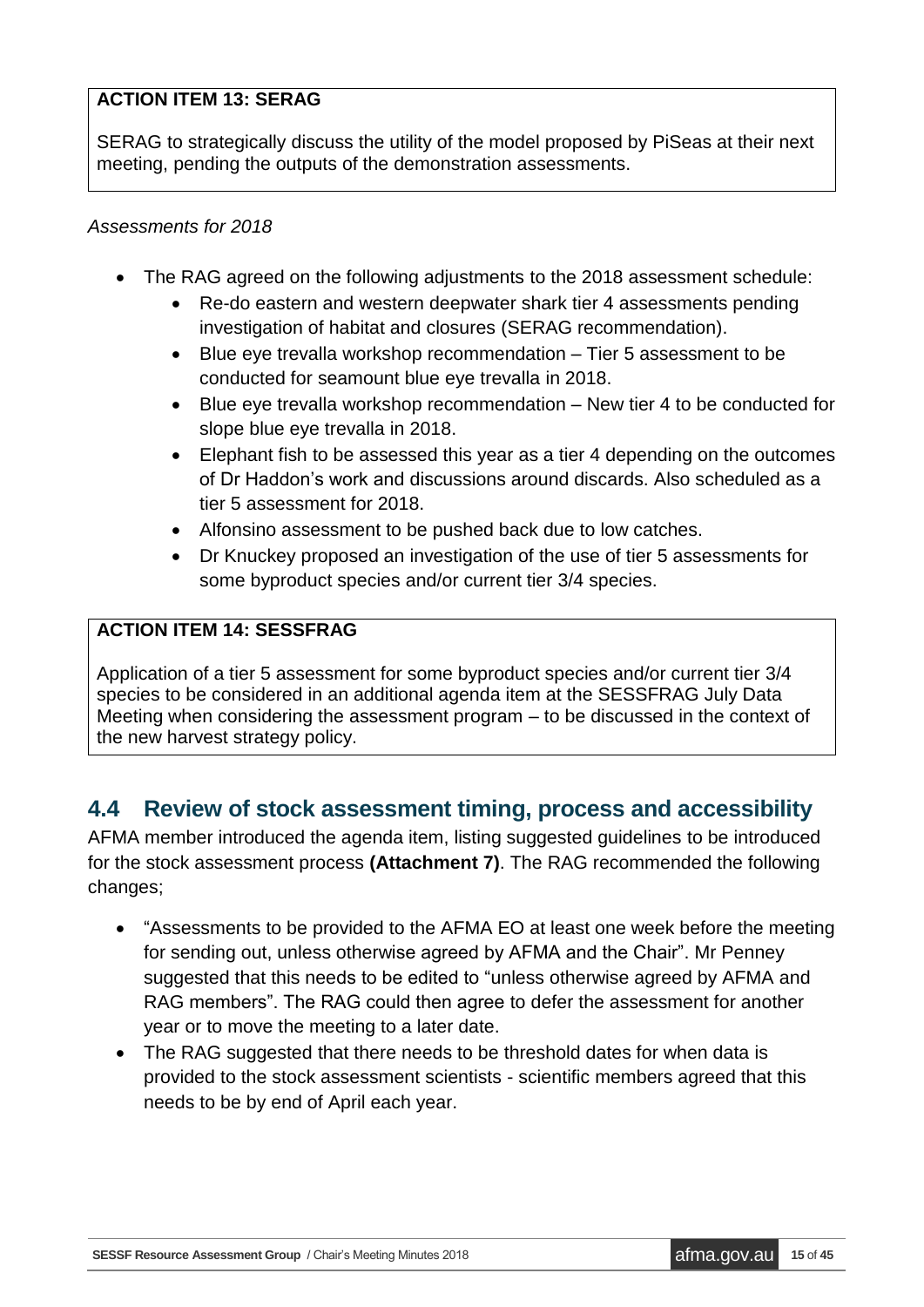#### **ACTION ITEM 15: AFMA**

AMFA to confirm with the data team that this is possible to provide data for stock assessments to stock assessment scientists by the end of April each year.

- "Base cases and sensitivities to be agreed by the RAG at the first meeting before presentation of the final assessment. Any significant changes to base cases or sensitivities to be agreed by the RAG". The Chair suggested that this could be addressed by notifying AFMA and the Chair of any changes to the base cases and the decision may be made to consider this potential change in an additional telephone meeting of the RAG prior to the final meeting. The RAG supported the suggestion.
- In order to create access to data used in assessments Mr Penney suggested a similar model to what is currently used in New Zealand where AFMA would archive the data. This would need to be written into contracts with those conducting the stock assessments. Scientific members noted that this may create issues with intellectual property. Dr Knuckey suggested that work done under the contract may be deemed the intellectual property of AFMA whilst prior knowledge is the intellectual property of the individual conducting the assessment. The RAG agreed that it is important for the data to be available so that someone else can pick up the assessment if necessary. The economic member suggested introducing a clause whereby AFMA could only pass the code on to a person who has been successful in gaining the contract to conduct the stock assessment.
- The RAG agreed that AFMA should hold the groomed dataset and control file and will review on a case by case basis whether the data should be released, possibly in consultation with the original author.
- The RAG agreed that assessment reports should be available online. CSIRO questioned when stock assessments can be made public. AFMA member noted that this is as soon as they have been finalised by CSIRO and the RAGs.

#### **ACTION ITEM 16: AFMA**

AMFA to amend the finalised guidelines and circulate them to SESSFRAG, SERAG, SharkRAG and GABRAG.

## **5 Other business and next meeting**

- No other business was tabled.
- The next SESSFRAG Data meeting is scheduled for July 2018 in Hobart, Tasmania.

The meeting was closed at 4:30pm.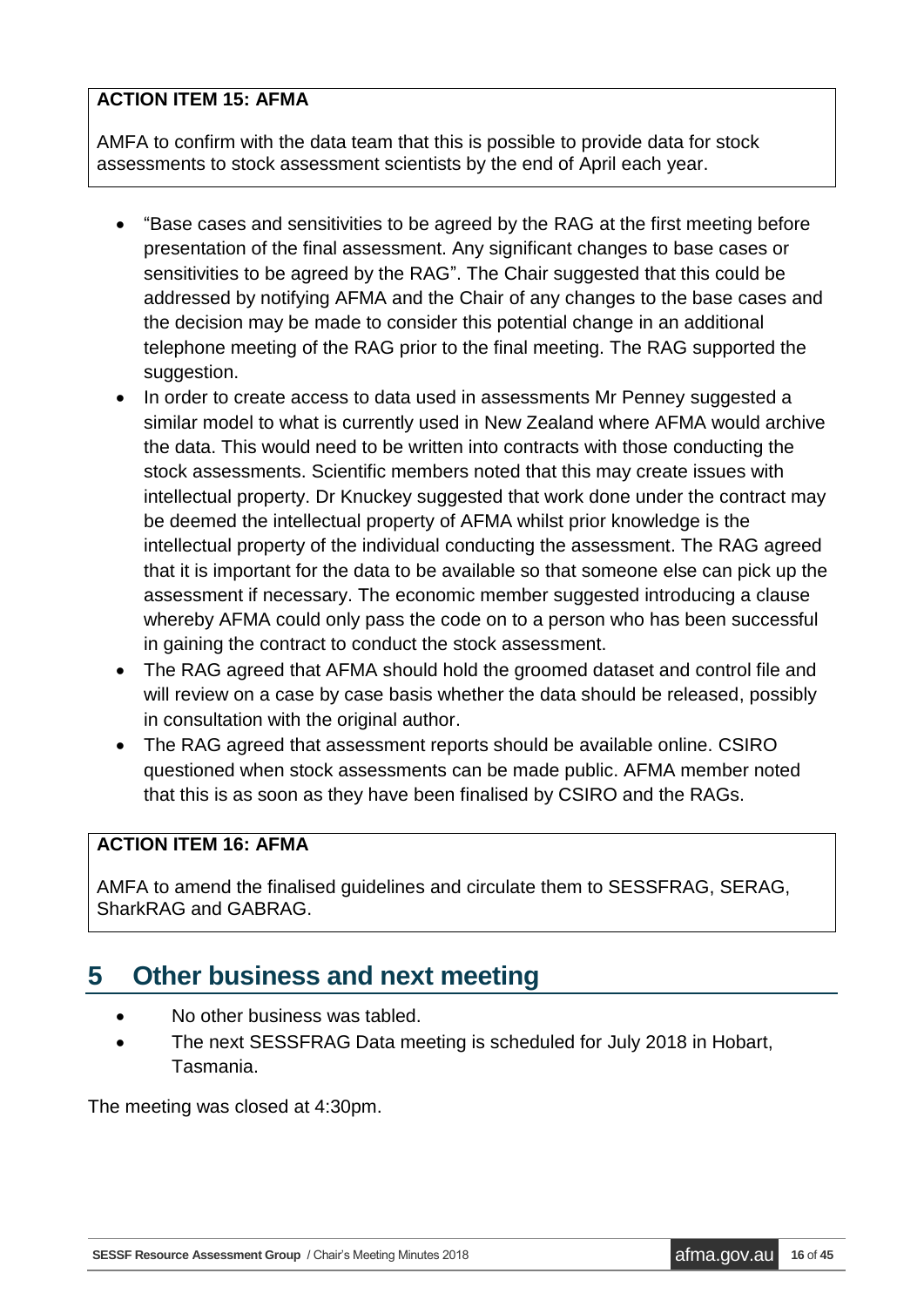Poichmant

**Signed (Chairperson):**

#### **Date: 27 April 2018**

### **Attachments**

- 1) Declared conflicts of Interest
- 2) Adopted agenda
- 3) Status of outstanding action Items from previous meetings
- 4) List of new action items as of this meeting
- 5) Discussion paper on a FIS-based harvest control rule
- 6) 2018-19 Annual Research Plan
- 7) TAC Setting Process Guidelines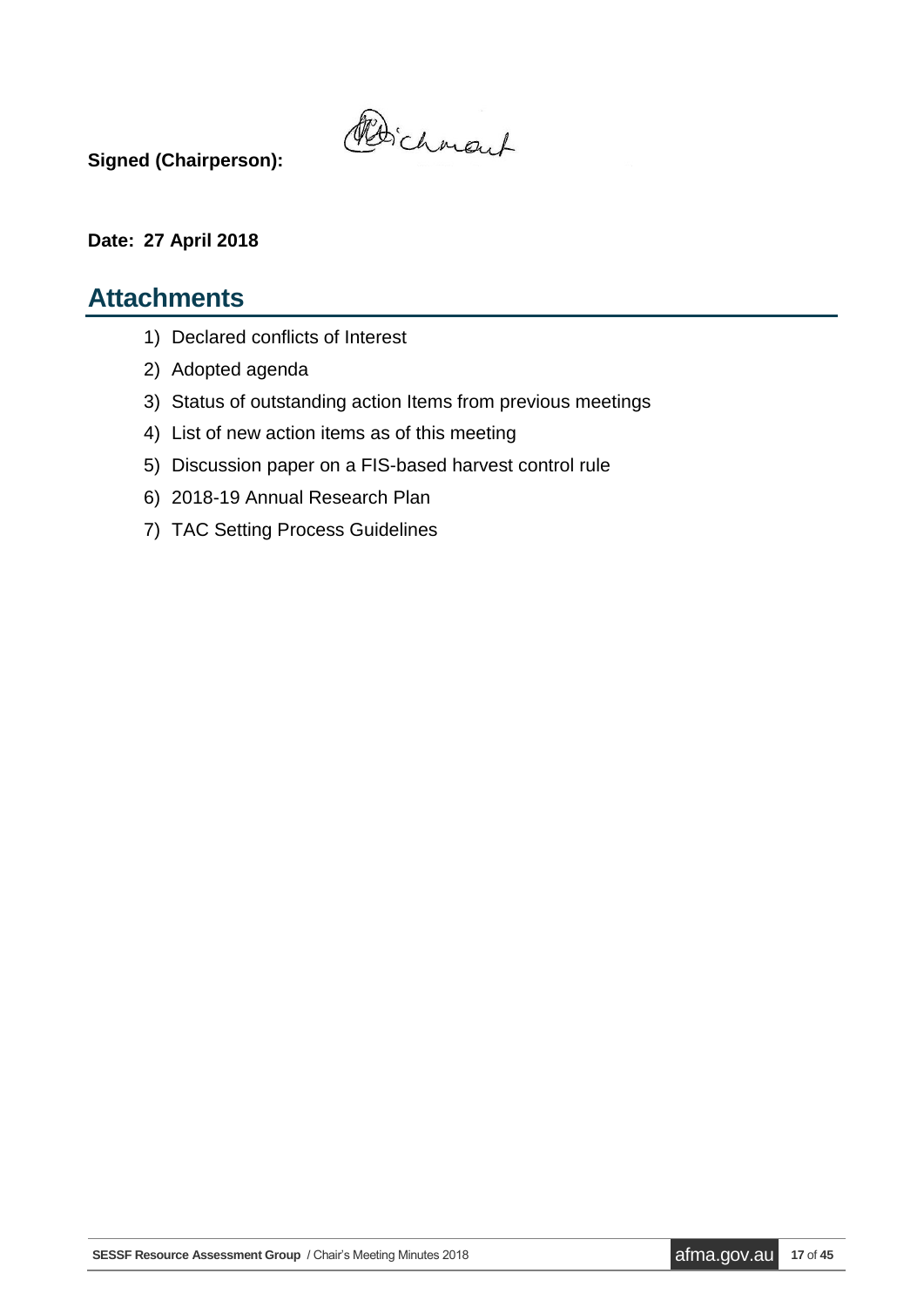# **Attachment 1**

# **Declared Conflicts of Interest**

| <b>Member</b>              | <b>Declared Interest</b>                                                                                                                                                                                                                                                                                                                                                                                                                                                 |
|----------------------------|--------------------------------------------------------------------------------------------------------------------------------------------------------------------------------------------------------------------------------------------------------------------------------------------------------------------------------------------------------------------------------------------------------------------------------------------------------------------------|
| Dr Cathy Dichmont          | Proprietor of Cathy Dichmont Consulting.<br>Chair of TT RAG.<br>Leads two FRDC funded cross cutting projects with some<br>links to SESSF.<br>Contracted by various State and Commonwealth agencies<br>to undertake various reviews and consultancies not related<br>to SESSF.<br>No pecuniary interest in the SESSF.                                                                                                                                                     |
| Mr George Day              | Employed by AFMA; Senior Manager of Demersal and<br><b>Midwater Fisheries.</b><br>No interest, pecuniary or otherwise.                                                                                                                                                                                                                                                                                                                                                   |
| Mr Lance Lloyd             | <b>GABRAG Chair. Member of GABMAC and SESSFRAG.</b><br>Director; Lloyd Environmental Pty Ltd.<br><b>Research Fellow; Federation University Australia</b>                                                                                                                                                                                                                                                                                                                 |
| Mr Sandy Morison           | Director of Morison Aquatic Sciences.<br>Chair of SharkRAG, SERAG and the Tropical Rock<br>Lobster Working Group.<br>Scientific member on SEMAC.<br>Contracted by government departments, non-government<br>agencies and companies for a range of fishery related<br>matters including research and (by SCS Global Services)<br>for MSC assessments of AFMA managed and other<br>Australian and international fisheries.<br>No pecuniary or other interest in the SESSF. |
| Dr Sarah Jennings          | Economics member on SERAG.<br>Economics coordinator, FRDC Social Science and<br>Economics Research Program.<br>Member of AFMA Economics Working Group.<br>Independent economics consultant.<br>No pecuniary or other interest.                                                                                                                                                                                                                                           |
| <b>Invited Participant</b> | <b>Declared Interest</b>                                                                                                                                                                                                                                                                                                                                                                                                                                                 |
| Mr Simon Boag              | Atlantis Fisheries Consulting Group clients include:<br>SETFIA, SPFIA, SSSIA whose members hold vessels and<br>quota rights<br>individual Commonwealth vessel and quota rights holders<br>Non-beneficiary Director of two fishing companies in the<br><b>SESSF</b><br>Industry member on both ShelfRAG and SlopeRAG<br>FRDC funded applications from time to time                                                                                                        |
| Mr David Stone             | Executive officer of Sustainable Shark Fishing<br>Incorporated                                                                                                                                                                                                                                                                                                                                                                                                           |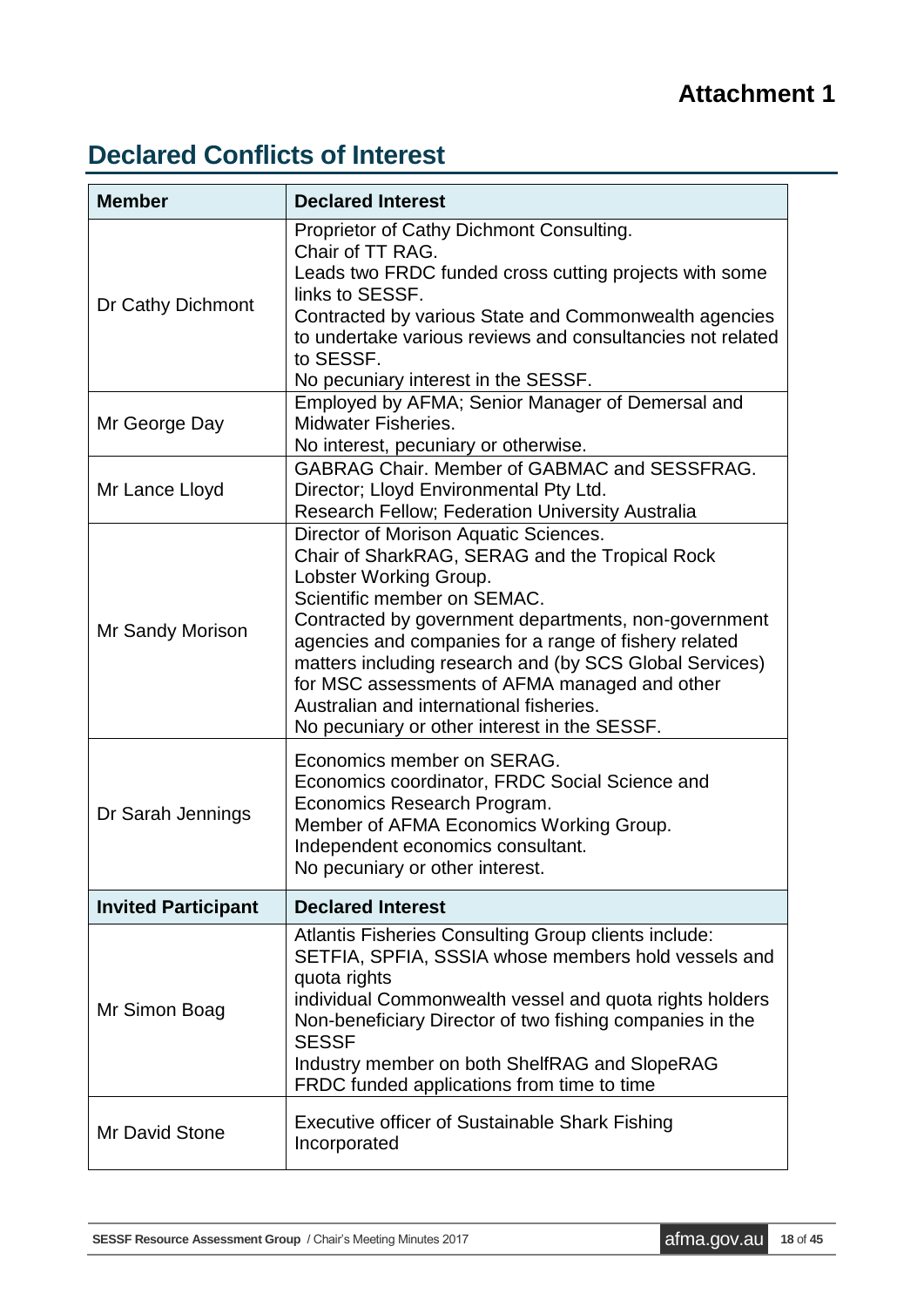| Mr Neil MacDonald  | Executive officer of the Great Australian Bight Industry<br>Association. Executive officer of Surveyed Charter Boat<br>Owners and Operators Association South Australia.<br>Executive officer of Southern Fishermen's Association.<br>Executive officer of Saint Vincent Gulf Prawn Boat<br>Owner's Association. Executive officer of South Australian<br>Blue Crab Pot Fishers Association. Executive officer of<br>Marine Scale Net Fishers Association. Director NMAC(SA)<br>$P/L$ .                                                |
|--------------------|----------------------------------------------------------------------------------------------------------------------------------------------------------------------------------------------------------------------------------------------------------------------------------------------------------------------------------------------------------------------------------------------------------------------------------------------------------------------------------------------------------------------------------------|
| Dr Geoff Tuck      | Employed by CSIRO.<br>Involved in Stock assessments. Interest in obtaining<br>funding for future research. Principle investigator on the<br>SESSF stock assessment project and marine closures<br>project.                                                                                                                                                                                                                                                                                                                             |
| Dr Malcolm Haddon  | <b>CSIRO</b> stock assessment scientist.<br>Member of GAB RAG, Northern Prawn RAG, Sub-<br>Antarctic RAG and Sub-Antarctic MAC.<br>Principle investigator on the FRDC research project:<br>2012/201 Improve catch rate standardizations to account<br>for changes in targeting.                                                                                                                                                                                                                                                        |
| Dr Robin Thomson   | CSIRO, Assessment scientist. Acquiring funding for<br>research purposes<br>PI on data services contract and close kin project for<br>school shark.                                                                                                                                                                                                                                                                                                                                                                                     |
| Dr Andrew Penney   | Sole Director of Pisces Australis Pty Ltd, an Australian<br>registered marine and coastal research and management<br>consultancy based in Canberra. As such, I have an<br>interest in any opportunities in this regard.<br>Member of the AFMA ERA Technical Working Group.<br>No shareholding and hold no positions relating to any<br>other companies, including any fishing companies or<br>industry associations                                                                                                                    |
| Dr Ian Knuckey     | Director Fishwell Consulting Pty Ltd<br>Involved in Fishery Independent Survey (FIS) SESSF and<br>GAB<br>Range of research interests in relation to South East<br>fisheries including the GABTF, SESSF and auto-longline<br>sector. Agent for Olfish Electronic Logbooks<br>NPF RAG Chair, Scientific member on NORMAC Member<br>on Scallop MAC and SquidMAC<br>Provides research advice to various industry associations:<br>SETFIA, GABIA and SSIA<br>Principle investigator on indigenous reference group<br>communication project. |
| Dr Giverny Rodgers | AFMA, Executive Officer of SESSF RAG. No interest,<br>pecuniary or otherwise.                                                                                                                                                                                                                                                                                                                                                                                                                                                          |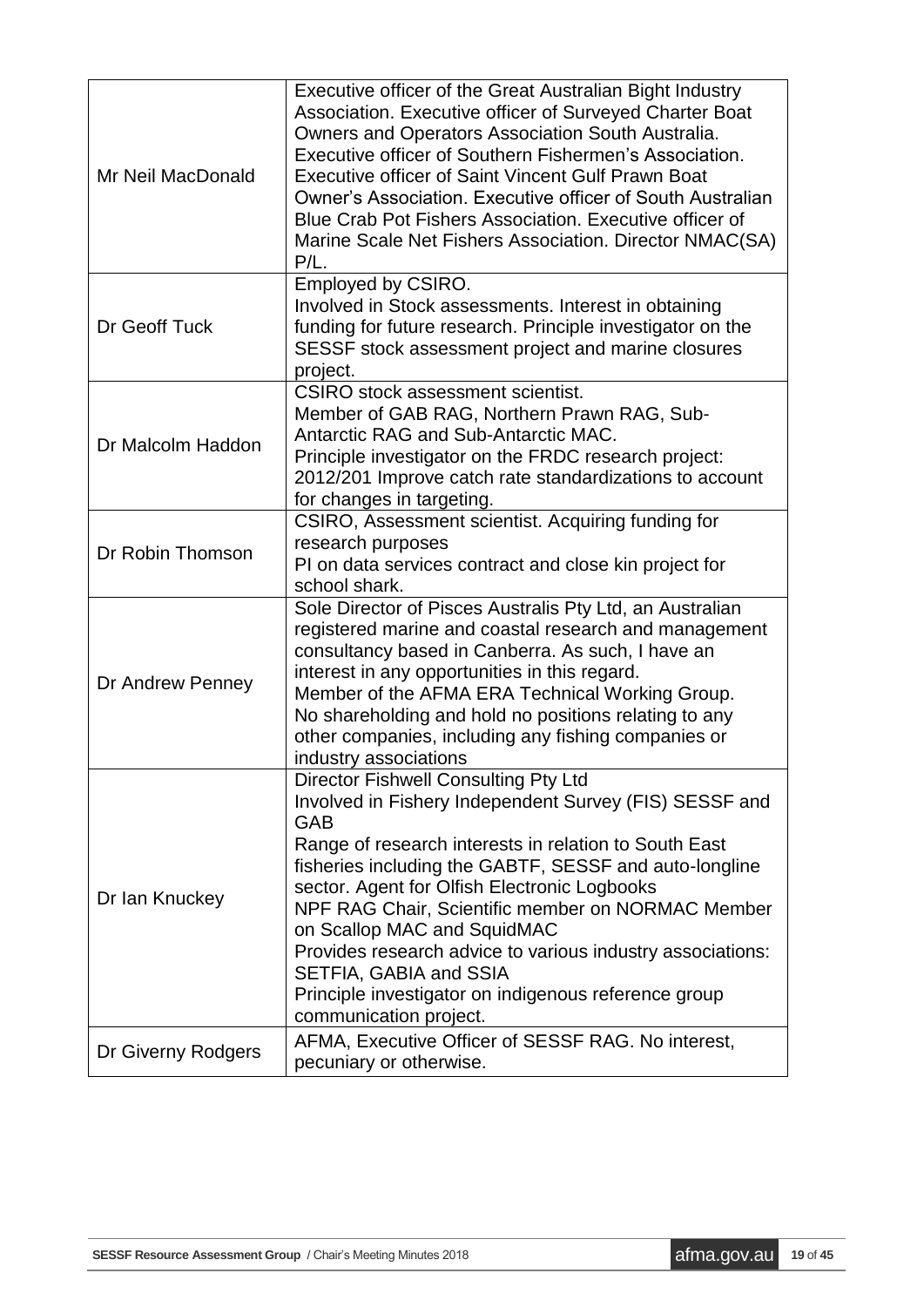## **Attachment 2**

# **Adopted Agenda**

| <b>Date</b>           |               | <b>Times</b>                                                                                                                                                                        | <b>Venue</b>          |                                |                        |
|-----------------------|---------------|-------------------------------------------------------------------------------------------------------------------------------------------------------------------------------------|-----------------------|--------------------------------|------------------------|
|                       | 15 March 2018 | 08:30 am $-$ 4:30 pm                                                                                                                                                                |                       | AFMA office, Canberra          |                        |
| Agenda<br><b>Item</b> |               | <b>Description</b>                                                                                                                                                                  | <b>Purpose</b>        | <b>Presenter</b>               | <b>Allocated Time</b>  |
|                       |               |                                                                                                                                                                                     |                       |                                |                        |
| 1                     |               | <b>Preliminaries</b>                                                                                                                                                                |                       |                                | 08:30am - 9:00am       |
|                       | 1.1           | Welcome and apologies                                                                                                                                                               |                       | Chair                          |                        |
|                       | 1.2           | <b>Declarations of Interest</b>                                                                                                                                                     |                       | Chair                          |                        |
|                       | 1.3           | <b>Adoption of Agenda</b>                                                                                                                                                           |                       | Chair                          |                        |
|                       | 1.4           | <b>Action Items</b>                                                                                                                                                                 |                       | EO/Chair                       |                        |
| $\mathbf{2}$          |               | Review of last year's assessment process                                                                                                                                            |                       |                                | $9:00$ am - 10:00am    |
|                       | 2.1           | Review of 2018-19 TAC<br>setting process                                                                                                                                            | For Information       | George<br>Day                  | 30 mins                |
|                       | 2.2           | Update from the RAGs                                                                                                                                                                | For Information       | <b>RAG</b><br><b>Chairs</b>    | 30 mins                |
|                       |               | <b>MORNING TEA</b>                                                                                                                                                                  | $[10:00am - 10:15am]$ |                                |                        |
| 3                     |               | <b>Implementing the Strategic Monitoring and Assessment Review</b>                                                                                                                  |                       |                                | $10:15$ am - 12:15pm   |
|                       |               | <b>Project (SMARP)</b>                                                                                                                                                              |                       |                                |                        |
|                       | 3.1           | Reviewing the Fishery<br>Independent Survey (FIS),<br>electronic monitoring and<br>observers in South East<br>Trawl, Gillnet, Hook and Trap<br>and Great Australian Bight<br>Trawl. | For Advice            | George<br>Day                  | 120 mins               |
|                       |               | <b>LUNCH</b>                                                                                                                                                                        | $[12:15pm - 12:45pm]$ |                                |                        |
| 4                     |               | <b>Research, monitoring and assessments</b>                                                                                                                                         |                       |                                | $12:45$ pm – $3:45$ pm |
|                       | 4.1           | <b>Integrated Scientific</b><br>Monitoring Program (ISMP)<br>report                                                                                                                 | For Information       | <b>Nick</b><br><b>Mammides</b> | 30 mins                |
|                       | 4.2           | SERAG action item; Dealing   For Advice<br>with catch per unit effort for<br>high discard species                                                                                   |                       | George<br>Day                  | 15 mins                |
|                       | 4.3           | Five Year Strategic Plan &<br>2019-20 Research Statement                                                                                                                            | For<br>Recommendation | George<br>Day                  | 60 mins                |
|                       |               | <b>AFTERNOON TEA</b>                                                                                                                                                                |                       | $[2:30 - 2:45pm]$              |                        |
|                       | 4.4           | Review of stock assessment<br>timing, process and                                                                                                                                   | For<br>Recommendation | George<br>Day                  | 60 mins                |
|                       |               | accessibility                                                                                                                                                                       |                       |                                |                        |
| 5                     |               | Other business and close of meeting                                                                                                                                                 |                       |                                | $3:45$ pm – $4:30$ pm  |
|                       |               |                                                                                                                                                                                     | - Close of Meeting -  |                                |                        |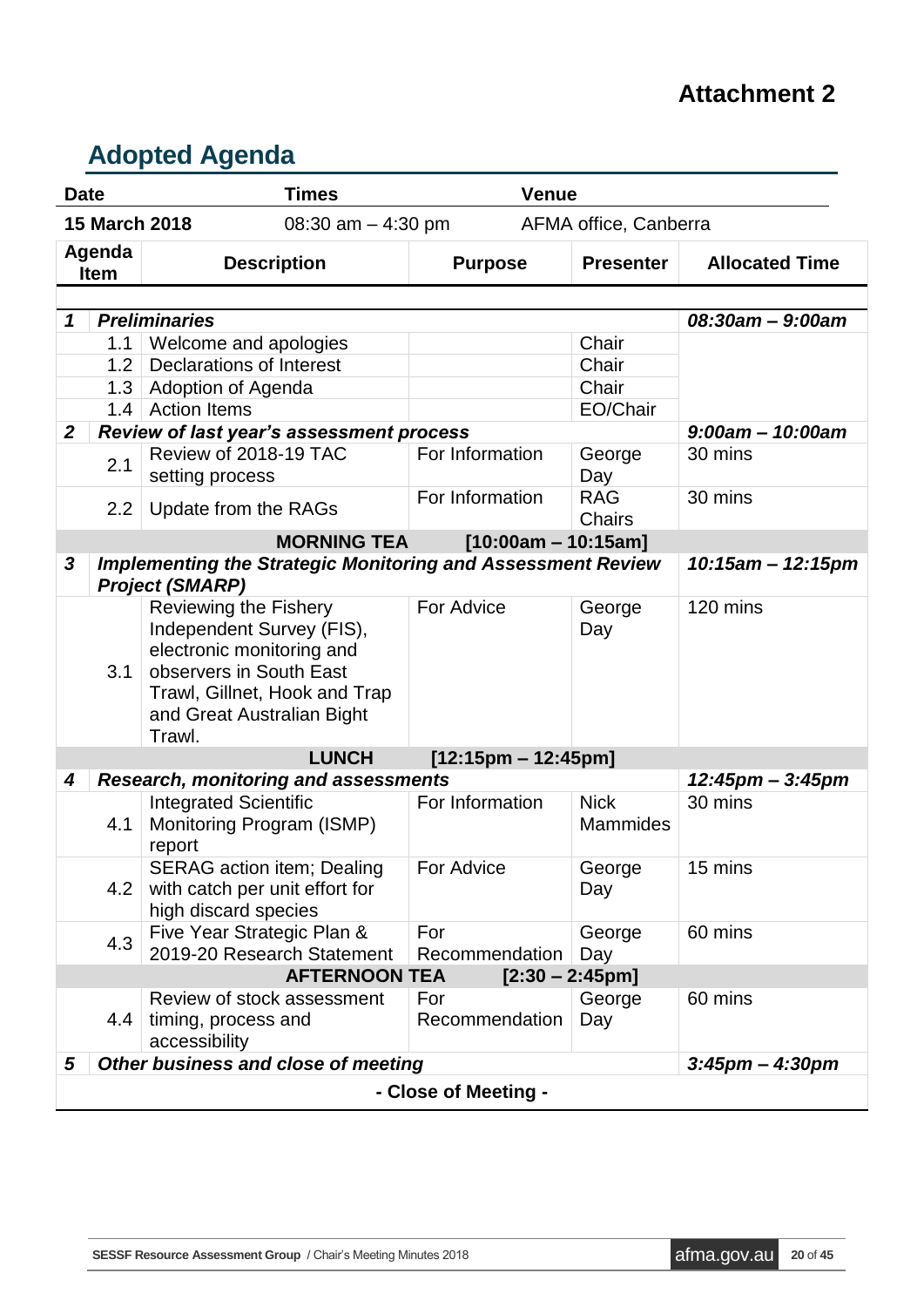# **Status of Previous Action Items**

|             | Complete/redundant                                               | Underway                                                                                                                                                                                                                                                      | <b>Need SESSF RAG advice</b>              |                                                  | Not yet started                                                                                                                                                                                                                                                                                                                                |  |
|-------------|------------------------------------------------------------------|---------------------------------------------------------------------------------------------------------------------------------------------------------------------------------------------------------------------------------------------------------------|-------------------------------------------|--------------------------------------------------|------------------------------------------------------------------------------------------------------------------------------------------------------------------------------------------------------------------------------------------------------------------------------------------------------------------------------------------------|--|
| Prev<br>No. | Agenda<br><b>Item/Meeting</b><br><b>Date</b>                     | <b>Action Item</b>                                                                                                                                                                                                                                            | <b>Agency/Person</b>                      | <b>Timeframe</b>                                 | <b>Progress as of Chairs Meeting 2018</b>                                                                                                                                                                                                                                                                                                      |  |
| 1           | 7.2<br>E-monitoring<br>update $- (11)$<br>Chairs meeting<br>2015 | AFMA to distribute proposed protocols<br>for collecting biologicals in the shark<br>sector and scalefish auto-longline<br>sector.                                                                                                                             | <b>AFMA</b><br><b>Brodie</b><br>Macdonald | After meeting                                    | Superseded by the proposal from the<br>Southern Shark Industry Alliance (SSIA)<br>for an industry run program to collect<br>biological data in the shark gillnet,<br>longline and scalefish hook sectors.<br>AFMA representative will present a<br>verbal update.                                                                              |  |
| 4           | 1.4<br><b>Chairs Meeting</b><br>2017                             | Dr Jemery Day (CSIRO) to continue<br>discussions with NSW to better<br>understand what data are available<br>before the data meeting, at which the<br>RAG will make a decision about the<br>assessment noting the plan is for a Tier<br>1 assessment in 2017. | Dr Jemery Day<br>(CSIRO)                  | <b>SESSFRAG Data</b><br>Meeting 2017<br>(August) | Complete. NSW provided school whiting<br>catch data (total landings) for use in the<br>Tier 1 assessment on a confidential basis.<br>It could not be shared at the SERAG<br>meeting.<br>A base case for the Tier 1 assessment<br>was agreed to at the December 2017<br>SERAG teleconference with a three-year<br>RBC recommendation of 1615 t. |  |
| 8           | 3.2<br><b>Chairs Meeting</b><br>2017                             | Dr Robin Thompson (CSIRO) to talk to<br>Dr Andre Punt about providing for<br>uncertainty outputs in the school shark                                                                                                                                          | Dr Robin<br>Thomson<br>(CSIRO)            | SharkRAG 2017<br>(September)                     | Ongoing. Robin has spoken with Andre<br>and he is considering it. Will need to be<br>done before the assessment in late 2018.                                                                                                                                                                                                                  |  |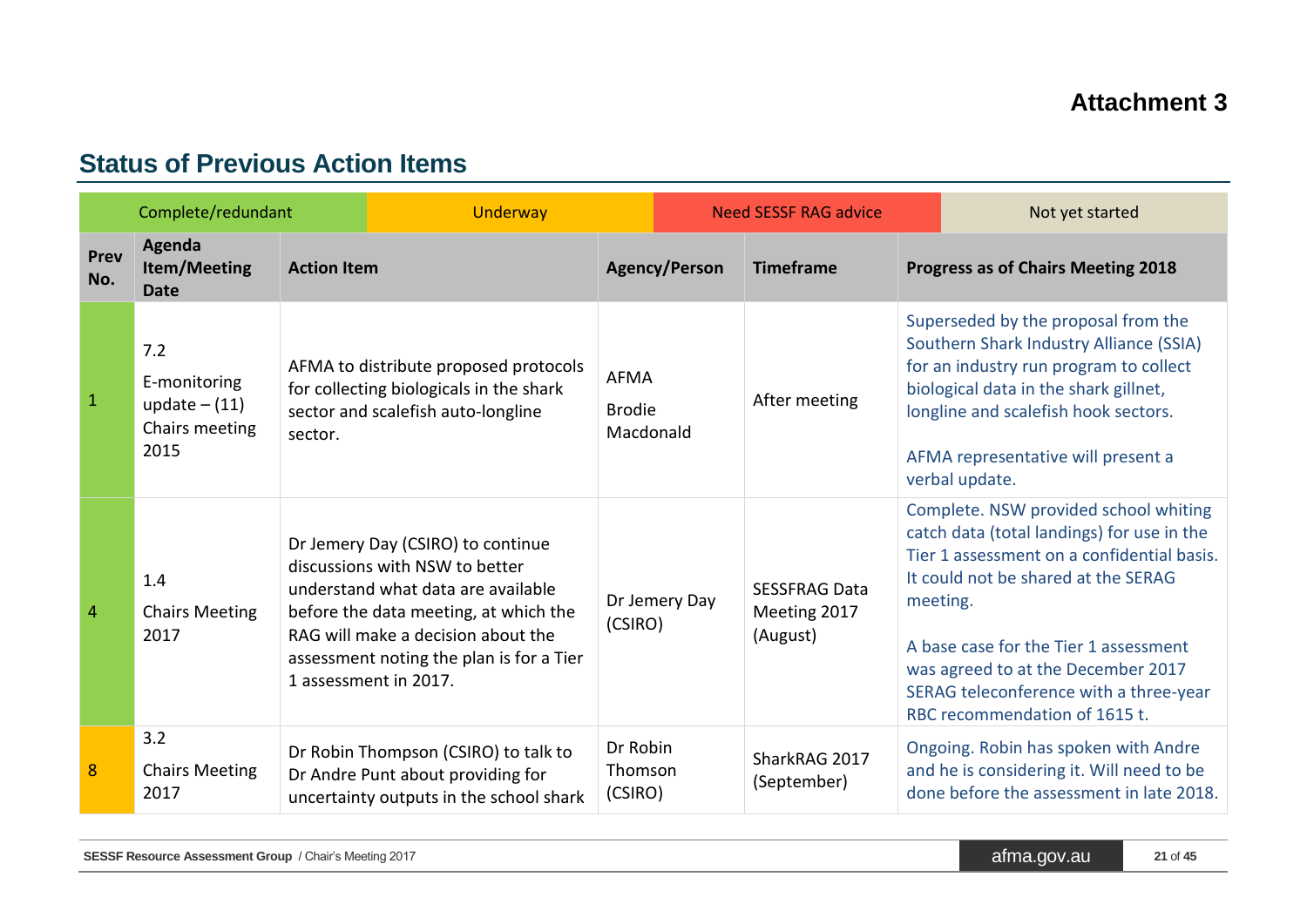|    |                                      | assessment and reporting this back to<br>SharkRAG in September.                                                                                                                                                                                                                                                                                                                                                                                                   |                                            |                                                  |                                                                                                                     |
|----|--------------------------------------|-------------------------------------------------------------------------------------------------------------------------------------------------------------------------------------------------------------------------------------------------------------------------------------------------------------------------------------------------------------------------------------------------------------------------------------------------------------------|--------------------------------------------|--------------------------------------------------|---------------------------------------------------------------------------------------------------------------------|
| 9  | 3.2<br><b>Chairs Meeting</b><br>2017 | AFMA to look at potential management<br>responses depending on the different<br>scenarios if the school shark<br>assessment results are accepted as<br>being above the limit reference point.                                                                                                                                                                                                                                                                     | <b>AFMA</b>                                | <b>Before SERAG</b><br>2017                      | To be considered in September/October<br>2018 when SharkRAG is presented with<br>the school shark stock assessment. |
| 10 | 3.2<br><b>Chairs Meeting</b><br>2017 | AFMA to disseminate the document on<br>catch and management history that<br>was produced some years ago. The<br>document is then to be updated briefly<br>at each RAG meeting as a living<br>document as per the Chairs' suggestion<br>from Tropical Tuna RAG.                                                                                                                                                                                                    | <b>AFMA</b>                                | By the SESSFRAG<br>Data Meeting<br>2017 (August) | Complete. The document has been<br>updated and is attached (Attachment A).                                          |
| 14 | 3.4<br><b>Chairs Meeting</b><br>2017 | Dr Ian Knuckey to circulate the latest<br>version of the actual project proposal<br>draft for the under-caught TACs and<br>recovery stocks project and a template<br>of the papers that would be produced<br>by the authors to the RAG as soon as<br>practicable. RAG members are to<br>provide comments on the structure of<br>the proposal and the papers, out of<br>session. The proposal is to be<br>submitted to ComRAC in early April for<br>consideration. | Dr Ian Knuckey<br>(Fishwell<br>Consulting) | As soon as<br>practicable                        | Complete. The full proposal and papers<br>template circulated via Govdex on 24<br>January 2018.                     |
|    | 1.4<br>2017 Data<br>meeting          | Dr Thomson talks to Mr Burns<br>(AFMA Observer Coordinator) to<br>ensure the strata within the ISMP                                                                                                                                                                                                                                                                                                                                                               | <b>Robin</b><br>Thomson<br>(CSIRO)         | As soon as<br>practicable                        | Robin spoke to Chris during the 2017<br>data meeting. There are slight<br>differences between the ISMP zones        |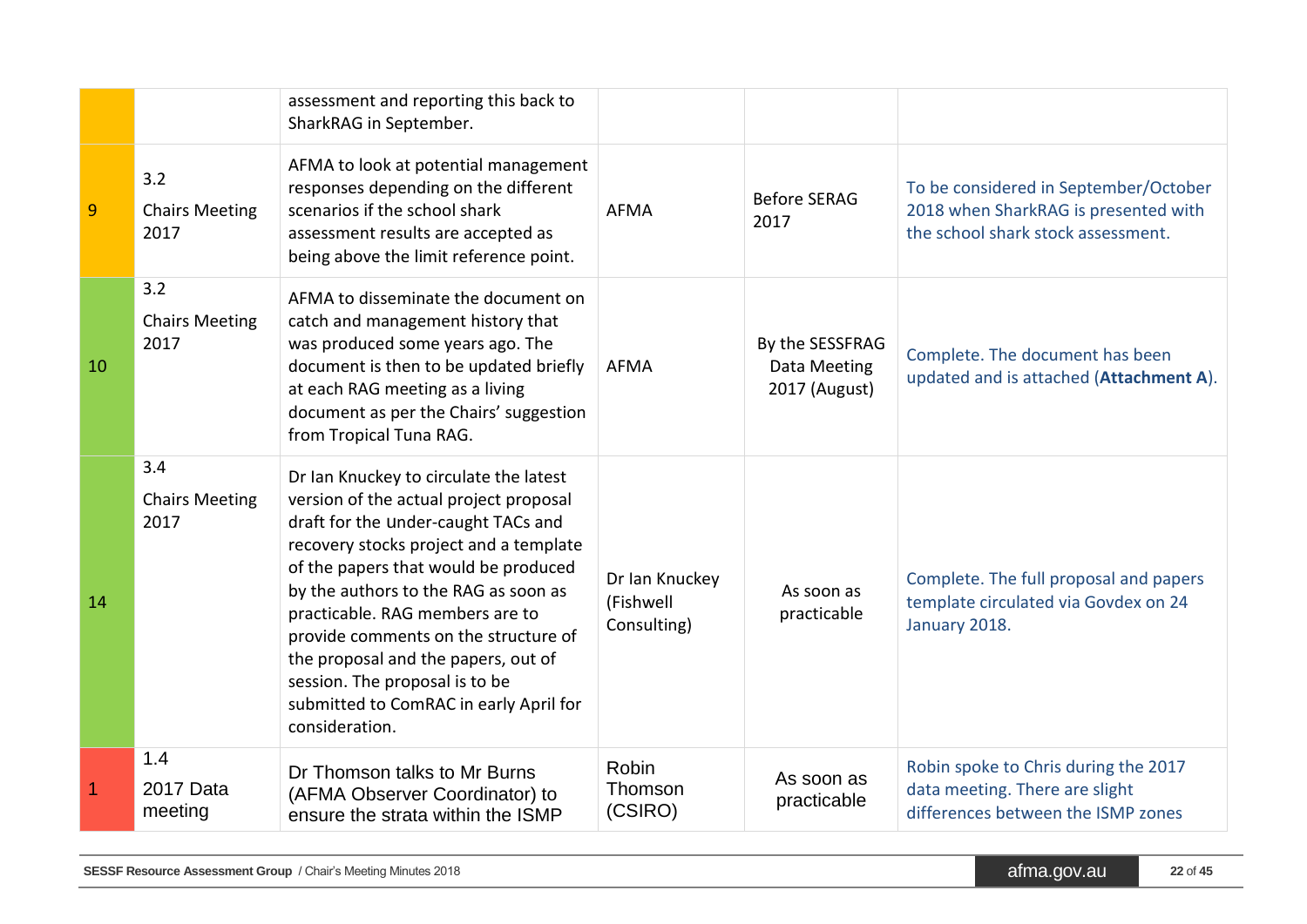|                |                             | are aligned with the strata used by<br>CSIRO to develop the discard<br>estimates report, as well as discuss<br>the ISMP target calculations.                                                                                                                                                                                                                                   | <b>AFMA</b><br>Observer<br>section |                                                                   | recognised by the Observer program and<br>those used in processing the data. It is<br>proposed that the processing adopt the<br><b>Observer definition.</b> |
|----------------|-----------------------------|--------------------------------------------------------------------------------------------------------------------------------------------------------------------------------------------------------------------------------------------------------------------------------------------------------------------------------------------------------------------------------|------------------------------------|-------------------------------------------------------------------|-------------------------------------------------------------------------------------------------------------------------------------------------------------|
| 2              | 1.4<br>2017 Data<br>meeting | Dr Knuckey to provide an inventory<br>of all otolith samples in Fishwell<br>Consulting's possession and to the<br>stock assessment people (the<br>relevant RAGs). Each RAG is then<br>to decide if the data and samples<br>are required to be transferred to<br>Fish Ageing Services to be archived<br>and potentially processed if to be<br>used in future stock assessments. | lan Knuckey                        | As soon as<br>practicable                                         |                                                                                                                                                             |
| 3              | 1.4<br>2017 Data<br>meeting | Dr Little to provide a document on<br>history management events in the<br>SESSF by Helen Webb/Tony Smith<br>to provide to the SESSFRAG<br>Executive Officer to assist in<br>developing the SESSF timeline.<br>AFMA is to also ask Parks Australia<br>within the Department of<br>Environment for any information<br>they may have relevant to the<br>history of the fishery.   | <b>Rich Little</b><br><b>AFMA</b>  | By SERAG 1                                                        | Complete. AFMA has drafted the SESSF<br>timeline and consulted with Parks<br>Australia on relevant sections. The<br>document is attached (Attachment A).    |
| $\overline{4}$ | 2.1<br>2017 Data<br>meeting | Mr Burns (AFMA Observer<br>Coordinator) to include an update<br>for the current calendar year ISMP<br>data for subsequent SESSFRAG<br>Data Meeting ISMP updates.                                                                                                                                                                                                               | <b>AFMA</b><br>Observer<br>section | By the next<br><b>SESSFRAG</b><br>Chair's meeting<br>(March 2018) | Complete. See agenda item 4.1.                                                                                                                              |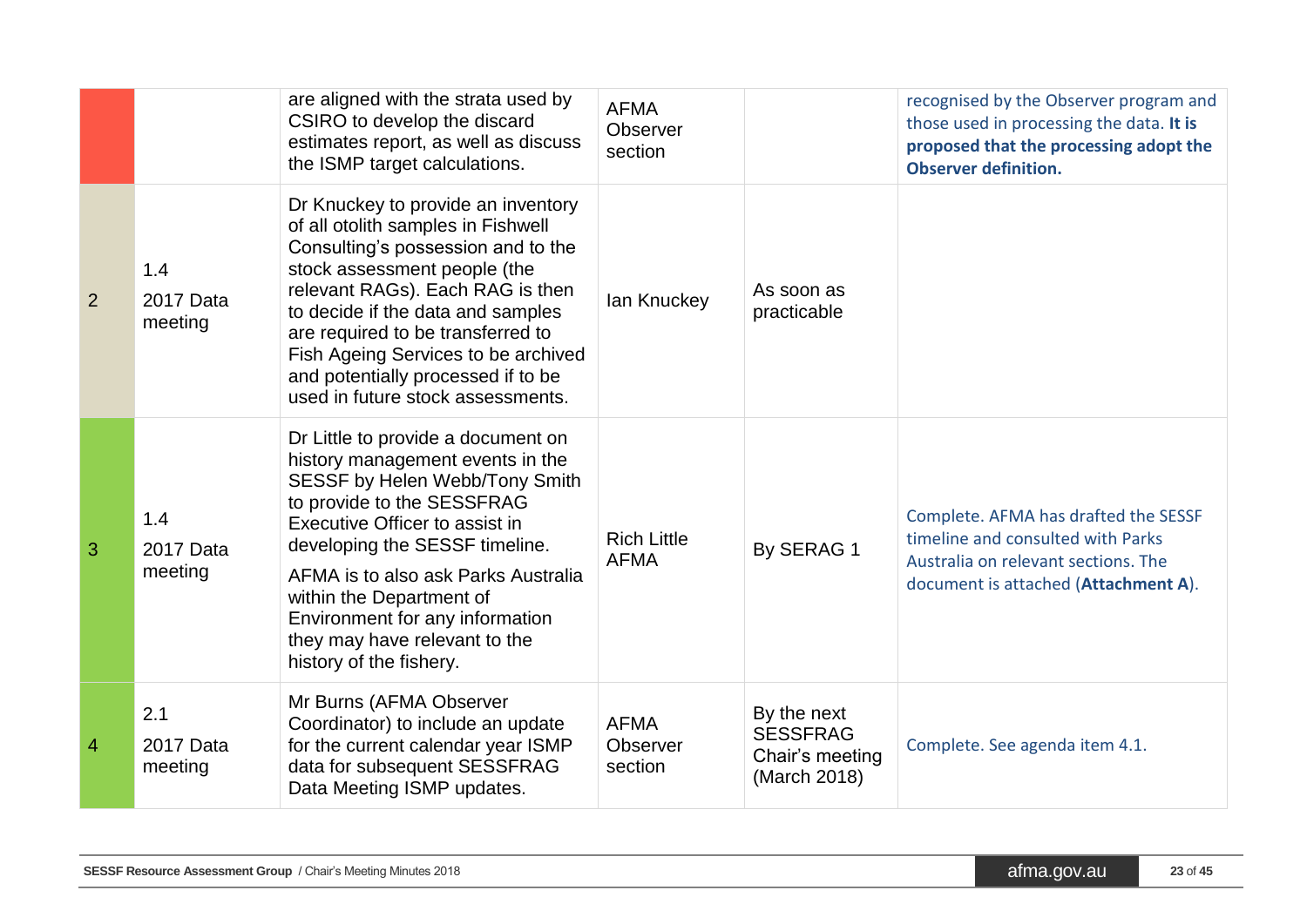| $\overline{5}$  | 2.1<br>2017 Data<br>meeting | AFMA Observer team to report on<br>ISMP actuals versus targets on a<br>quarterly basis, as opposed to<br>annually, to the RAG using a traffic<br>light system where appropriate.        | <b>AFMA</b><br>Observer<br>section                        | By the next<br><b>SESSFRAG</b><br>Data meeting<br>2018 | Complete. AFMA observer section has<br>agreed to provide quarterly reports and<br>will produce reports in May, August,<br>November and February.<br>Note that there will be some time lag in<br>initial reports but has been requested 6-<br>8 week maximum lag time.                                                 |
|-----------------|-----------------------------|-----------------------------------------------------------------------------------------------------------------------------------------------------------------------------------------|-----------------------------------------------------------|--------------------------------------------------------|-----------------------------------------------------------------------------------------------------------------------------------------------------------------------------------------------------------------------------------------------------------------------------------------------------------------------|
| $6\phantom{1}6$ | 2.1<br>2017 Data<br>meeting | AFMA (GHAT Team) and<br>SharkRAG to update the Data Plan<br>with the correct zoning for school<br>and gummy shark to be consistent<br>with the on-board ISMP zones.                     | <b>AFMA (GHAT</b><br>Team)<br>Sandy Morison<br>(SharkRAG) | As soon as<br>practicable                              | This was discussed at the GHAT Data<br>Working Group in March 2017. The<br>scientific participants noted that whilst a<br>finer scale spatial zoning would be<br>desirable, the current plan is sufficient<br>for stock assessment purposes for many<br>species.                                                      |
| $\overline{7}$  | 2.3<br>2017 Data<br>meeting | Dr Thompson to examine the two<br>approaches for calculating CV's in<br>the Mike Bergh design and discern<br>which one is more appropriate for<br>future discard estimate calculations. | <b>Robin</b><br>Thomson<br>(CSIRO)                        | As soon as<br>practicable                              | Ongoing. Roy Deng will look into this<br>when he next calculates discard rates, if<br>time allows after recalculating discards<br>for the whole time series and comparing<br>the earlier work of Judy Upston with his<br>results. If available, result will be<br>presented to the Aug 2018 SESSFRAG<br>Data meeting. |
| 8               | 2.3<br>2017 Data<br>meeting | Dr Thompson to develop a method<br>for calculating discard rates that<br>ensures no result is a value greater<br>than 1, and to ensure the<br>mathematics are adequately<br>documented. | <b>Robin</b><br>Thomson<br>(CSIRO)                        | As soon as<br>practicable                              | Complete. This has been done and was<br>incorporated into the 2017 Discard<br>report.                                                                                                                                                                                                                                 |
| $\overline{9}$  | 2.3<br>2017 Data            | Dr Thomson to coordinate a small<br>group (including Miriana Sporcic,<br>Ian Knuckey and Sandy Morison) to                                                                              | <b>Robin</b><br>Thomson<br>(CSIRO)                        | <b>Before SERAG</b><br>$1 - 2017$                      | Complete. This has been done and was<br>incorporated into the 2017 Discard and<br>Catch reports.                                                                                                                                                                                                                      |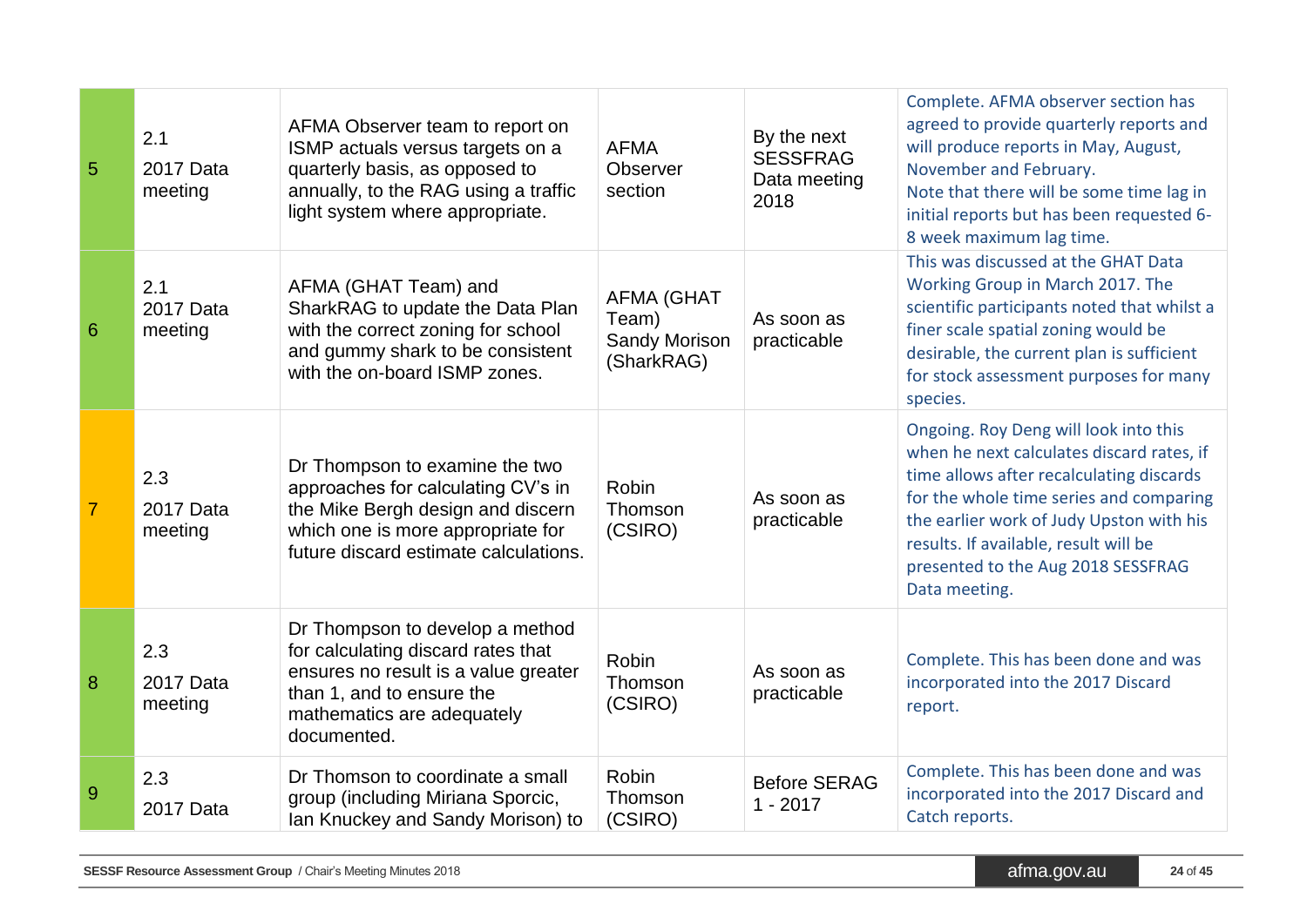|                 | meeting                     | discuss the statistics and<br>calculations associated with discard<br>rate estimates, and to develop an<br>options paper for SESSFRAG to<br>consider and discuss via<br>teleconference. The teleconference<br>needs to occur before the first<br>SERAG meeting in 2017 (20<br>September).    | Miriana Sporcic<br>(CSIRO)<br>lan Knuckey<br>(Fishwell<br>Consulting)<br><b>Sandy Morison</b><br>(SERAG &<br><b>SharkRAG</b><br>Chair) |                           |                                                                                                                                                                                                                                                                                                       |
|-----------------|-----------------------------|----------------------------------------------------------------------------------------------------------------------------------------------------------------------------------------------------------------------------------------------------------------------------------------------|----------------------------------------------------------------------------------------------------------------------------------------|---------------------------|-------------------------------------------------------------------------------------------------------------------------------------------------------------------------------------------------------------------------------------------------------------------------------------------------------|
| 10              | 2.3<br>2017 Data<br>meeting | SEMAC to review a change in gear<br>size in the blue grenadier fishery<br>when there is evidence of a large<br>amount of small grenadier coming<br>through the fishery, particularly in<br>light of the reworked discard<br>calculations.                                                    | <b>SEMAC</b><br><b>AFMA</b>                                                                                                            | As soon as<br>practicable | Complete. SEMAC have been notified of<br>the action item and will consider it in<br>their meeting on 6-8 February 2018 as<br>discards were 51% in 2016.                                                                                                                                               |
| 11              | 2.5<br>2017 Data<br>meeting | Fishwell Consulting to provide a list<br>of the most caught SMARP<br>secondary species captured during<br>the winter FIS for SERAG 1 - 2018<br>to consider in conjunction with the<br>updated ERA results, to determine<br>which species may require<br>additional targeted data collection. | lan Knuckey<br>(Fishwell<br>Consulting)                                                                                                | By SERAG 1 -<br>2017      | Complete. Fishwell Consulting provided<br>the most recent FIS data. AFMA have<br>drafted a list of most caught species.<br>This will be used to inform any decisions<br>pending completion of the ERAs and<br>review of the FIS.<br>An item has been added to SERAG 1<br>agenda.                      |
| 12 <sub>2</sub> | 2.5<br>2017 Data<br>meeting | Mr Krusic-Golub (FAS) to provide<br>some data on the inputs that were<br>originally used in the original<br>simulation study for Alfonsino.<br>AFMA to look at the outputs from<br>the original work.                                                                                        | Kyne Krusic-<br>Golub (Fish<br>Ageing<br>Services)<br><b>AFMA</b>                                                                      | As soon as<br>practicable | Very few Alfonsino age estimates were<br>available at the time when the original<br>simulation was conducted. The target<br>number of 600 was chosen because the<br>ageing carried out by NZ suggested that<br>this species was similar to Gemfish in<br>regards to age composition and<br>longevity. |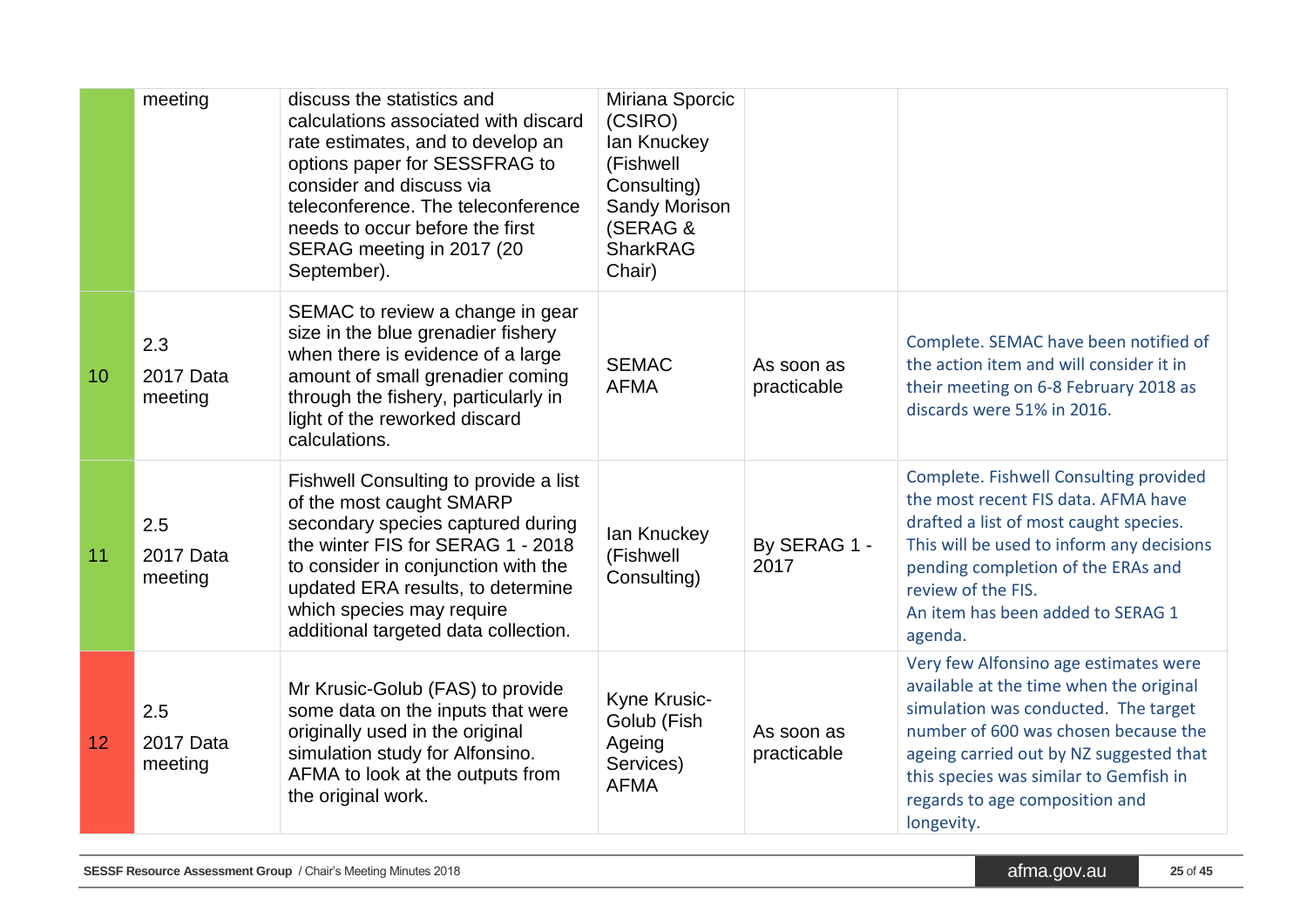|    |                             |                                                                                                                                                                                                            |                                                                   |                           | There are now 2731 age estimates for<br>this species, so I suggest that this data<br>be considered and a new simulation<br>should be run to obtain a current target<br>for Alfonsino.                                                                                                                                                                                                                                                                                                                                                           |
|----|-----------------------------|------------------------------------------------------------------------------------------------------------------------------------------------------------------------------------------------------------|-------------------------------------------------------------------|---------------------------|-------------------------------------------------------------------------------------------------------------------------------------------------------------------------------------------------------------------------------------------------------------------------------------------------------------------------------------------------------------------------------------------------------------------------------------------------------------------------------------------------------------------------------------------------|
| 13 | 2.5<br>2017 Data<br>meeting | Mr Krusic-Golub (FAS) to provide a<br>CV analysis of the age and length<br>data reports for all species to AFMA.                                                                                           | Kyne Krusic-<br>Golub (Fish<br>Ageing<br>Services)<br><b>AFMA</b> | As soon as<br>practicable | Kyne circulated several reports after the<br>meeting to the RAG that related to<br>sample size and design (Attachment B, C<br>and D). The report titled "SEF final<br>ageing 2006 in age simulation"<br>(Attachment E) contains a table on page<br>4 of Appendix 6 which details the<br>numbers of samples available for each<br>species at the time and the breakdown<br>of the stock/management delineations.<br>Robin also provided a copy in response<br>of the Bergh paper (Attachment E),<br>which makes reference to the 2006<br>report. |
| 14 | 2.7<br>2017 Data<br>meeting | CSIRO to check whether the current<br>recreational data table 37<br>(Information Paper 2 – Catch<br>Summary 2017) includes total catch<br>or retained catch only as well as<br>checking and adding the CVs | Robin<br>Thomson<br>(CSIRO)<br>Claudio<br>Castillo-Jordan         | As soon as<br>practicable | Ongoing. The recreational table will be<br>updated for the 2018 Data meeting.                                                                                                                                                                                                                                                                                                                                                                                                                                                                   |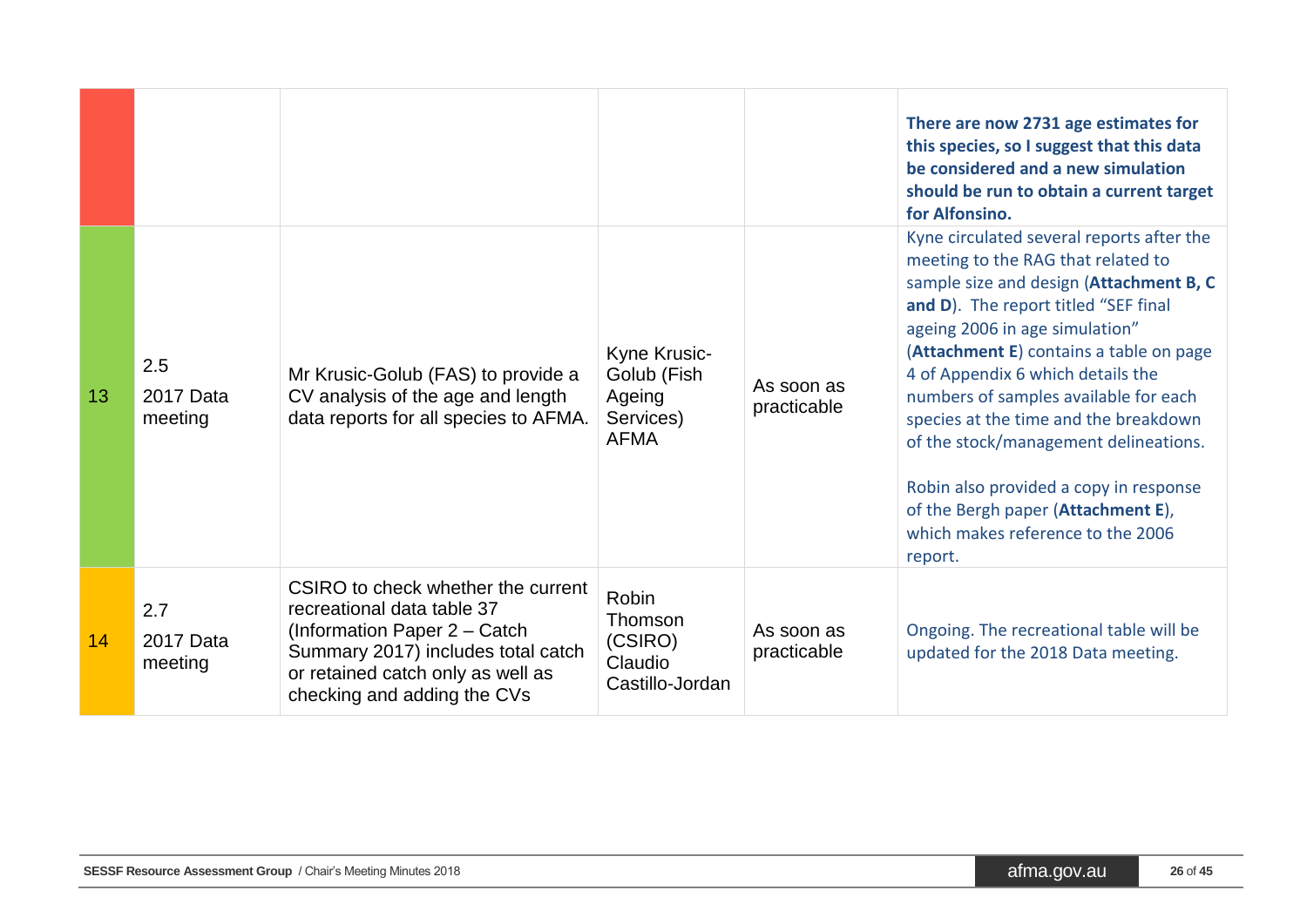| 15 | 3.1<br>2017 Data<br>meeting | AFMA to confirm the costing split for<br>the Dogfish project between South<br>East trawl and Shark as outlined in<br>Information Paper 3 on current<br>research projects in the SESSF.                                                     | <b>AFMA</b> | As soon as<br>practicable                                                                        | Complete. The original split attributed all<br>costs to South East Trawl, this has now<br>been corrected. The updated cost split<br>is:<br>South East Trawl: 45%<br>Gillnet, Hook and Trap: 45%<br><b>Great Australian Bight Trawl: 10%</b> |
|----|-----------------------------|--------------------------------------------------------------------------------------------------------------------------------------------------------------------------------------------------------------------------------------------|-------------|--------------------------------------------------------------------------------------------------|---------------------------------------------------------------------------------------------------------------------------------------------------------------------------------------------------------------------------------------------|
| 16 | 3.3<br>2017 Data<br>meeting | AFMA to include the CAAB codes<br>for each species, in the SESSF<br><b>Management Arrangements Booklet</b><br>for next year.                                                                                                               | <b>AFMA</b> | For the next<br>iteration of the<br><b>SESSF</b><br>Management<br>Arrangements<br><b>Booklet</b> | Complete. 2018 Management<br>Arrangements Booklet has been drafted<br>and CAAB codes included.                                                                                                                                              |
| 17 | 3.4<br>2017 Data<br>meeting | AFMA to add in the climate change<br>project and other projects that are<br>not currently listed in the table. RAG<br>members are encouraged to send<br>through any projects not already<br>listed in the table to AFMA to be<br>included. | <b>AFMA</b> | As soon as<br>practicable                                                                        | An updated table of current and recently<br>completed research projects in the SESSF<br>is attached (Attachment F).                                                                                                                         |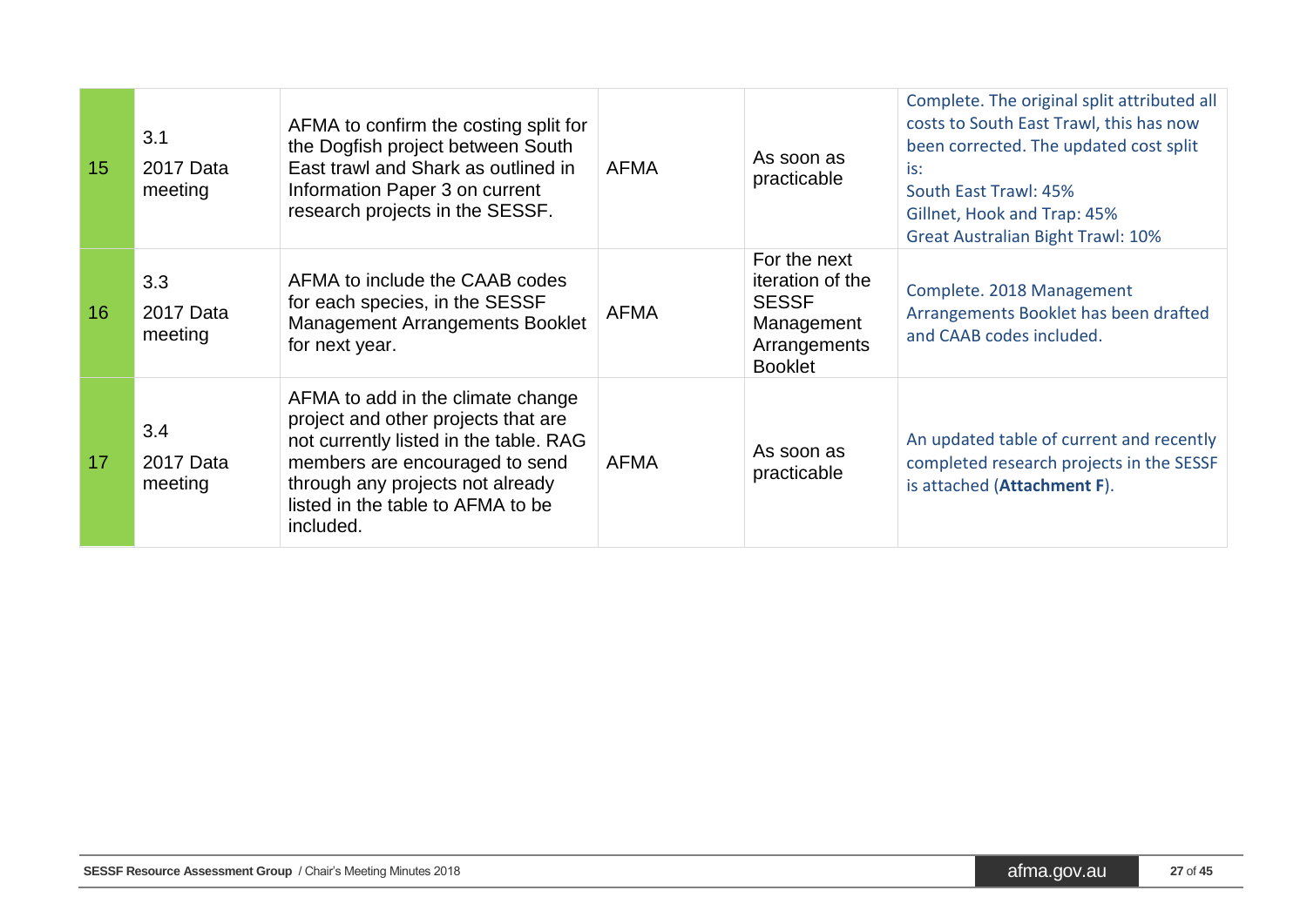# **New List of Action Items**

| No.            | Agenda<br>Item/Meeting<br>Date | <b>Action Item</b>                                                                                                                                                                                                                                                                               | Agency/Person                                        | Timeframe                               |
|----------------|--------------------------------|--------------------------------------------------------------------------------------------------------------------------------------------------------------------------------------------------------------------------------------------------------------------------------------------------|------------------------------------------------------|-----------------------------------------|
|                | 1.4                            | Upload the SESSF history of management events document<br>to the AFMA website.                                                                                                                                                                                                                   | <b>AFMA</b>                                          | As soon as<br>practicable               |
| $\overline{2}$ | 1.4                            | AFMA to contact Kyne for advice on the cost and amount of<br>work involved in running a new simulation to obtain a current<br>target for Alfonsino with new age estimate data. Also to<br>determine if there are any additional reasons for running the<br>simulation not considered by the RAG. | AFMA,<br>Kyne Krusic-Golub (Fish Ageing<br>Services) | As soon as<br>practicable               |
| 3              | 2.1                            | CSIRO to give a presentation to explain discard weighting<br>calculations and any changes to the approach at the 2018<br><b>SESSFRAG Data Meeting.</b>                                                                                                                                           | Robin Thomson                                        | 2018<br><b>SESSFRAG</b><br>Data Meeting |
| 4              | 2.1                            | Discards report and Catch and discard report to be included<br>as an agenda item at the first RAG meetings in September.<br>The numbers produced from those documents will be used to<br>calculate the TACs and provided to MAC.                                                                 | <b>AFMA</b>                                          | September<br>2018                       |
| 5              | 2.2                            | AFMA to circulate the SMARP implementation plan.                                                                                                                                                                                                                                                 | <b>AFMA</b>                                          | As soon as<br>practicable               |
| 6              | 2.2                            | Agenda item on scheduling of workload should be included<br>on SERAG/SESSFRAG agenda.                                                                                                                                                                                                            | <b>AFMA</b>                                          | As soon as<br>practicable               |
| $\overline{7}$ | 3.1                            | A meeting to be held in February 2019 to re-asses data<br>collection in the SESSF and review the Fishery Independent<br>Survey (FIS), electronic monitoring and observers in South<br>East Trawl, Gillnet, Hook and Trap and Great Australian<br>Bight Trawl.                                    | <b>AFMA</b>                                          | February 2019                           |
| 8              | 4.2                            | Ian, Malcom and Robin to work out of session develop a<br>proposed solution or a series of options for overcoming the<br>effect that discards of >50% have on the discard multiplier                                                                                                             | Ian Knuckey, Malcolm Haddon<br>and Robin Thomson     | 2018<br><b>SESSFRAG</b><br>Data Meeting |

| <b>SESSF Resource Assessment Group</b> / Chair's Meeting Minutes 2018 | 'afma.ɑov.au⊥ | 28 of 45 |
|-----------------------------------------------------------------------|---------------|----------|
|-----------------------------------------------------------------------|---------------|----------|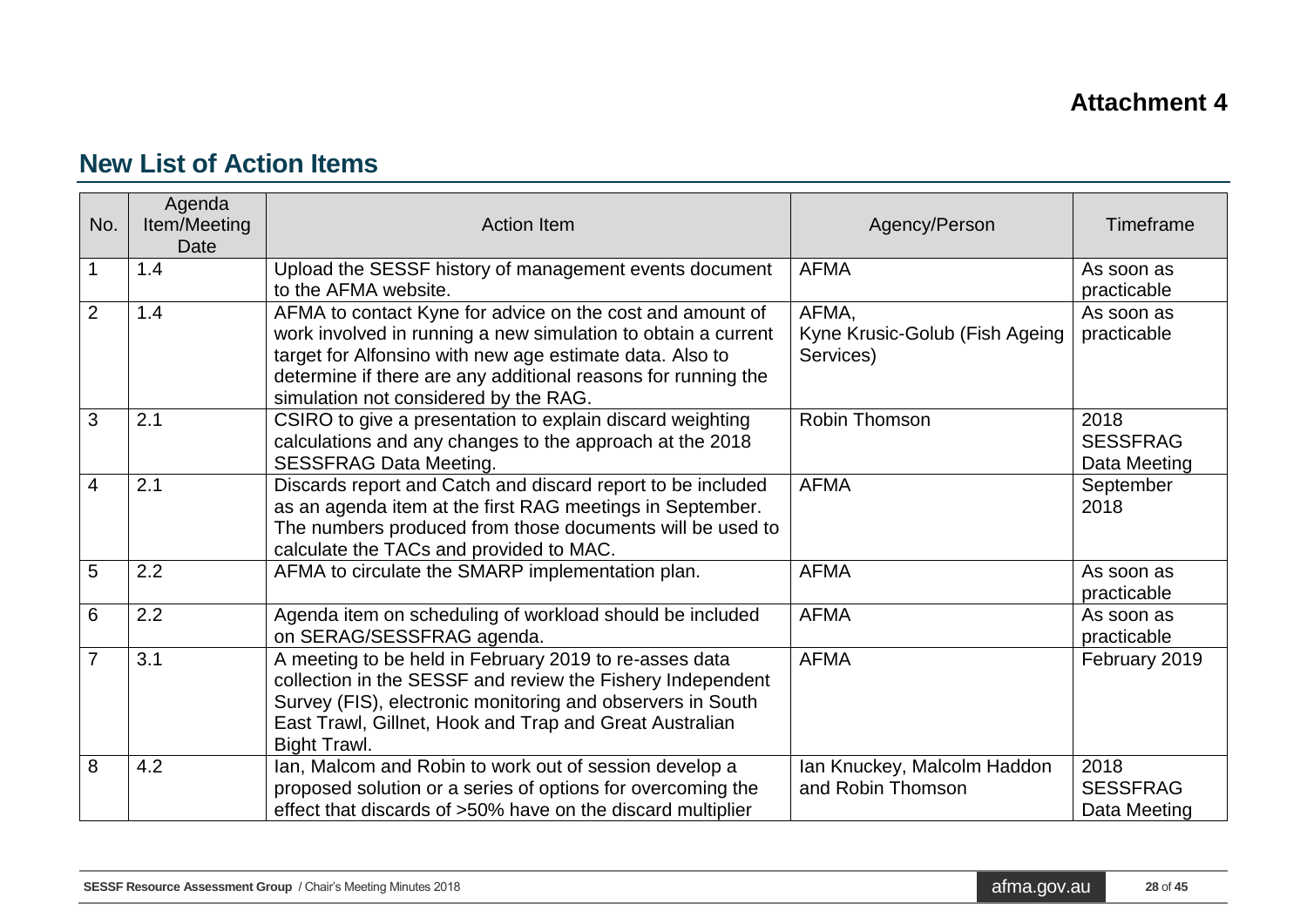|    |     | and how tier 4 assessments should deal with large discards<br>more generally. Options to be considered at the data meeting<br>in July.                                                                                                                                                     |                       |                                         |
|----|-----|--------------------------------------------------------------------------------------------------------------------------------------------------------------------------------------------------------------------------------------------------------------------------------------------|-----------------------|-----------------------------------------|
| 9  | 4.3 | AFMA to coordinate via the RAGs to produce a description of<br>the blue eye trevalla fishery history, including recreational<br>catch, black market etc.                                                                                                                                   | <b>AFMA</b>           | As soon as<br>practicable               |
| 10 | 4.3 | AFMA to work with assessors to update catch history within<br>the SESSF catch history spreadsheet with information for tier<br>1 species.                                                                                                                                                  | <b>AFMA</b>           | As soon as<br>practicable               |
| 11 | 4.3 | SERAG 2018 to recommend species for prioritisation in the<br>'Updating knowledge of key species biology' project.                                                                                                                                                                          | <b>SERAG</b>          | <b>SERAG Meeting</b><br>2018            |
| 12 | 4.3 | Malcolm to inform SESSFRAG on the results of the data poor<br>assessment project (which is looking at options for dealing<br>with data poor assessments) at July SESSFRAG data<br>meeting.                                                                                                 | <b>Malcolm Haddon</b> | 2018<br><b>SESSFRAG</b><br>Data Meeting |
| 13 | 4.3 | SERAG to strategically discuss the utility of the model<br>proposed by PiSeas at their next meeting, pending the<br>outputs of the demonstration assessments.                                                                                                                              | <b>SERAG</b>          | As soon as<br>practicable               |
| 14 | 4.3 | Application of a tier 5 assessment for some byproduct<br>species and/or current tier 3/4 species to be considered in an<br>additional agenda item at the SESSFRAG July Data Meeting<br>when considering the assessment program - discuss in<br>context of the new harvest strategy policy. | <b>SESSFRAG</b>       | 2018<br><b>SESSFRAG</b><br>Data Meeting |
| 15 | 4.4 | AMFA to confirm with the data team that this is possible to<br>provide data for stock assessments to stock assessment<br>scientists by the end of April each year.                                                                                                                         | <b>AFMA</b>           | As soon as<br>practicable               |
| 16 | 4.4 | AMFA to amend the finalised guidelines and circulate them to<br>SESSFRAG, SERAG, SharkRAG and GABRAG.                                                                                                                                                                                      | <b>AFMA</b>           | As soon as<br>practicable               |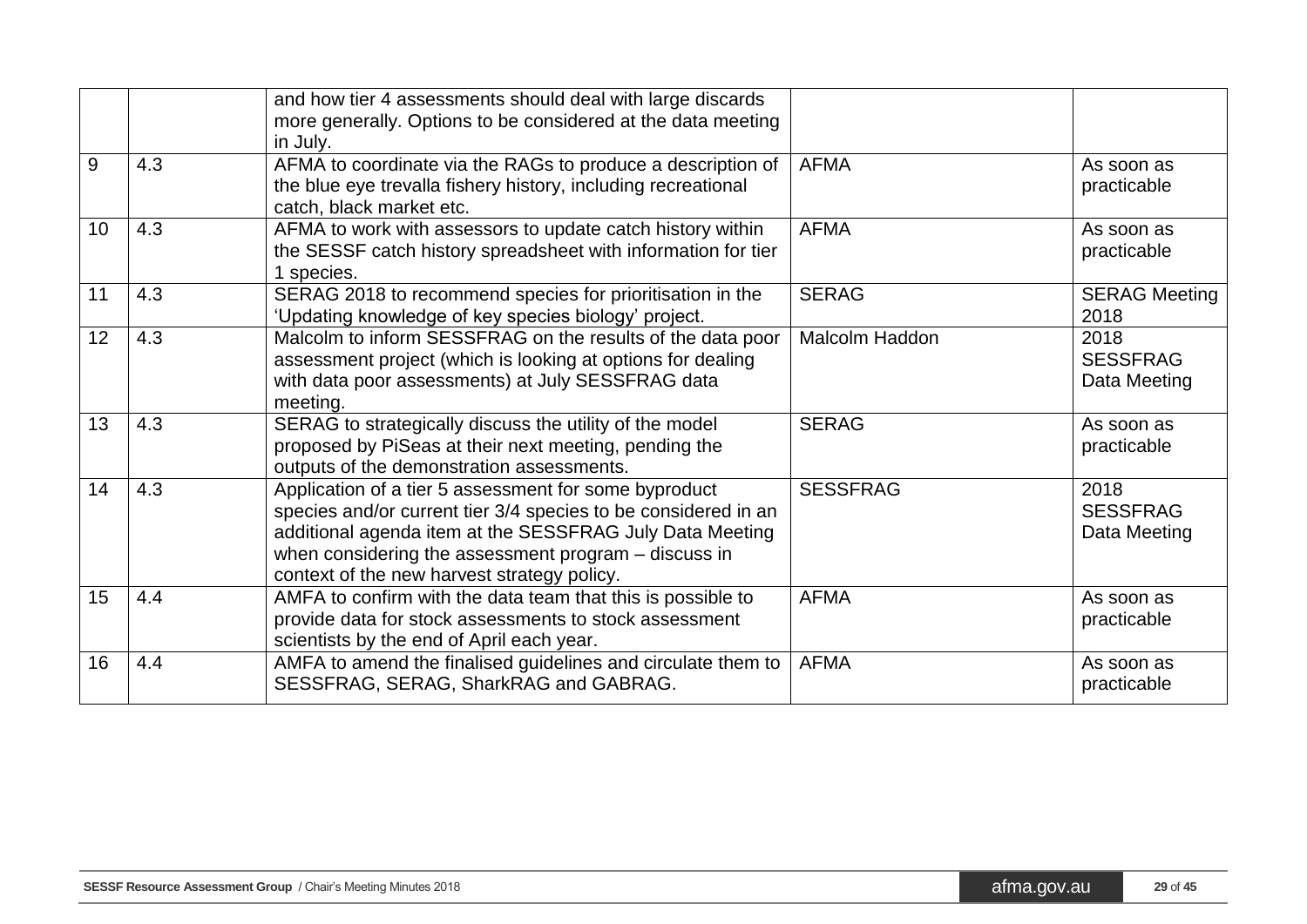# **Discussion paper on a FIS-based harvest control rule.**

#### **Background to the SET FIS**

The SET FIS was eventually designed and implemented in response to the Ministerial Direction in 2005 to provide a fishery-independent means of estimating the relative abundance of species caught in the SESSF. But the need for such fishery-independent information was flagged in the early 1990s when the quota system was first considered. It was recognised as being important because of the effect of the introductions of quota on fisher behaviour and hence on the CPUE indices obtained from commercial logbook data. Such CPUE indices, although standardised to account for some known confounding factors, are also known to remain vulnerable to unknown levels of bias from a range of factors that affect fishers' behaviour and their ability to catch fish. These biases remain ignored because either they cannot be estimated (such as avoidance/targeting) or because there has been no willingness to examine them (such as increases in fishing power).

The FIS that was intended to be run for the SET (summer and winter surveys every year) has been considered to be too expensive and has been reduced to a quarter of this intended frequency (one winter survey every second year). Although CVs for many species have been within desired bounds, higher than expected survey to survey variability has also cast doubt on the value of the FIS for stock assessments. The SET FIS was independently reviewed by NIWA and, although they identified some areas for improvement, they concluded that it was too early in the time series to make robust decisions on whether they should be continued or not, and for which species they may be most useful. They also concluded that the survey time series was too short to make meaningful comparisons with CPUE trends.

The current harvest strategy includes a range of stock assessment methods of which most rely on logbook-based CPUE. The model-based integrated assessment methods used at Tier 1 are generally recognised as the preferred analytical approach for stock assessments but their ability to track stock trends is entirely dependent on the quality of the data that they are provided. Fishery-independent surveys are also recognised as being preferred as robust providers of indices of abundance but they must be undertaken in a way that provides estimates with sufficient precision to be useful. At present results of the SET FIS are not influential on Tier 1 stock assessments because of their variability and short time series.

The future of the FIS remains in jeopardy because of ongoing concerns about its costs (despite most of these feeding directly back to industry members) and its ability to deliver a useful alternative to current fishery-dependent indices of abundance. If the FIS is terminated it is highly unlikely that it would ever be reinstated. Therefore, before a final decision on the future of the FIS is made, I am proposing that an additional option for the use of the FIS be explored as a possible way to realise the benefits of fishery-independent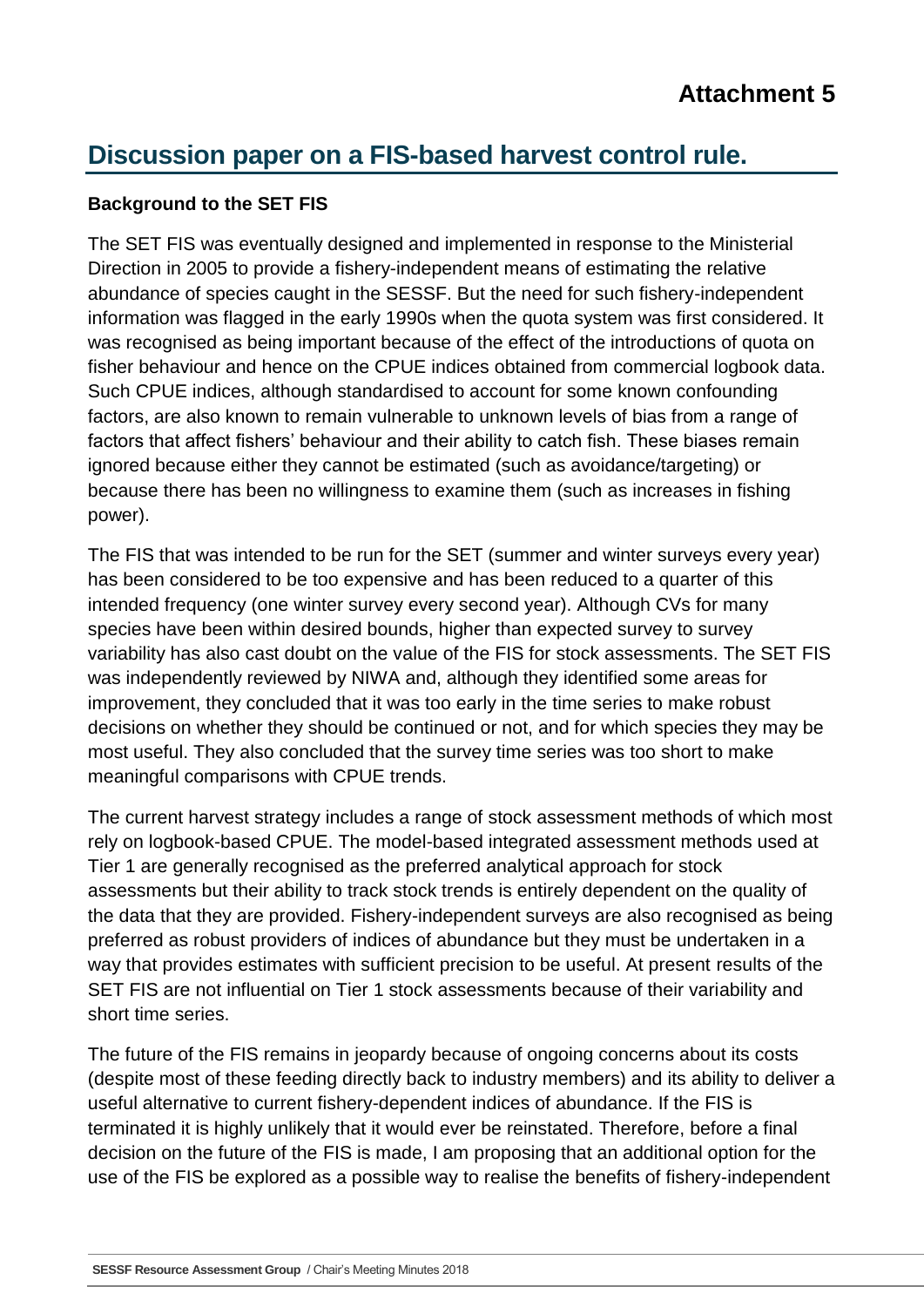indices of abundance, without adding greatly (or possibly at all) to overall assessment costs.

#### **Proposal**

The proposed option involves evaluating the use of the FIS as a direct input to a harvest control rule (HCR) without the additional time and costs of other stock assessments. The analogy would be the use of DEPM methods for small pelagic species which provide estimates of abundance that are converted to TACs using an agreed schedule of exploitation rates.

The time series of FIS abundance estimates would provide the indicator on which TACs would be adjusted, upwards where the FIS estimate was increasing, and downwards where it was declining. The proposed approach is like a Tier 4 assessment but is one based on the FIS rather than commercial CPUE. Inter-survey variability could be dampened in the same way that is currently used in the Tier 4, by using an average of recent results in the harvest control rule. The now standard use of MYTACs would also help reduce the impact of survey to survey variability as (depending on their frequency) the data from multiple FISs would be available to inform an update to an assessment.

The difference to the current Tier 4 approach is that there is no equivalent to the reference period that is available when using the FIS that would provide the target and limit reference points. The lack of obvious reference points is also an issue for current Tier 1 species for which the assessments provide estimates of stock depletion relative to agreed reference points. Options for addressing this lack of reference points would need to be considered, particularly to assist in the transition to a different HCR. Over time the FIS would provide its own time series of abundance estimates that would provide increasing confidence about whether a HCR was delivering the desired stock outcomes.

A key potential benefit of the proposed approach is that, for species that are currently at Tier 1, the use of a FIS-based HCR could avoid the expense of current integrated modelbased assessments. Savings from removing the need for Tier 1 stock assessments could be used to fund the FIS.

In the SESSF, the quality of the data streams that are used in stock assessments has become increasingly degraded, particularly the key abundance indicator, logbook-based CPUE. This has been affected by the introduction of the quota system, changes to markets, changes in fishing technology, turnover of skippers on vessels (which contributes to the 'vessel' effect), structural adjustments in the industry, and ongoing changes to management measures including closures and TAC adjustments. Few if any of these factors can be accounted for by statistical standardisation methods. These problems are not the result of, or necessarily lead to, inaccuracies in the recording of catch or effort (though these would be problematic if they were significant). As a result, improvements to logbook accuracy (which is one intended outcome of EM) would not greatly improve CPUE as an index of abundance and hence not improve the quality of assessments that remain reliant on such indices.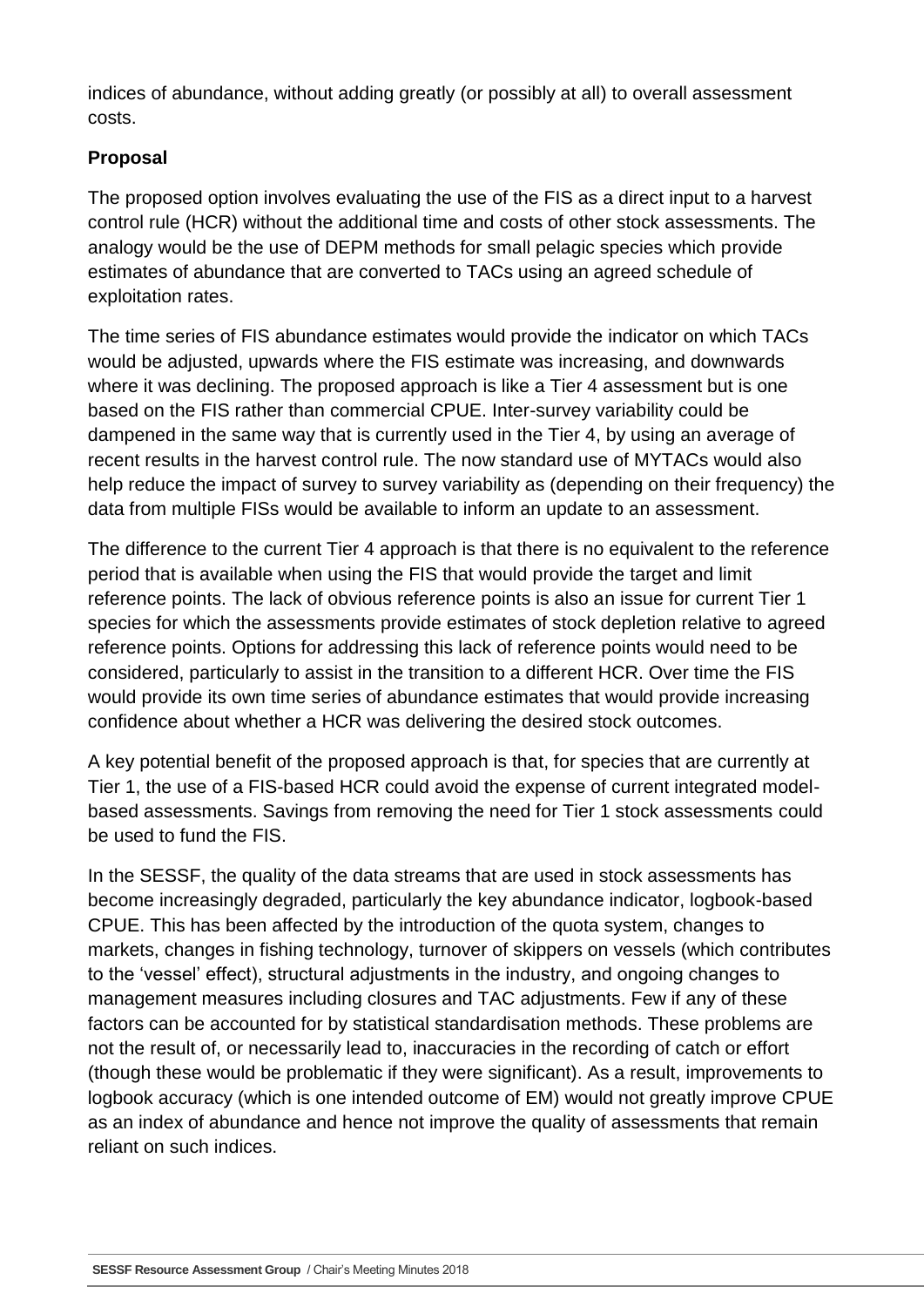The other data sources that are used in Tier 1 assessments are also under strain, with size and age composition data frequently showing variability that is clearly unrelated to changes to stock characteristics and is most likely a reflection of ongoing issues with variability in sampling representativeness or fishing practices. The move to giving greater weight to CPUE in Tier 1 assessments may have reduced the impact of this variability on assessment results but also raises questions about the usefulness of maintaining such expensive data streams. The SMARP project reviewed current arrangements for collecting a range of data types but did not consider the option proposed here, which has the potential to reduce the types of data that need to be collected. In particular, a FIS-based HCR would not use size or age composition data, and ceasing to collect them would provide additional savings that could help fund the FIS.

For species that are currently at Tier 4, the use of a FIS-based HCR would avoid the need to undertake standardisation of logbook-based CPUE (an additional cost saving). Otherwise, (apart form the reference point issue raised above) a FIS-based assessment would simply replace a sub-optimal fishery-dependent CPUE index with a fisheryindependent one.

A harvest strategy that was based on the results of the FIS would be analytically simpler than current stock assessments, particularly those at Tier 1. It would also be a simpler and more easily understood approach than an integrated assessment model and probably less contested than analyses of CPUE data. RAG meetings and discussions are likely to be much more straightforward and take much less time, providing additional savings.

Results of each winter FIS could potentially be available to inform TAC decisions for the following year. This would reduce the current 18 month lag in the assessment process to less than 12 months (depending on the stage in the MYTAC cycle).

Improvements to the design of the FIS are also being considered that could improve its ability to provide robust indices of abundance for the main target species in the SESSF.

In summary, the following are considered some of the advantages and disadvantage of the proposed approach:

#### **Advantages**

- Remove the reliance on commercial CPUE with all its drawbacks and place fisheryindependent data at the heart of stock assessments.
- Save money on stock assessments, CPUE standardisation, size and age composition data collection, and RAG meetings.
- Speed up the whole stock assessment process and potentially reduce the lag between data collection and TAC determination.
- Provide a more easily understood process for all stakeholders.
- Add weight to FIS results and strengthen the argument for continuing the FIS (and might eventually lead to increased FIS frequency).
- There are a number of benefits of maintaining the FIS, beyond its ability to provide an input to stock assessments for primary target species. In particular the ability to provide fishery-independent indices of abundance for a range of secondary, byproduct and bycatch species should not be undervalued.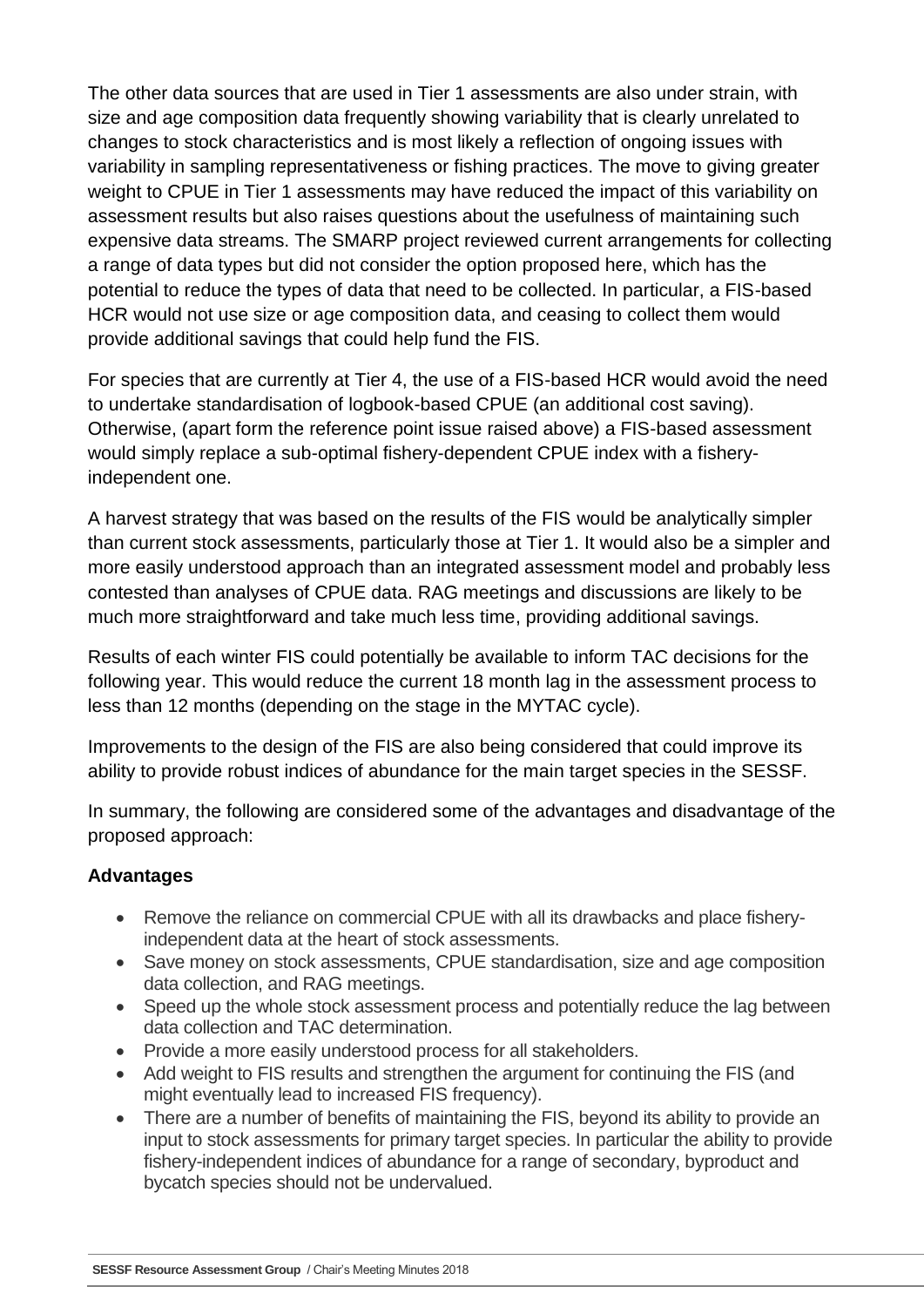#### **Disadvantages**

- There are several species for which the FIS does not provide a good index of abundance, and other methods may still be needed for them.
- Other potentially informative data sources would be ignored.
- High inter-annual variability in the data could lead to unacceptably high TAC variability.
- FIS-based reference points would need to be developed to replace those currently in use.
- The transition to a new HCR would need to be managed to avoid large changes in TACs that reflected assessment changes rather than stock changes.

#### **Testing of the approach**

At present the usefulness of the FIS for TAC setting is yet to be demonstrated, but there are five years of the results of the winter FIS now available that would enable the performance of candidate FIS-based HCRs (and survey frequencies) to be evaluated. The project to implement the findings of the SMARP project has proposed MSE testing of several scenarios for data collection and assessments [scope of this project to be checked]. The addition of a FIS-based harvest strategy could be added to allow the evaluation of this option prior to any decision about the future of the FIS.

Sandy Morison

6 March 2018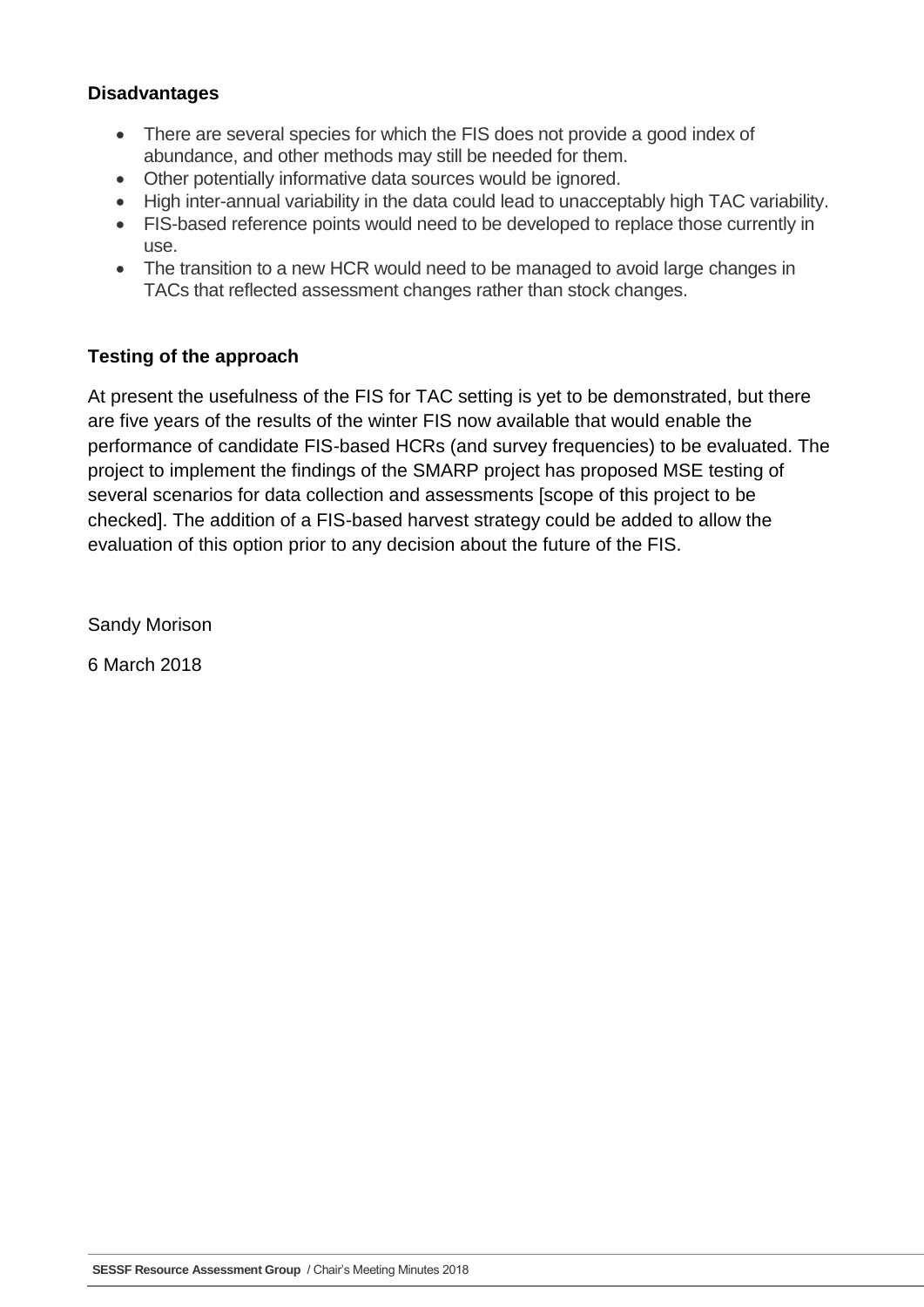## **Southern and Eastern Scalefish and Shark Fishery Annual Research Statement for 2019-20**

This Southern and Eastern Scalefish and Shark Fishery (SESSF) Annual Research Statement was developed by AFMA, in consultation with the SESSF Resource Assessment Group (SESSFRAG), South East Resource Assessment Group (SERAG) and the South East Management Advisory Committee (SEMAC). It identifies areas of high priority research for both AFMA and potential FRDC funding in 2019- 20 and will be presented to the AFMA Research Committee (ARC) for consideration at their October 2018 meeting as part of the 2019-20 funding round.

|                                                           |                                                                                                                                     |                                                                                                        | <b>Evaluation</b>           |                    |
|-----------------------------------------------------------|-------------------------------------------------------------------------------------------------------------------------------------|--------------------------------------------------------------------------------------------------------|-----------------------------|--------------------|
| <b>Title</b>                                              | <b>Objectives and component tasks</b>                                                                                               | Total cost (\$)<br>(approx. only)                                                                      | <b>Priority/</b><br>ranking | <b>Feasibility</b> |
| <b>RESEARCH UNDERWAY</b>                                  |                                                                                                                                     |                                                                                                        |                             |                    |
| <b>Integrated Scientific</b><br>Monitoring Program (ISMP) | AFMA observer program, logbooks                                                                                                     | \$600k (funded<br>by the Fishery,<br>not ARC)                                                          | Essential                   | High               |
| Data services                                             | Provision of data summary report and catch and discard summary for<br>RAG consideration and TAC setting process.                    | \$120k (funded<br>by the Fishery,<br>not ARC)                                                          | Essential                   | High               |
| Fish ageing for SESSF<br>quota species                    | Undertake fish ageing for the SESSF to support stock assessments                                                                    | \$262k approx<br>(total project<br>cost over three<br>years 2017-18 to<br>2019-20 is<br>\$786k approx) | Essential                   | High               |
| Analysis of Electronic<br><b>Monitoring Data</b>          | A comparison of weights recorded by operators (logbook) and weights<br>estimated by AFMA observers against piece counts recorded by | \$70k                                                                                                  | High                        | High               |

### **AFMA funding in 2019-20 - AFMA Research Committee (ARC)**

| <b>SESSF Resource Assessment Group</b> / Chair's Meeting Minutes 2018 | atma.gov.au | 34 of 45 |
|-----------------------------------------------------------------------|-------------|----------|
|-----------------------------------------------------------------------|-------------|----------|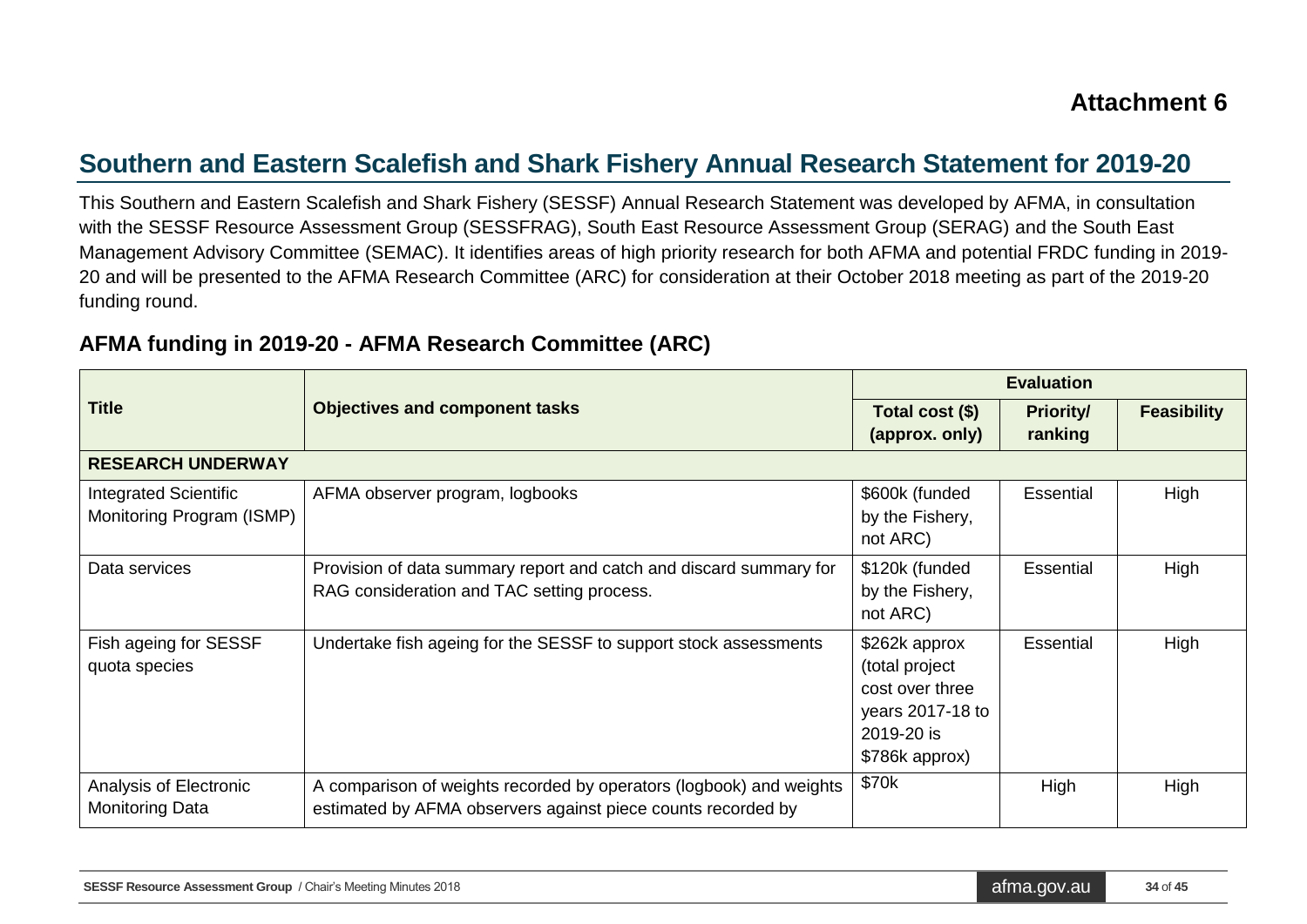|                                           |                                                                                                                                                                                                                                                                                                                                                                                                                                                                                                                                                                                                                 | <b>Evaluation</b>                                          |                             |                    |
|-------------------------------------------|-----------------------------------------------------------------------------------------------------------------------------------------------------------------------------------------------------------------------------------------------------------------------------------------------------------------------------------------------------------------------------------------------------------------------------------------------------------------------------------------------------------------------------------------------------------------------------------------------------------------|------------------------------------------------------------|-----------------------------|--------------------|
| <b>Title</b>                              | <b>Objectives and component tasks</b>                                                                                                                                                                                                                                                                                                                                                                                                                                                                                                                                                                           | Total cost (\$)<br>(approx. only)                          | <b>Priority/</b><br>ranking | <b>Feasibility</b> |
|                                           | electronic monitoring in order to establish discard weight estimates<br>from piece counts using electronic monitoring. Investigating obtaining<br>length data from electronic monitoring.                                                                                                                                                                                                                                                                                                                                                                                                                       |                                                            |                             |                    |
| <b>SESS Fishery Independent</b><br>Survey | To conduct a winter survey which will provide further points in the<br>times-series of fishery independent survey (FIS) indices of<br>abundance. The resulting FIS data series will be included in stock<br>assessments of target species and time series analysis of major by-<br>product and by-catch species. The FIS also provides time series<br>information on the spatial and temporal distribution of a large number<br>of non-commercial fish species and a platform from which biological<br>information (length, sex, maturity, age etc) can be collected in a<br>systematic way from these species. | \$550k approx.<br>\$80k fishing<br>gear (17/18)<br>budget) | Essential*                  | High               |

\* Pending the result of the February 2019 SESSF data prioritisation meeting.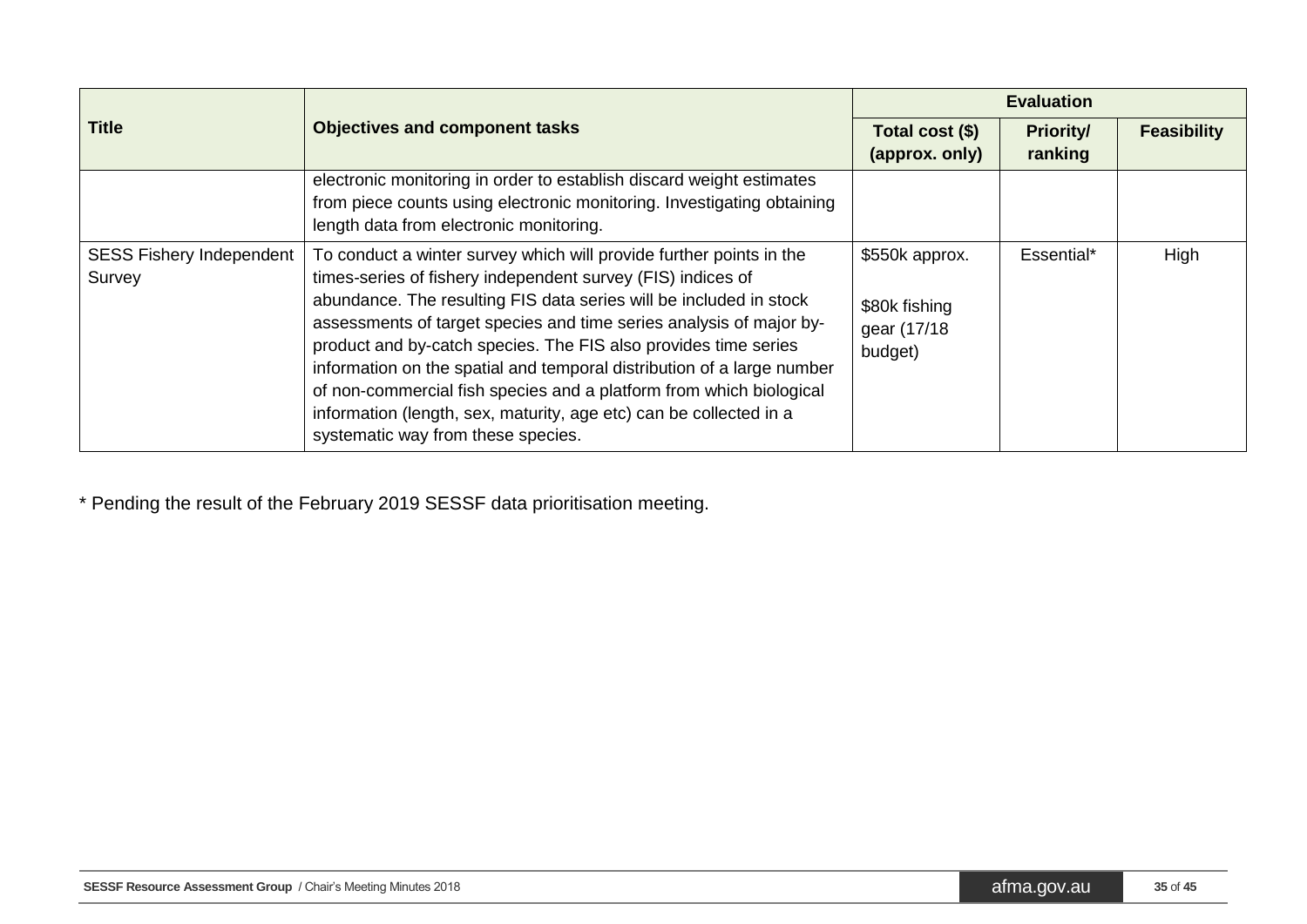| <b>NEW IDENTIFIED RESEARCH FOR 2019-20</b>                |                                                                                                                                                                                                                                                                                                                                                  |                                                                                   |                  |        |
|-----------------------------------------------------------|--------------------------------------------------------------------------------------------------------------------------------------------------------------------------------------------------------------------------------------------------------------------------------------------------------------------------------------------------|-----------------------------------------------------------------------------------|------------------|--------|
| Stock assessments for the<br>SESSF 2018-19 to 2020-<br>21 | The annual assessment presents fishery statistics and catch at<br>size/age data and synthesises existing stock assessment information<br>for the key target species of the SESSF. This is a requirement of the<br><b>SESSF Harvest Strategy.</b>                                                                                                 | \$200k approx.<br>(total project<br>cost over three<br>years - \$900k<br>approx.) | Essential        | High   |
| Orange roughy (non-<br>eastern) stock status<br>update    | Investigate options for updating stock status understanding of non-<br>eastern orange roughy. Work for 2018/19 FY includes exploration of<br>existing data, including ageing of otoliths.<br>Future work under the proposed Workplan (not for 18/19 FY) includes<br>additional sampling and a Tier 1 stock assessment.                           | \$60k                                                                             | Medium           | High   |
| <b>GHAT CPUE calculation</b><br>methodology               | Currently CPUE for gillnet-caught species is calculated on a kilogram<br>per shot basis. Given the change to net length restrictions, the RAG<br>has identified a strong need to change gillnet CPUE calculations:<br>from catch by shot to catch by metres of net set to better<br>$\bullet$<br>account for zero shots.                         | \$30k                                                                             | <b>Essential</b> | High   |
| Pre-1998 data                                             | Review and investigate observer length data received from PIRVIC<br>from before 1998. This may have resulted from problems introduced<br>when data were migrated from PIRVIC. The issue is that the data in<br>the AFMA databases does not match the CSIRO database in earlier<br>years (eg discard fields and percentage retained vs discarded) | \$30k                                                                             | <b>Essential</b> | Medium |
| Blue eye trevalla close kin<br>desktop study              | Close kin desktop study looking at the potential for using close kin<br>data for this species. Project will to give a budget, what could be<br>achieved, sample sizes required etc. for applying close kin.                                                                                                                                      | Low                                                                               | High             | High   |

| <b>SESSF Resource Assessment Group</b> / Chair's Meeting Minutes 2018 | l atma.ɑov.au i | 36 of 45 |
|-----------------------------------------------------------------------|-----------------|----------|
|-----------------------------------------------------------------------|-----------------|----------|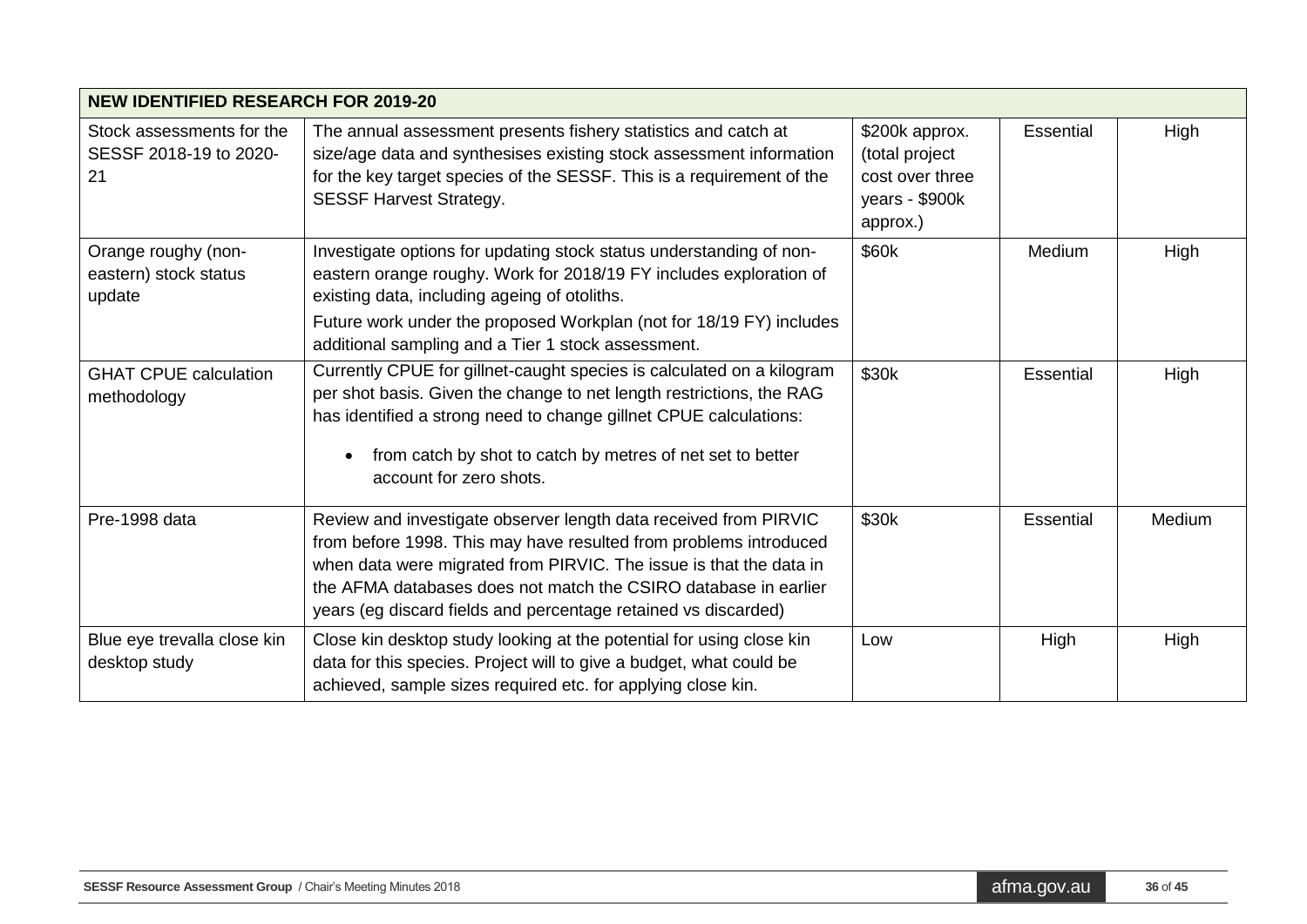## **FRDC funding in 2019-20 - Commonwealth Research Advisory Committee (ComRAC)**

| <b>Title</b>                                                                                                        |                                                                                                                                                                                                                                                                                                                                                                                                                                                                                         |                                                                                                                                                                     | <b>Evaluation</b>        |                    |
|---------------------------------------------------------------------------------------------------------------------|-----------------------------------------------------------------------------------------------------------------------------------------------------------------------------------------------------------------------------------------------------------------------------------------------------------------------------------------------------------------------------------------------------------------------------------------------------------------------------------------|---------------------------------------------------------------------------------------------------------------------------------------------------------------------|--------------------------|--------------------|
|                                                                                                                     | <b>Objectives and component tasks</b>                                                                                                                                                                                                                                                                                                                                                                                                                                                   | <b>Total cost</b><br>(approx. only)                                                                                                                                 | <b>Priority/rank</b>     | <b>Feasibility</b> |
| <b>RESEARCH UNDERWAY</b>                                                                                            |                                                                                                                                                                                                                                                                                                                                                                                                                                                                                         |                                                                                                                                                                     |                          |                    |
| <b>Under-caught TACs</b><br>and lack of stock<br>recovery (project<br>scoping workshop)                             | Determine why some TACs in the SESSF are under caught and propose<br>options to resolve this where possible<br>Investigate the decline or lack of recovery of low biomass stocks given<br>periods of low catches and expected recovery (eg environmental shift,<br>problems with assessment, loss of biomass signal in obtainable data,<br>violation of assumption of stability in biological characteristics of stocks<br>Project should consider incorporation of Atlantis modelling. | Funded 2016/17<br>ComRAC<br>funding (\$250k<br>set aside)                                                                                                           | $High - Top$<br>priority | High               |
| Re-examination of<br>underlying model<br>assumptions and<br>resulting abundance<br>errors in the SESS<br><b>FIS</b> | Re-examine some of the underlying assumptions of the survey<br>1)<br>2)<br>Use new techniques to potentially create efficiencies in sampling, and<br>Examine the utility of the estimates given the process and sampling<br>3)<br>errors that have been observed.                                                                                                                                                                                                                       | \$92k approx.<br>Accepted by<br>ComRAC (Nov<br>2016 meeting)<br>for inclusion in<br><b>FRDC's Dec</b><br>2016 call for<br>applications for<br>funding in<br>2017/18 | High                     | High               |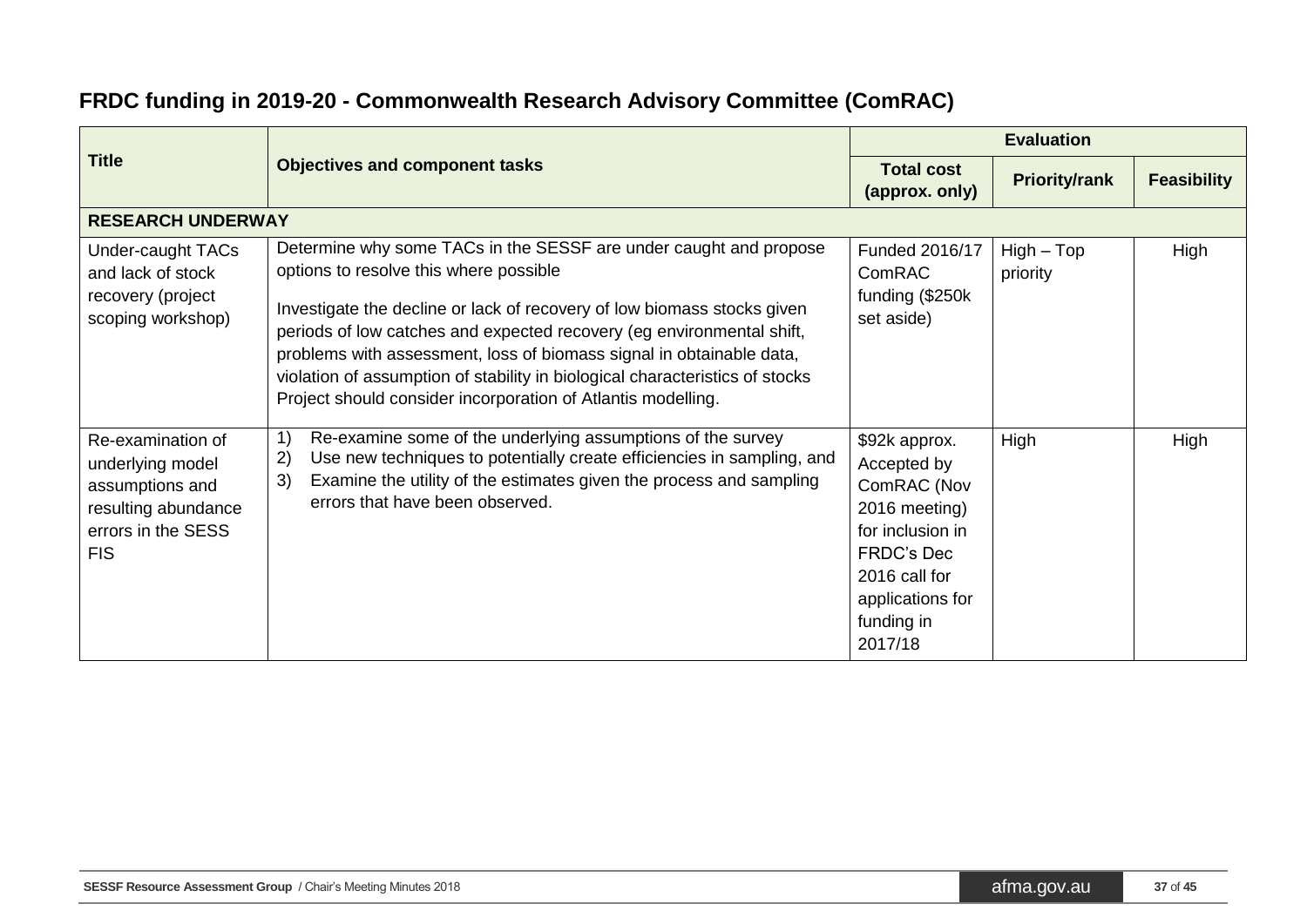|                                                                                                                                                                                                                                                                    |                                                                                                                                                                                                                                                                                                                                                                                                                                                                                                                                                                                                                                                                                                                                                                                                                                                                                                             |                                         | <b>Evaluation</b>                                         |                    |
|--------------------------------------------------------------------------------------------------------------------------------------------------------------------------------------------------------------------------------------------------------------------|-------------------------------------------------------------------------------------------------------------------------------------------------------------------------------------------------------------------------------------------------------------------------------------------------------------------------------------------------------------------------------------------------------------------------------------------------------------------------------------------------------------------------------------------------------------------------------------------------------------------------------------------------------------------------------------------------------------------------------------------------------------------------------------------------------------------------------------------------------------------------------------------------------------|-----------------------------------------|-----------------------------------------------------------|--------------------|
| <b>Title</b>                                                                                                                                                                                                                                                       | <b>Objectives and component tasks</b>                                                                                                                                                                                                                                                                                                                                                                                                                                                                                                                                                                                                                                                                                                                                                                                                                                                                       | <b>Total cost</b><br>(approx. only)     | <b>Priority/rank</b>                                      | <b>Feasibility</b> |
| Multi-species<br>fisheries: harvest<br>strategy implications<br>of maximising<br>economic yield and<br>implementation<br>options for<br>Commonwealth<br>fisheries, with a focus<br>on the Southern and<br>Eastern Scalefish and<br><b>Shark Fishery</b><br>(SESSF) | Undertake research with the objectives:<br>1) Consolidation of background information and experience on (i)<br>application of MEY in multispecies fisheries, (ii) the identified SESSF<br>multispecies sub-fisheries and the biological and technical interactions<br>within them, and (iii) the preferred future monitoring and assessment<br>option(s) that have been identified by SESSF Monitoring and Assessment<br>Review Project (SMARP).<br>2) Develop and quantitatively test options for a fishery-wide harvest<br>strategy, including reference points and decision rules that can applied<br>to the appropriate sub-fisheries and achieve MEY outcomes for the fishery<br>as a whole.<br>3) Integrate the outputs from 2 and 1 (iii) above to produce a complete<br>tested draft revision of the SESSF Harvest Strategy<br>4) Conduct a cost-benefit analysis for implementation of a new draft | High, costs yet<br>to be<br>determined. | High. Initial<br>proposal<br>supported by<br>ComRAC 2018. | High               |
|                                                                                                                                                                                                                                                                    | SESSF Harvest Strategy, drawing on SMARP project analyses and<br>recommendations.                                                                                                                                                                                                                                                                                                                                                                                                                                                                                                                                                                                                                                                                                                                                                                                                                           |                                         |                                                           |                    |
| School whiting stock<br>structure and catch<br>composition                                                                                                                                                                                                         | Determining the stock structure of eastern school whiting stock and better<br>understanding the species composition mix between eastern school<br>whiting and stout whiting.<br>Recommendations for approaching assessment(s) based on the outcomes<br>of stock structure work.                                                                                                                                                                                                                                                                                                                                                                                                                                                                                                                                                                                                                             | <b>TBC</b>                              | High. Initial<br>proposal<br>supported by<br>ComRAC 2017. | High               |
| Quantifying discards<br>and bycatch reduction<br>strategies GABTF.                                                                                                                                                                                                 | Quantify the performance of discard and bycatch reduction strategies in<br>the GABTF and CTS.<br>Recommendations for reducing discards and increasing NER and boat<br>level profits in the trawl fisheries.                                                                                                                                                                                                                                                                                                                                                                                                                                                                                                                                                                                                                                                                                                 | <b>TBC</b>                              | High. Initial<br>proposal<br>supported by<br>ComRAC 2017. |                    |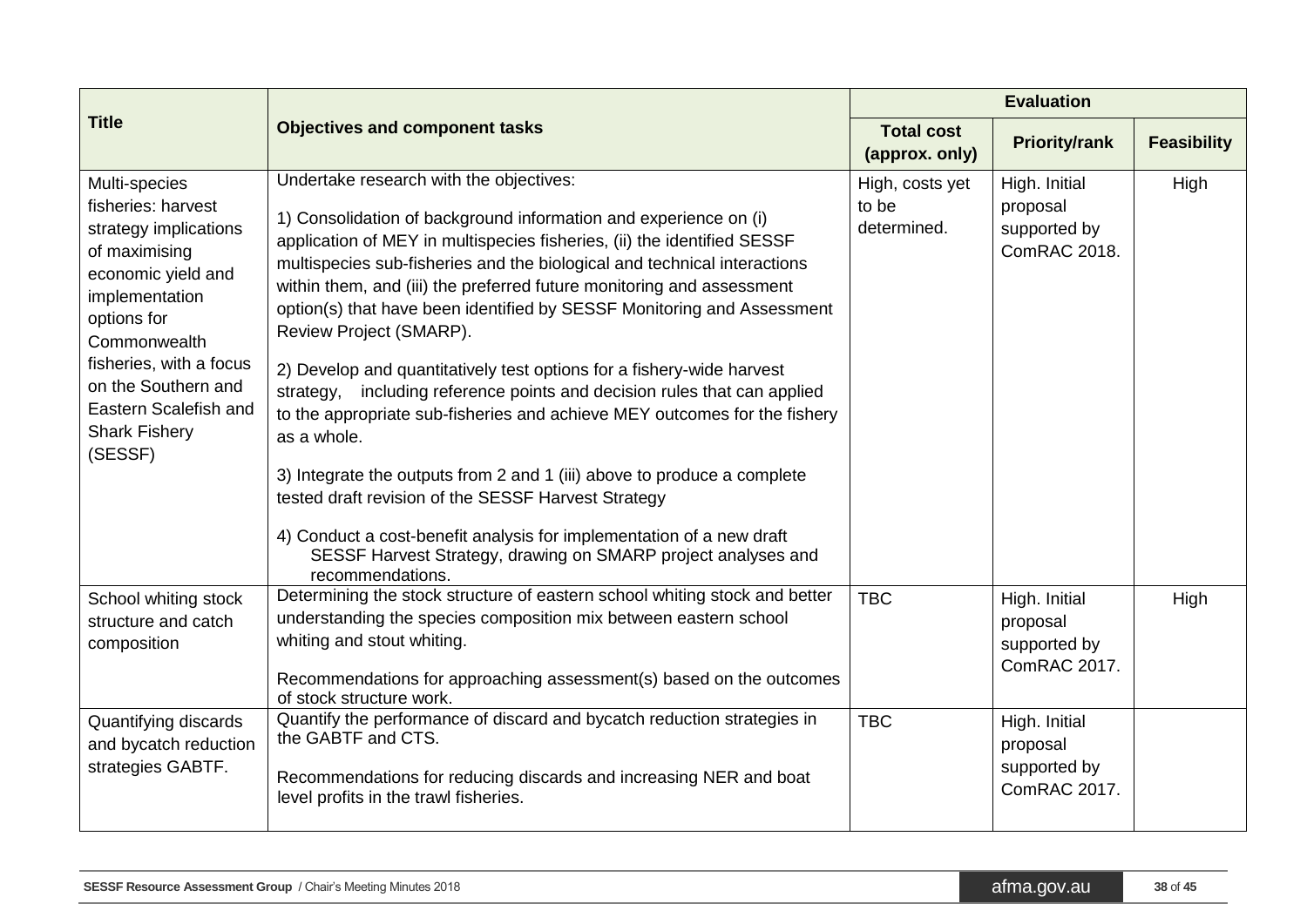| <b>Title</b> | <b>Objectives and component tasks</b>      | <b>Evaluation</b>            |                      |                    |  |  |
|--------------|--------------------------------------------|------------------------------|----------------------|--------------------|--|--|
|              |                                            | Total cost<br>(approx. only) | <b>Priority/rank</b> | <b>Feasibility</b> |  |  |
|              | <b>NEW IDENTIFIED RESEARCH FOR 2019-20</b> |                              |                      |                    |  |  |
|              |                                            |                              |                      |                    |  |  |
|              |                                            |                              |                      |                    |  |  |
|              |                                            |                              |                      |                    |  |  |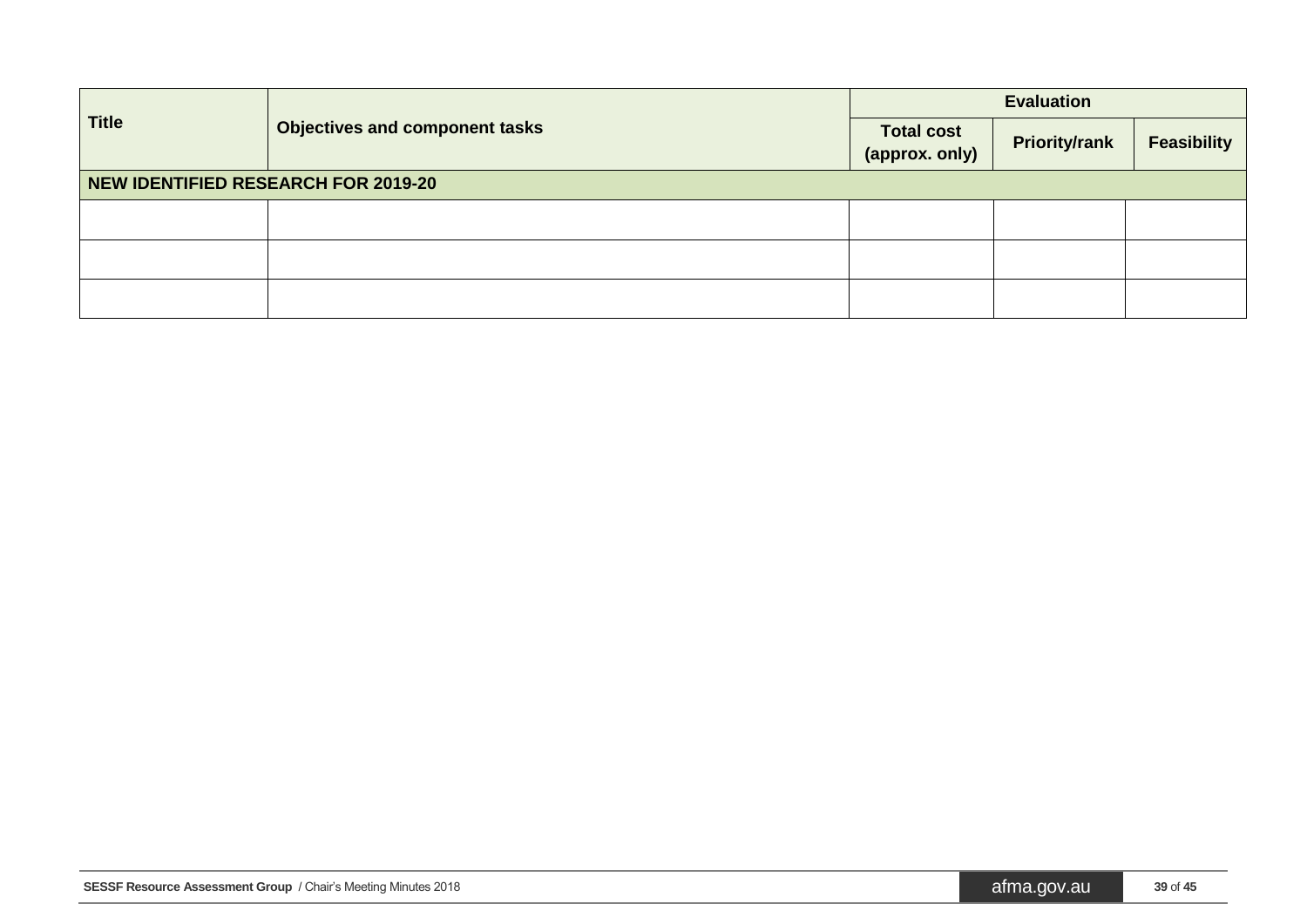# **Research projects identified for inclusion in future research plans**

| <b>Title</b>                                                                          | <b>Objectives and component tasks</b>                                                                                                                                                                                                              | <b>Evaluation</b>                                                                  |                                                              |                    |  |
|---------------------------------------------------------------------------------------|----------------------------------------------------------------------------------------------------------------------------------------------------------------------------------------------------------------------------------------------------|------------------------------------------------------------------------------------|--------------------------------------------------------------|--------------------|--|
|                                                                                       |                                                                                                                                                                                                                                                    | <b>Total cost</b><br>(approx.<br>only)                                             | <b>Priority/rank</b>                                         | <b>Feasibility</b> |  |
| Better understanding of<br>protected species<br>interactions and potential<br>impacts | Quantitative measure of TEP interactions in the SESSF<br>$\bullet$<br>Assessment of population size for relevant species<br>$\bullet$                                                                                                              | High                                                                               | Low                                                          | Med                |  |
| Changes in fishing power                                                              | Literature review/meta-analysis of changes to fishing power over<br>time. Relates to under-caught TAC project. Commence with desktop<br>study looking at available information. Note work already done on<br>mesh sizes on the Danish seine fleet. | Low                                                                                | Low                                                          | High               |  |
| Review of SESSF catch<br>history                                                      | Document catch history of key SESSF species which would be<br>available for use in assessments.                                                                                                                                                    | Low                                                                                | Medium                                                       | High               |  |
| Updating knowledge of key<br>species biology                                          | Update species biology information for selected key SESSF species<br>which would be available for use in assessments.                                                                                                                              | Medium -<br><b>SERAG 2018</b><br>to<br>recommend<br>species for<br>prioritisation. | High (not FRDC).                                             | High               |  |
| How to account for discards<br>in CPUE analysis                                       | In relation to CPUE analysis, assess levels of discards and consider the<br>impact of discarding quota and non-quota species and possible responses.<br>Eg determining how to deal with discards of all or part of catch in a shot.                | Low                                                                                | Medium (may<br>become more<br>important with<br>revised HSP) | High               |  |
| Maximising economic<br>returns for the Australian<br>community                        | Identify factors which impact on the profitability of individual<br>$\bullet$<br>operators and the fishery.<br>Improve market dynamics.<br>Increase efficiency of vessels.                                                                         | Medium                                                                             | Medium (awaiting<br>under-caught<br>TAC <sub>s</sub> )       |                    |  |

| <b>SESSF Resource Assessment Group</b> / Chair's Meeting Minutes 2018 | 40 of 45<br>atma.gov.au |  |
|-----------------------------------------------------------------------|-------------------------|--|
|-----------------------------------------------------------------------|-------------------------|--|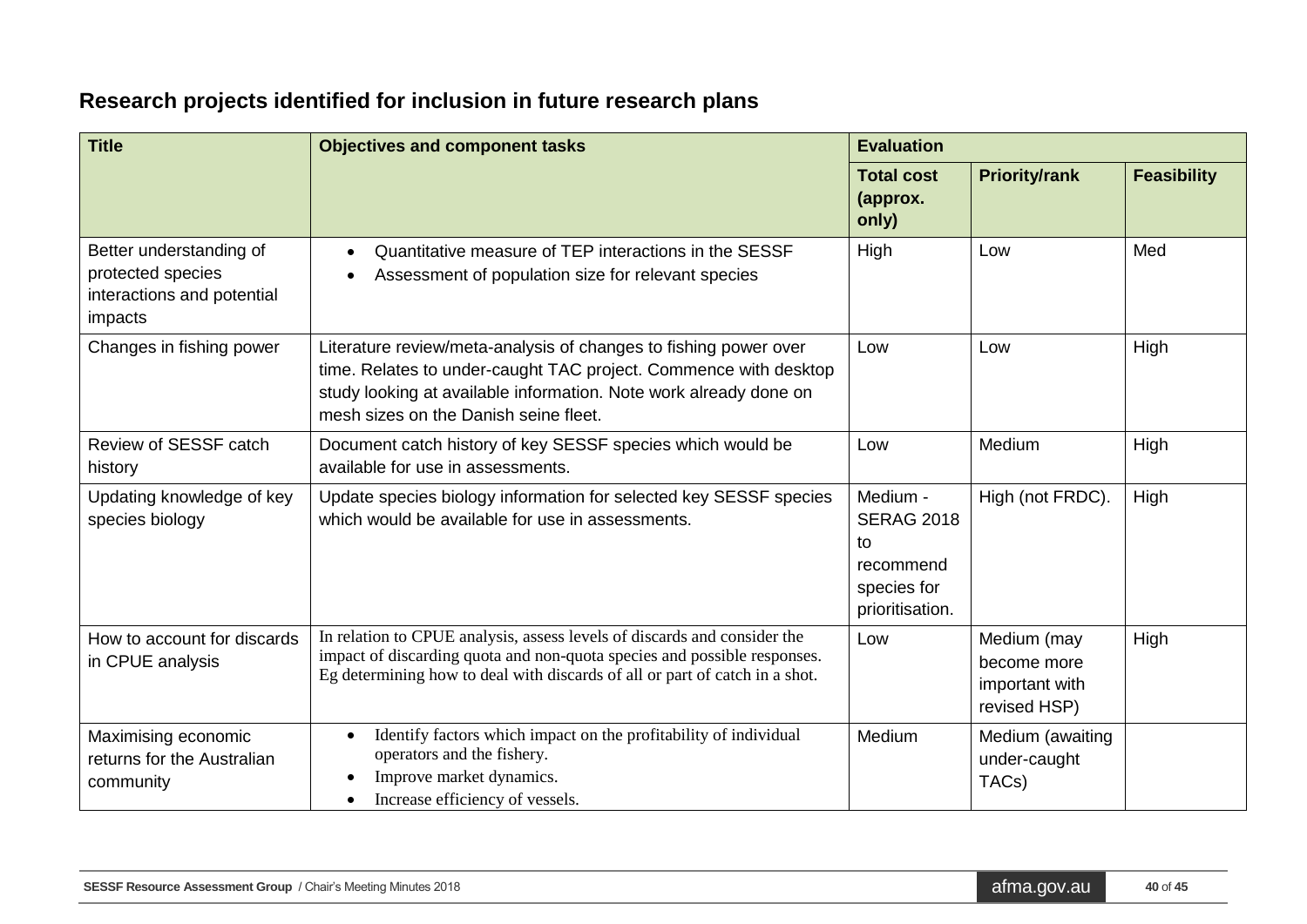| Post-release survival rates<br>of school shark.                       | Investigation of the post-release survival rates of school shark. Noting<br>school shark survival is relevant for management of school shark (focus on<br>immediate and post-release morality <sup>1</sup> ). | Medium<br><b>Not</b><br>supported by<br>ARC in<br>March 2017 | Low    | High |
|-----------------------------------------------------------------------|---------------------------------------------------------------------------------------------------------------------------------------------------------------------------------------------------------------|--------------------------------------------------------------|--------|------|
| Identification of school<br>shark nursery areas in<br>South Australia | Identify nursery areas for school shark in South Australia for potential<br>future conservation areas.<br>PhD student (Matt McMillan) currently undertaking this work.                                        | Low                                                          | Medium | High |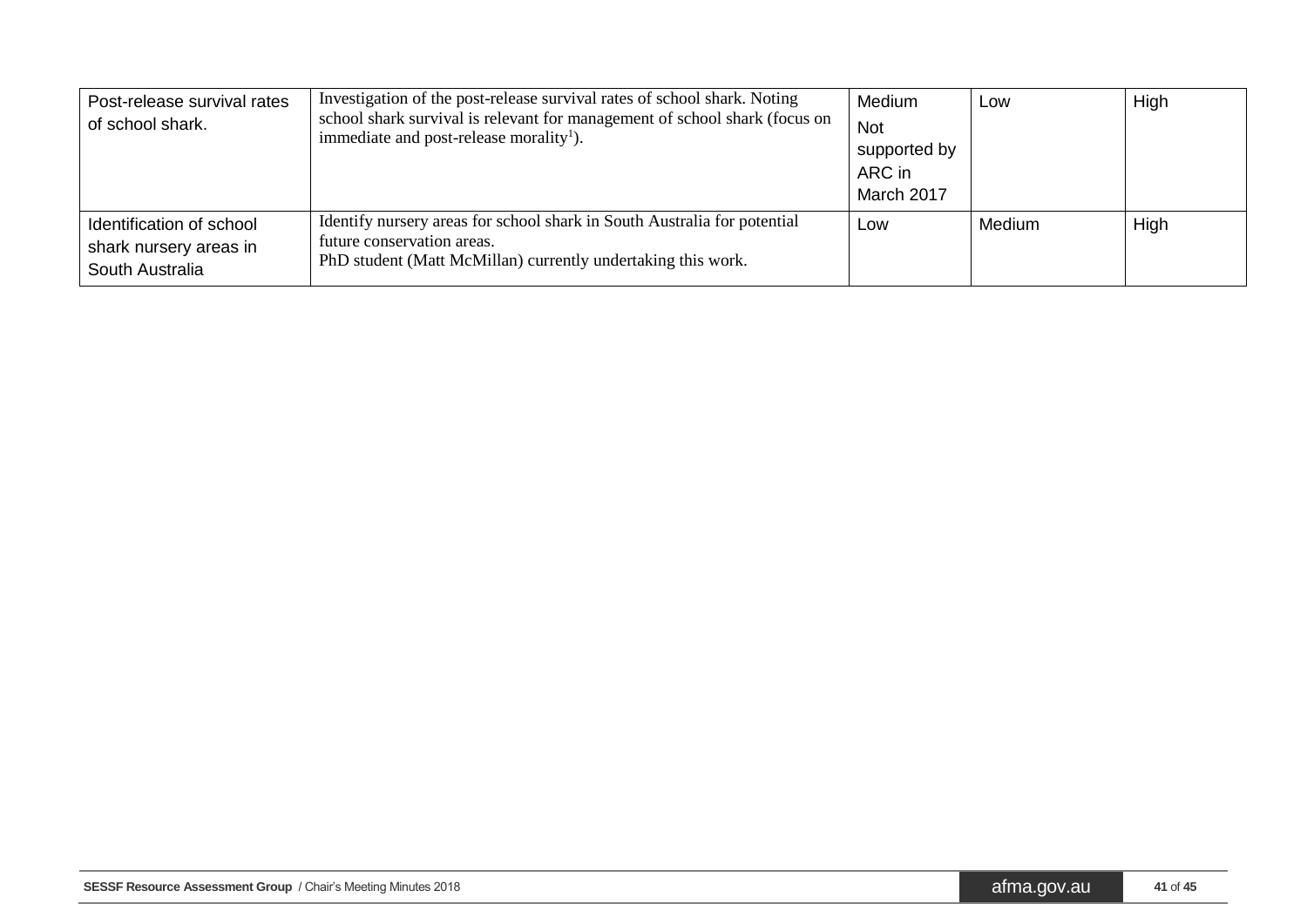### **SESSF planned stock assessment schedule updated 20 Dec 2017**

|                          |                            |                  | <b>AOS</b>           |                         |                          |                |                      |                                                                                                                                                                                                          |
|--------------------------|----------------------------|------------------|----------------------|-------------------------|--------------------------|----------------|----------------------|----------------------------------------------------------------------------------------------------------------------------------------------------------------------------------------------------------|
|                          |                            |                  | <b>FIS</b>           |                         | <b>GAB</b><br><b>FIS</b> |                |                      |                                                                                                                                                                                                          |
| <b>Species</b>           | MYTAC in 2017-18 season    | Last<br>Assessed | 2016                 | 2017                    | 2018                     | 2019           | 2020                 | <b>AFMA management comment</b>                                                                                                                                                                           |
| Alfonsino                | 3rd year of a 3 year MYTAC | 2013             |                      |                         |                          | 3 <sup>1</sup> |                      | Push back because of low catches                                                                                                                                                                         |
| <b>Bight Redfish</b>     | 2nd year of 5 year MYTAC   | 2015             |                      |                         |                          |                | $\blacktriangleleft$ | 5-year MYTAC, due 2020                                                                                                                                                                                   |
| <b>Blue Eye Trevalla</b> | Single year TAC            | 2015             | Δ                    | $\boldsymbol{A}$        | 4/5                      |                | Δ                    | The blue eye trevalla workshop recommended that in<br>2018 the seamount BET stock should be assessed as<br>tier 5 and a new tier 4 assessment should be run for<br>slope BET stock.                      |
| <b>Blue Grenadier</b>    | 4th year of a 3 year MYTAC | 2013             |                      |                         | $\blacktriangleleft$     |                |                      | Under-caught and above target                                                                                                                                                                            |
| <b>Blue Warehou</b>      | N/A                        | 2014             |                      |                         |                          |                |                      |                                                                                                                                                                                                          |
| Deepwater Flathead       | 1st year of a 3 year MYTAC | 2013             | $\blacktriangleleft$ |                         |                          | 1              |                      |                                                                                                                                                                                                          |
| Deepwater shark east     | 4th year of a 3 year MYTAC | 2013             |                      | Δ                       | Δ                        |                | 4                    | SERAG recommended a single year RBC with the<br>assessment to be updated in 2018 pending an<br>investigation into available habitat and historical catch<br>rates inside and outside deepwater closures. |
| Deepwater shark west     | 4th year of a 3 year MYTAC | 2013             |                      | 4                       | Δ                        |                | 4                    | SERAG recommended a single year RBC with the<br>assessment to be updated in 2018 pending an<br>investigation into available habitat and historical catch<br>rates inside and outside deepwater closures. |
| <b>Elephant Fish</b>     | 2nd year of a 3 year MYTAC | 2013             |                      | 4                       | 5 <sup>5</sup>           |                | 4                    | SESSFRAG agreed to a tier 5 assessment for 2018<br>pending the results of discussions around handling<br>large discards.                                                                                 |
| Flathead                 | Interim single year TAC*   | 2016             | -1.                  |                         |                          | 1              |                      |                                                                                                                                                                                                          |
| Gemfish - East           | N/A                        | 2010             |                      |                         |                          |                | 1                    |                                                                                                                                                                                                          |
| Gemfish - west           | 1st year of a 3 year MYTAC | 2011             | 1/4                  |                         |                          | 1              |                      | Reliant on stock structure report from ABARES and<br>ability of data to inform the assessment                                                                                                            |
| <b>Gummy Shark</b>       | 1st year of a 3 year MYTAC | 2013             | 1                    |                         |                          | -1             |                      |                                                                                                                                                                                                          |
| Jackass Morwong          | 1st year of a 3 year MYTAC | 2015             |                      |                         | $\blacktriangleleft$     |                |                      |                                                                                                                                                                                                          |
| John Dory                | 3rd year of a 3 year MYTAC | 2013             |                      | $\overline{\mathbf{3}}$ |                          |                | 3                    |                                                                                                                                                                                                          |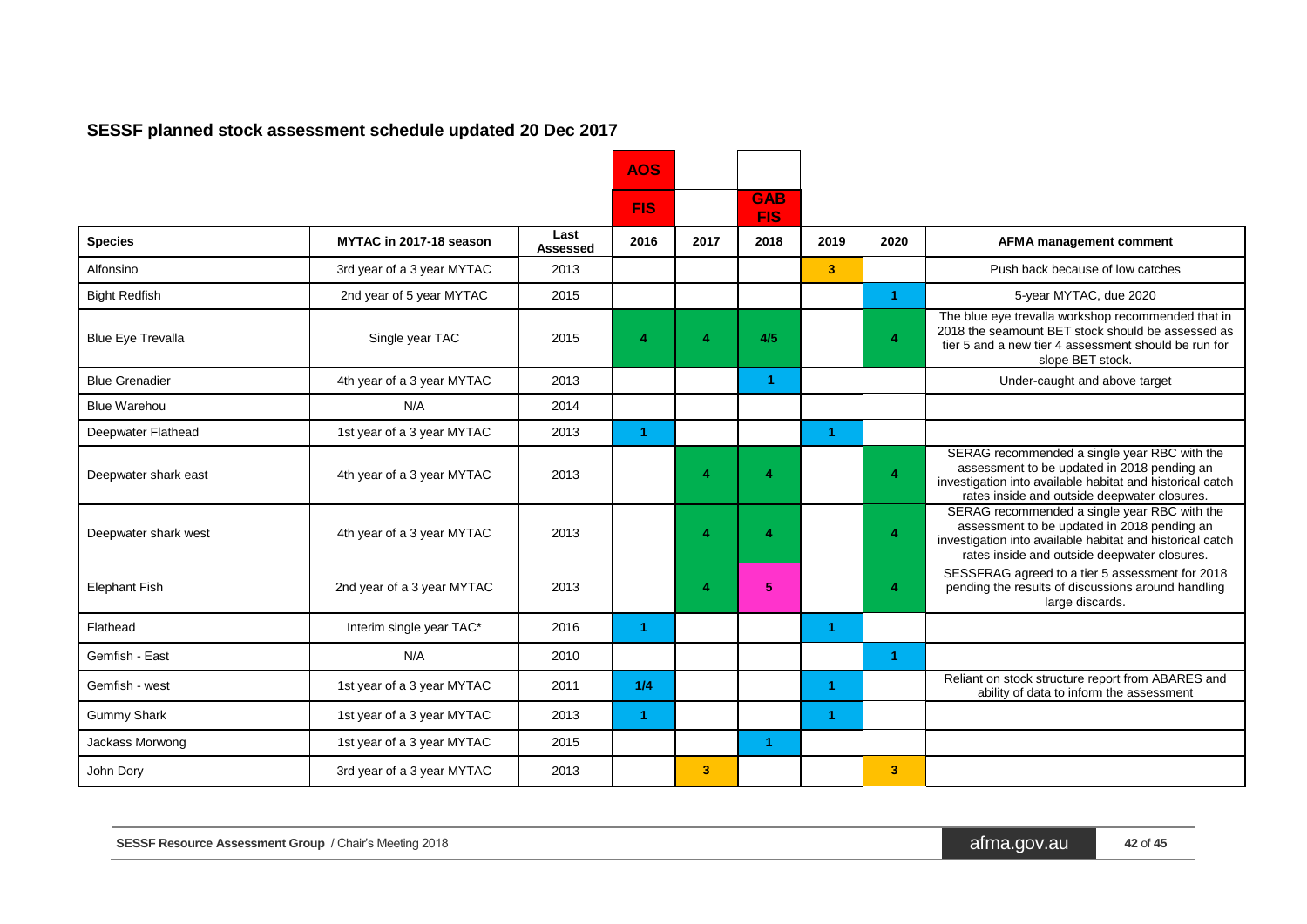| <b>Mirror Dory</b>              | Single year TAC                        | 2015 | 4    | Δ              |                | 4    |      | Single year TAC in 2017-18.                                                                          |
|---------------------------------|----------------------------------------|------|------|----------------|----------------|------|------|------------------------------------------------------------------------------------------------------|
| Ocean Perch                     | 4th year of a 3 year MYTAC             | 2013 |      | $\overline{4}$ |                |      | 4    | SESSRAG recommended moving 'batch' Tier 4 in<br>2017.                                                |
| Orange Roughy - south           | N/A                                    | 2000 |      |                |                |      |      |                                                                                                      |
| Orange Roughy - east            | 3rd year of a 3 year MYTAC             | 2006 |      |                |                |      |      |                                                                                                      |
| Orange Roughy - west            | N/A                                    | 2002 |      |                |                |      |      | Limited effort, bycatch TAC                                                                          |
| Orange Roughy - Cascade Plateau | N/A                                    | 2009 |      |                |                |      |      | Limited data                                                                                         |
| Orange Roughy - Albany & Esp    | N/A                                    | N/A  |      |                |                |      |      | Limited effort, bycatch TAC                                                                          |
| Oreo Smooth - Cascade           | Long term TAC (catch dependent)        | 2010 |      |                |                |      |      | Limited data                                                                                         |
| Oreo Smooth - other             | 2nd year of a 3 year MYTAC             | 2010 |      |                | 5 <sup>5</sup> |      |      | Limited data                                                                                         |
| Oreo Basket                     | 4th year of a 3 year MYTAC             | 2013 |      | 4              |                |      | 4    | Push back to 2017                                                                                    |
| Pink Ling                       | 2nd year of a 3 year MYTAC             | 2015 |      |                |                |      |      |                                                                                                      |
| Redfish                         | N/A, bycatch TAC                       | 2013 |      |                |                |      | -1   | Await data meeting to see if we run one.                                                             |
| Ribaldo                         | 3rd year of a 3 year MYTAC             | 2013 |      | 4              |                |      | 4    | Push back to 'batch Tier 4'                                                                          |
| Royal Red Prawn                 | 4th year of a 3 year MYTAC             | 2013 |      | 4              |                |      | 4    | Move back to 'batch' Tier 4                                                                          |
| Saw Shark                       | 2nd year of a 3 year MYTAC             | 2013 |      | 4              |                |      | 4    | Run Tier 4 assessments in 2017                                                                       |
| School Shark                    | N/A (Index of Abundance start<br>14/15 | 2012 |      |                |                |      |      | Potential for 2018 depending on close kin                                                            |
| <b>School Whiting</b>           |                                        | 2009 |      |                |                |      | 1    | Data work in 2016 including ageing issues and NSW<br>data catch rate standardisation and ageing data |
| <b>Silver Trevally</b>          | 4th year of a 3 year MYTAC             | 2013 |      | 4              |                |      | 4    |                                                                                                      |
| Silver Warehou                  | 2nd year of 3 year MYTAC               | 2015 |      |                |                |      |      |                                                                                                      |
|                                 |                                        |      | 2016 | 2017           | 2018           | 2019 | 2020 |                                                                                                      |